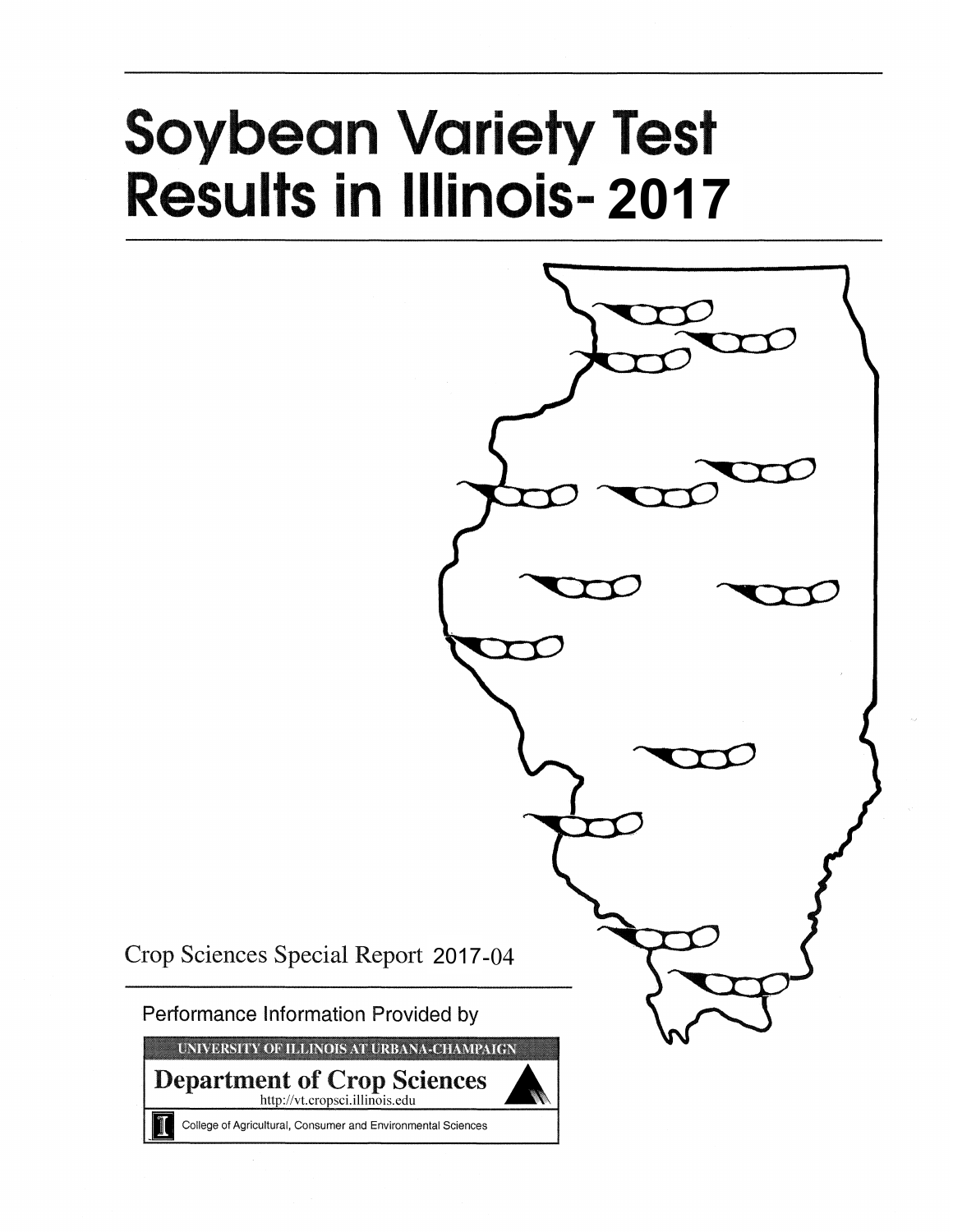# **CONTENTS**

| <b>Variety Trials</b><br>Region 1:<br>Region 2:<br>Region 3:<br>Region 4:<br>Region 5: |  |  |  |  |  |  |  |  |  |  |
|----------------------------------------------------------------------------------------|--|--|--|--|--|--|--|--|--|--|

Please visit our website for additional copies of these results **http://vt.cropsci.illinois.edu/**

This circular was prepared by D. K. Joos, Principle Research Specialist; K. A. Ames, Principle Research Specialist, and E. D. Nafziger, Extension Agronomist. Phone: 217-333-1194, e-mail: joos@illinois.edu.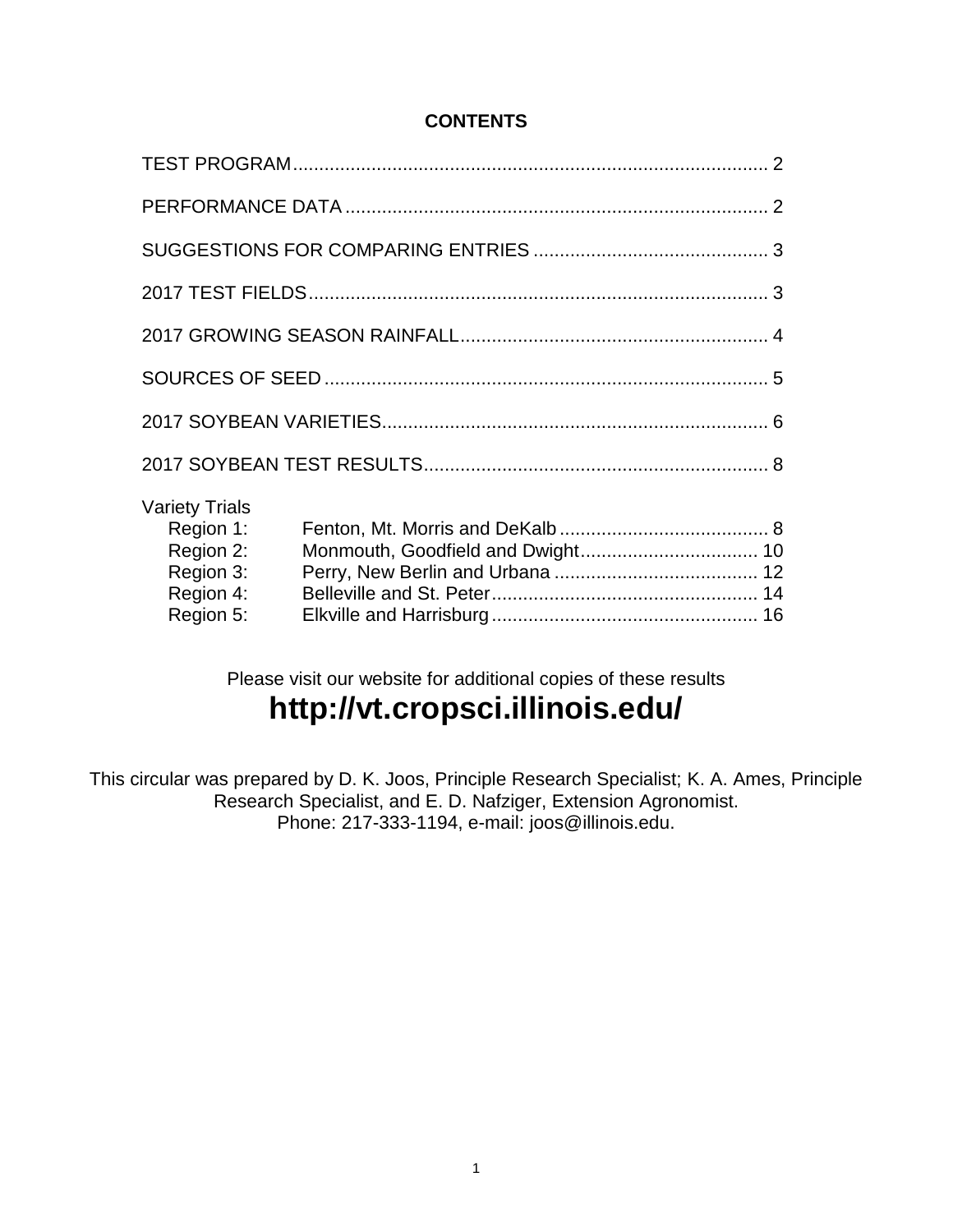# **PERFORMANCE OF COMMERCIAL SOYBEANS IN ILLINOIS, 2017**

**THE UNIVERSITY OF ILLINOIS** commercial soybean testing program was started in 1969 as a result of requests by seedsmen that their private varieties be tested. The 2017 trial was made up of 280 varieties consisting of 35 conventional, 66 liberty resistant and 179 roundup resistant varieties from 28 seed companies and 2 universities.

The purpose of this commercial soybean testing program is to provide unbiased, objective, and accurate testing of all varieties entered. The tests are conducted on as uniform a soil as is available in the testing area. Small plots are used to reduce the chance of soil and climatic variations occurring between one variety plot and another.

The results of these tests should help you judge the merits of varieties in comparison with other private and public varieties. Because your soils and management may differ from those of the test location, you may wish to plant variety strips of the higher-performing varieties on your farm. The results printed in this circular should help you decide which varieties to try.

# **TEST PROGRAM**

**Selection of entries**. Seed companies in Illinois and surrounding states were invited to enter soybean varieties, brands, or blends in the 2017 Illinois soybean performance trials. Entrants were required to enter all non-irrigated, 30-inch-row-width trials on a regional basis. To finance the testing program, a fee of \$90 per location was charged for each variety entered by the seed company. Most of these varieties, brands, or blends are commercially available, but some experimental varieties were also entered.

**Number and location of tests**. In 2017, tests were conducted at 13 locations in the state (see map). These sites represent the major soils and maturity zones of the state.

Non-irrigated, 30-inch-row-width trials, conventional and roundup resistant, were conducted on a regional basis. The regions are as follows:

> Region 1 Fenton, Mt. Morris and DeKalb Region 2 Monmouth, Goodfield and Dwight Region 3 Perry, New Berlin and Urbana Region 4 St. Peter and Belleville Region 5 Elkville and Harrisburg

**Field plot design**. Entries of each test were replicated three times in a randomized complete block or alpha lattice design. The 30-inch-row trial plots consisted of four rows, each 21 feet long. The center two rows of each plot were harvested to measure yield.

**Fertility and weed control**. All test locations were at a high level of fertility. Herbicides were used at all test locations for weed control. Weed control for all locations consisted of a pre-emergence foundation herbicide followed by trial specific post-emergence application of Roundup, Liberty or conventional herbicide application. Plots were also weeded by hand if needed.

**Method of planting and harvesting**. The 30-inch-row variety trials were planted with a modified bean planter at 166,000 ppa. Harvesting was done with a small-plot combine. No allowances were made for soybeans that may have been lost as a result of combining or shattering.

# **PERFORMANCE DATA**

**Yield.** Soybean yield was measured in bushels (60 pounds) per acre at a moisture content of 13 percent. An electronic moisture monitor was used on the combine for all moisture readings.

**Maturity.** Maturity was stated as the date when approximately 95 percent of the pods were ripe.

**Lodging**. The amount of lodging was rated at harvest time. The following scale was used:

- 1 Almost all plants erect
- 2 All plants leaning slightly or a
	- few plants down
- 3 All plants leaning moderately (45°), or 25 to 50 percent of the plants down
- 4 All plants leaning considerably, or 50 to 80 percent of the plants down
- 5 Almost all plants down

**Height.** Height was measured shortly before harvest as the average length of plants from the ground to the tip of the main stem.

**Shattering**. The percentage of open pods was estimated at harvest time. The following scale was used:

- 1 No shattering
- 2 1 to 10% of pods open
- 3 10 to 25% of pods open
- 4 25 to 50% of pods open
- 5 Over 50% 0f pods open

Shattering was not significant at any location.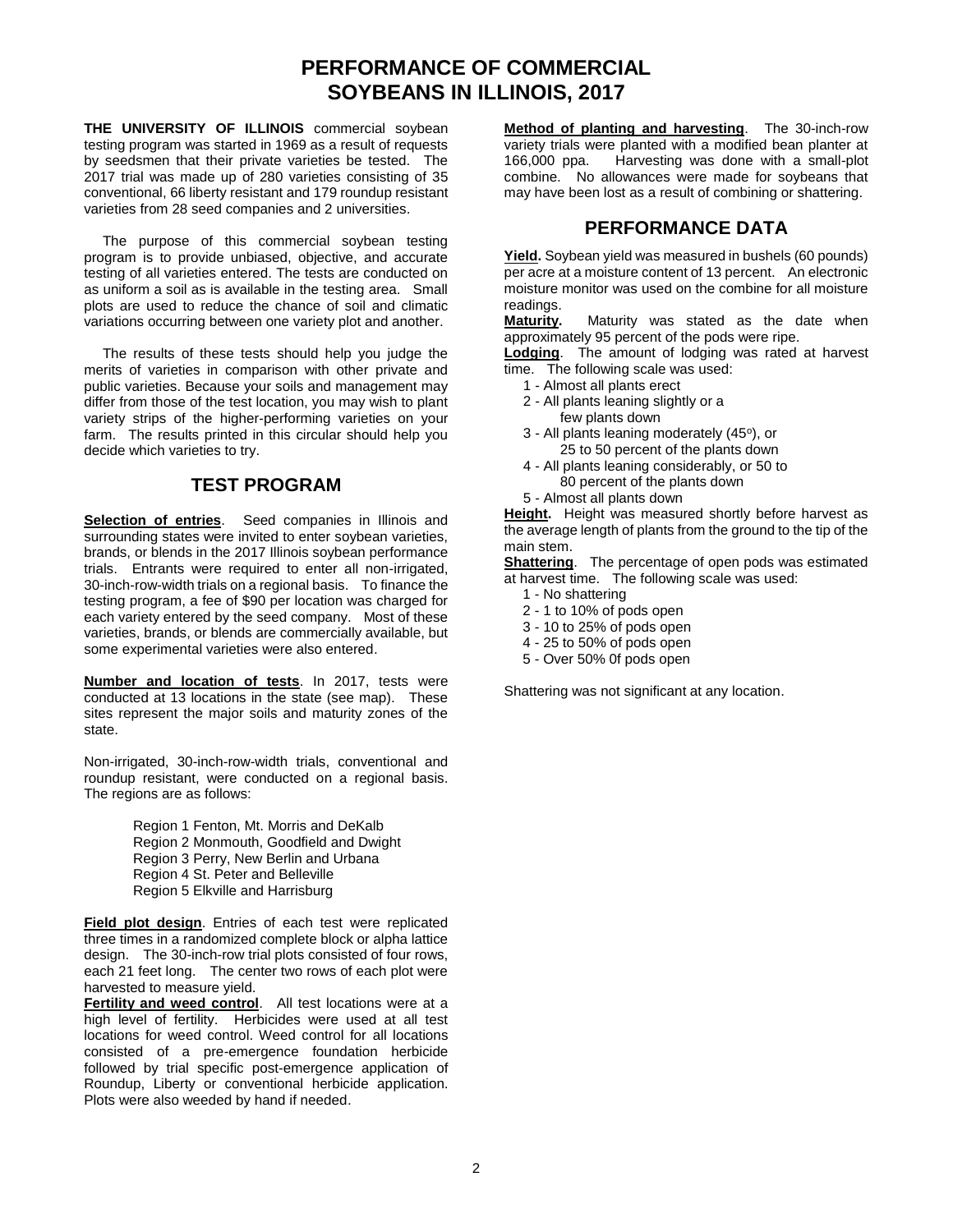# **SUGGESTIONS FOR COMPARING ENTRIES**

It is impossible to obtain an exact measure of performance when conducting any test of plant material. Harvesting efficiency may vary, soils may not be uniform, and many other conditions may produce variability. Results of repeated tests are more reliable than those of a single year or a single-strip test. When one variety consistently out yields another at several test locations and over several years of testing, the chances are good that this difference is real and should be considered in selecting a variety. However, yield is not the only indicator. You should also consider maturity, lodging, plant height and shattering.

As an aid in comparing soybean varieties, brands, and blends within a single trial, certain statistical tests have been devised. One of these tests, the least significant difference (L.S.D.), when used in the manner suggested by Carmer and Swanson<sup>1</sup> is quite simple to apply and is more appropriate than most other tests. When two varieties are compared and the difference between them is greater than the tabulated L.S.D. value, the varieties are judged to be "significantly different."

The L.S.D. is a number expressed in bushels per acre and presented following the average yield for each location. An L.S.D. level of 25% is shown. Find the highest yielding soybean variety within the regional table or single location table of interest, subtract the 25% L.S.D. value from the highest yielding variety, every variety with a greater yield than the resulting number is 'statistically the same' as the highest yielding variety. Consider the merits of the varieties in this group when making varietal selections.

In a study of the frequencies of occurrence of three types of statistical errors and their relative seriousness, Carmer<sup>2</sup> found strong arguments for an optimal significance level in the range  $\alpha$  = 0.20 to 0.40, where  $\alpha$  is the Type I statistical error rate for comparisons between means that are really equal. Herein, a value of  $\alpha = 0.25$  is used in computing the L.S.D. 25-percent level shown in the tables.

To make the best use of the information presented in this circular and to avoid any misunderstanding or misrepresentation of it, the reader should consider an additional caution about comparing varieties. Readers who compare varieties in different trials or row spacings should be extremely careful, because no statistical tests are presented for that purpose. Readers should note that the difference between a single varieties performance at one location or row spacing and its performance at another is caused primarily by environmental effects and random variability. Furthermore, the difference between the performance of variety A in one trial or row spacing and the performance of variety B in another trial or row spacing is the result not only of environmental effects and random variability, but of genetic effects as well.

<sup>1</sup>Carmer, S.G. and M.R. Swanson. "An Evaluation of Ten Pairwise Multiple Comparison Procedures by Monte Carlo Methods." Journal of American Statistical Association 68:66-74. 1973.

<sup>2</sup>Carmer, S.G. "Optimal Significance Levels for Application of the Least Significant Difference in Crop Performance Trials." Crop Science 16:95-99, 1976.

# **2017 TEST FIELDS**

## **Fenton**

Location: Mickley Farm, Whiteside County, west of Rock Falls, northwestern Illinois. Cooperators: Ron and Dave Mickley. Soil Type: Coffeen silt loam Planting Date: May 9. Harvest Date: Sep. 27. Herbicide: Pre-Authority First, Zidua. Post-FirstRate, Select Maxx; Tillage: fall—Disc/ripper, spring—field cultivate.

## **Mt. Morris**

Location: Nelson Farm, Ogle County, North of Mt. Morris, north central Illinois. Cooperator: Rick Nelson. Soil type: Muscatine silt loam. Planting Date: May 16. Harvest Date: Oct 9 Herbicide: Pre-Authority First, Zidua. Post-First Rate, Flexstar, Select Maxx; Tillage: fall- vertical till, spring- field cultivate.

# **DeKalb**

Location: Drendel Farm, DeKalb County, southwest of DeKalb. Cooperator: Steve Drendel Soil type: Flanagan silty clay loam. Planting Date: May 16. Harvest Date: Oct. 9 Herbicide: Pre- Boundary Post-First Rate, Select Maxx Tillage: fall-chisel, spring- soil finished.

## **Monmouth**

Location: University of Illinois, Northwestern Illinois Agricultural Research and Demonstration Center, Warren County, northwest of Monmouth. Cooperators: Brian Mansfield, agronomist; Martin Johnson, farm foreman. Soil type: Sable silty clay loam. Planting Date: May 9. Harvest Date: Sep. 30 Herbicide: Pre-Authority First, Zidua. Post-First Rate, Zidua, Select Maxx Tillage: fall-disk-ripper, spring- field cultivate.

## **Goodfield**

Location: Wurmnest Farm, Woodford County, north of Goodfield, central Illinois. Cooperator: Mike Wurmnest.

Soil Type: Ipava silt loam.

Planting Date: May 13. Harvest Date: Oct 20

Herbicide: Pre-AuthorityFirst, Zidua.

Post-First Rate, Flexstar, Zidua, Select Maxx Tillage: fall- Chisel, spring- field cultivate.

# **Dwight**

Location: Grundy County, Hoffman Farm.

Cooperator: Allen Hoffman.

Soil type: Reddick silty clay loam.

Planting Date: May 17. Harvest Date: Oct 19

Herbicide: Pre-Authority First, Zidua.

Post-First Rate, Flexstar, Select Maxx Tillage: fall-chisel, spring- field cultivate.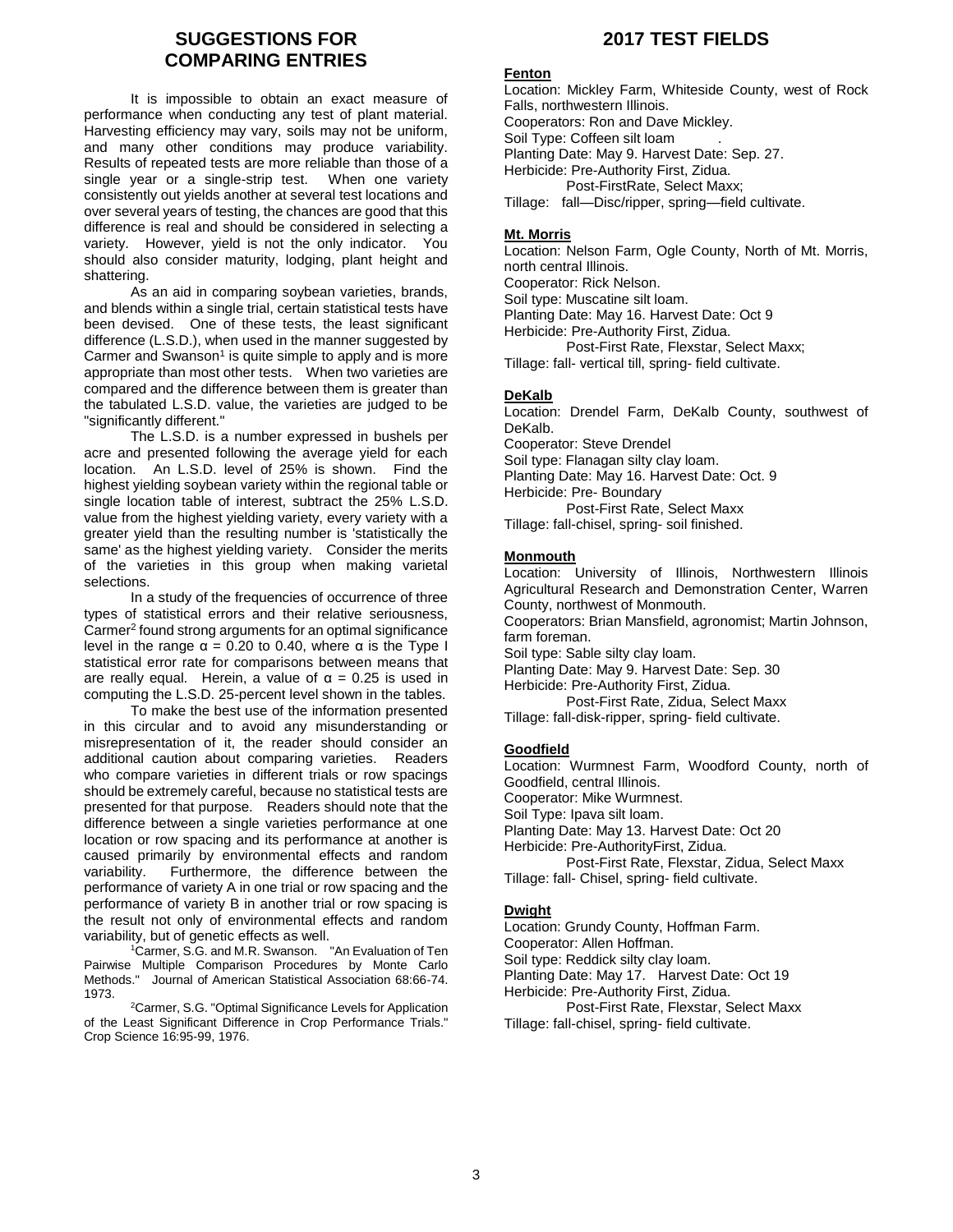## **Perry**

Location: Pike County, Emerson Farm, west central Illinois. Cooperator: Mike Vose, farm foreman. Soil type: Herrick silt loam Planting Date: May 10. Harvest Date: Oct 3. Herbicide: Pre-Authority First, Zidua. Post-First Rate, Zidua, Select Tillage: spring- Disk, Dyna-Drive.

## **New Berlin**

Location: Bennett Farm, Sangamon County north of New Berlin, Central Illinois. Cooperator: Leahy Bennett. Soil type: Sable silty clay loam. Planting Date: May 15. Harvest Date: Oct 2. Herbicide: Pre-Authority First, Zidua Post-First Rate, Flexstar, Zidua, Select Maxx Post Rescue-Pheonix Tillage: fall-V ripper, spring-vertical finisher.

## **Urbana**

Location: University of Illinois, Crop Sciences Research & Education Center, Champaign County, east central Illinois. Cooperator: Jeff Warren, farm foreman. Soil type: Flanagan silt loam. Planting Date: May 17. Harvest Date: Sep 28, Oct 16. Herbicide: Pre-Authority First, Zidua, Post-First Rate, Flexstar, Zidua, Select Maxx Post Rescue-Ultra Blazer Tillage: fall-chisel, spring-soil finisher.

## **St. Peter**

Location: Schwarm Farm, Fayette County, North of St. Peter, south central Illinois. Cooperator: Russ Schwarm Soil type: Darmstadt silt loam Planting Date: May 30. Harvest Date: Oct 6. Herbicide: Pre- Authority First, Glory Post- First Rate, Flexstar, Select Maxx. Tillage: fall-chisel plow, spring--field cultivate.

## **Belleville**

Location: Southern Illinois University Research Center, east of Belleville, St. Clair County. Cooperator: Ron Krausz, field manager. Soil type: Ebbert silt loam. Planting Date: June 6. Harvest Date: Oct 18. Herbicide: Pre-Authority First, Zidua. Post-FirstRate, Flexstar, Select Maxx Tillage: spring-disk, field cultivate, cultimulch.

#### **Elkville**

Location: Funk farm, North of Carbondale, Jackson County, extreme southern Illinois. Cooperator: Trent Funk. Soil type: Okaw silt loam. Planted: May 12. Harvest: Oct 4. Herbicide:Pre-Prefix Post-First Rate, Flexstar, Zidua, Select Maxx Tillage: fall-chisel, spring-soil finisher.

## **Harrisburg**

Location: Wintizer farm, Saline County, extreme southern Illinois. Cooperator: Kevin Wintizer. Soil type: Harco silt loam. Planted:May 12. Harvest: Oct. 5. Herbicide: Pre-Authority First, Zidua. Post-First Rate, Select Maxx. Tillage: fall-disk, spring-disk, field cultivate.

# **2017 GROWING SEASON RAINFALL**

| Location          | April | May | Jun | July | Aug | Sept | Total |
|-------------------|-------|-----|-----|------|-----|------|-------|
| Mt. Morris        | 6.7   | 6.4 | 4.9 | 9.9  | 1.6 | 0.5  | 31    |
| DeKalb            | 6.5   | 5.4 | 5.1 | 8.9  | 1.8 | 0.3  | 28    |
| Fenton            | 7.9   | 4.0 | 4.2 | 9.1  | 2.1 | 0.7  | 28    |
| Monmouth          | 5.9   | 3.0 | 2.9 | 5.5  | 2.3 | 0.7  | 20    |
| New Berlin        | 7.1   | 5.3 | 2.2 | 2.3  | 1.7 | 0.1  | 19    |
| Perry             | 6.5   | 5.8 | 4.1 | 2.1  | 3.7 | 0.7  | 23    |
| Dwight            | 5.8   | 5.4 | 6.3 | 6.9  | 2.0 | 1.0  | 27    |
| Goodfield         | 7.0   | 4.4 | 5.4 | 3.1  | 4.5 | 1.2  | 25    |
| Urbana            | 6.4   | 5.8 | 2.6 | 3.8  | 2.0 | 1.1  | 22    |
| St. Peter         | 8.3   | 7.8 | 3.6 | 4.7  | 2.9 | 0.2  | 27    |
| <b>Belleville</b> | 9.9   | 5.8 | 2.6 | 3.5  | 2.5 | 0.9  | 25    |
| Elkville          | 11.9  | 4.4 | 2.6 | 4.5  | 3.0 | 2.0  | 28    |
| Harrisburg        | 13.6  | 4.3 | 4.0 | 5.1  | 2.5 | 1.7  | 31    |

# **2017 SOYBEAN LOCATIONS**

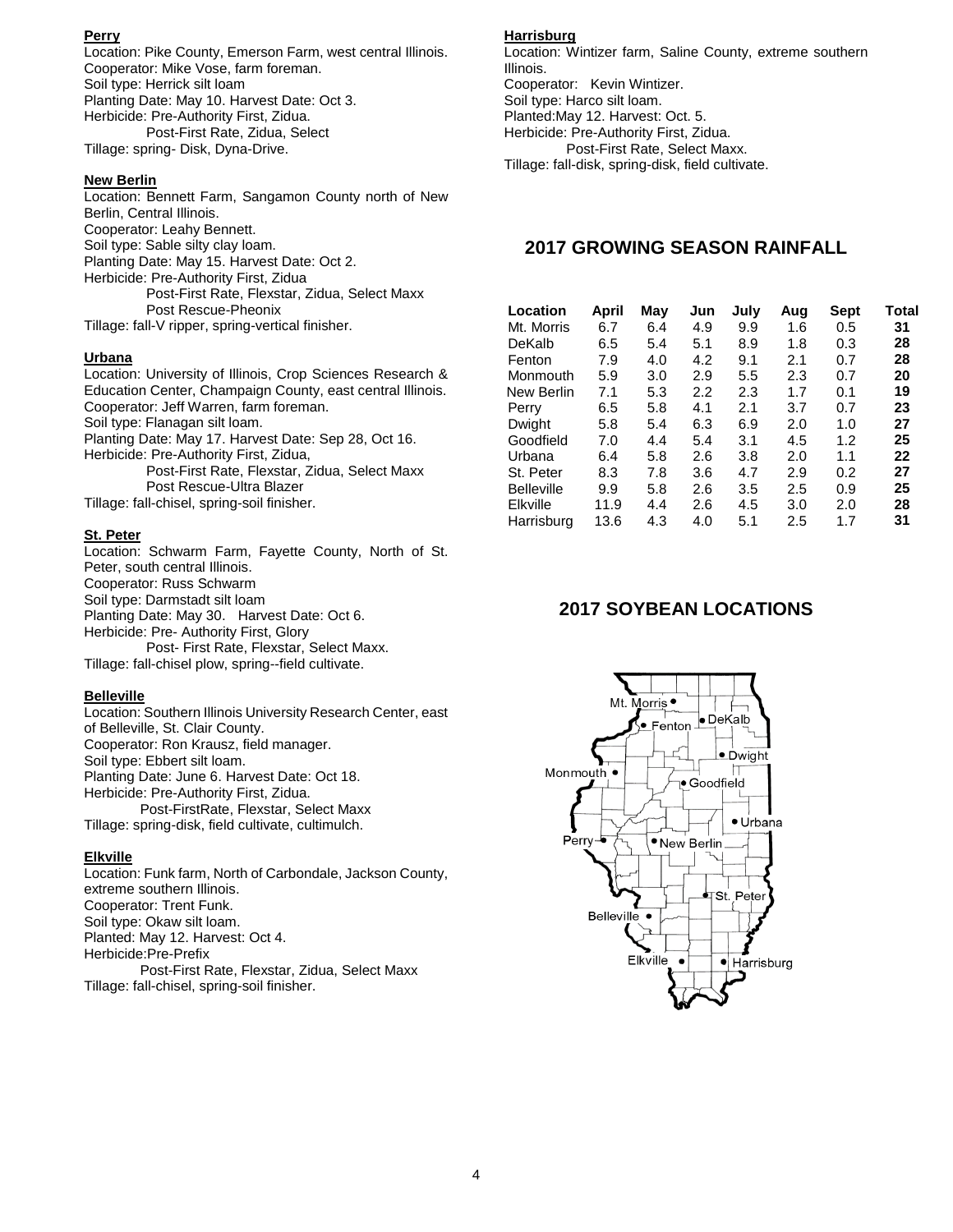# **SOURCES OF SEED**

| <b>Albert Lea Seed House</b><br>www.alseed.com           |
|----------------------------------------------------------|
| Agventure, Wehmeyer Seed.                                |
| www.agventure.com                                        |
| Asgrow, Monsanto,                                        |
| www.agseedselect.com/<br>Baker, Baker Seed LLC.          |
| www.bakerseed.com                                        |
| <b>BioGene Miller Bros Fertilizer</b>                    |
| millerbrosfert@frontiernet.net                           |
| Credenz, Bayer CropScience,                              |
| www.Credenz.Bayer.com                                    |
| <b>Channel, Channel Seed</b>                             |
| http://channel.com                                       |
| Cornelius, Cornelius Seed.                               |
| www.corneliusseed.com<br>Dairyland, Dairyland Seed.      |
| www.dairylandseed.com                                    |
| DeRaedt, DeRaedt Seed Corp.,                             |
| 847-514-8844                                             |
| Dyna-Gro, Dyna-Gro Seed.                                 |
| www.dynagroseed.com                                      |
| FS Hisoy, Growmark.                                      |
| www.fsseeds.com                                          |
| G2 Genetics, NuTech Seed LLC.                            |
| www.yieldleader.com<br>Great Lakes, Great Lakes Hybrids. |
| www.greatlakeshybrids.com                                |
| Green Valley, Green Valley Seed LLC.                     |
| www.gvseed.com                                           |
| Hoblit, Burris Seeds.                                    |
| www.burrusseed.com                                       |
| Hoffman, Hoffman Seed House.                             |
| www.hoffmanseedhouse.com                                 |
| Hughes, Burrus Seeds.<br>www.burrusseed.com              |
| Illini, Baird Seed Co.                                   |
| www.bairdseedcompany.com                                 |
| Martin, Martin Seeds,                                    |
| 765-986-2030                                             |
| Monier, Monier Seed & Service,                           |
| 309-469-2511                                             |
| Munson, Munson Hybrids.                                  |
| www.munsonhybrids.com                                    |
| Power Plus, Burrus Seeds.<br>www.burrusseed.com          |
| Public, Univ. Of Illinois                                |
| 217-265-4062                                             |
| Renk, Renk Seed.                                         |
| www.renkseed.com                                         |
| Sedlacek, John                                           |
| (618) 644-4789                                           |
| Stine, Stine Seed Co                                     |
| www.stineseed.com                                        |
| Stone, Stone Seed Group<br>www.stoneseed.com             |
| Sun Prairie Seeds, Champaign Co. Seed.                   |
| www.sunprairieseeds.com                                  |

# **SOYBEAN SEED TREATMENT DESIGNATIONS**

| na           | No information available                                                                 |
|--------------|------------------------------------------------------------------------------------------|
| U            | Untreated                                                                                |
| ACC          | Acceleron®                                                                               |
| ACCN         | Acceleron® + NitroShield®                                                                |
| ACCO         | Acceleron + Cue                                                                          |
| AMX          | ApronMaxx®                                                                               |
| AMXV         | ApronMaxx <sup>®</sup> with Vibrance                                                     |
| AMXVI        | ApronMaxx® with Vibrance+Illevo®                                                         |
| AST          | Agrishield™ ST System<br>Fungicide+Insecticide                                           |
|              | Agrishield™ ST System                                                                    |
| AST+         | Fungicide+Insecticide+Nematicide                                                         |
| СC           | Clariva™ Complete Beans                                                                  |
| <b>CCM</b>   | Clariva™ Complete Beans+Mertect                                                          |
| CMX          | CruiserMaxx® Beans                                                                       |
| CMXI         | CruiserMaxx® Beans+Illevo®                                                               |
| <b>CMXO</b>  | CruiserMaxx® Beans with Optimize®                                                        |
| <b>CMXV</b>  | CruiserMaxx® Beans with Vibrance®<br>CruiserMaxx® Beans with Vibrance® plus              |
| <b>CMXVI</b> | <b>Illevo®</b>                                                                           |
| EE           | EverGol™ Energy                                                                          |
| EEG          | EverGol™ Energy plus Gaucho® 600<br>EverGol™ Energy plus Gaucho® 600 plus                |
| EEGI         | <b>Illevo®</b>                                                                           |
| GIA          | Gaucho <sup>®</sup> 600 + Illevo <sup>®+</sup> Allegiance <sup>®</sup> FL                |
| INTS         | Intego <sup>™</sup> Suite                                                                |
| <b>PGP</b>   | <b>Profit Guard Plus</b>                                                                 |
| PV           | Poncho <sup>®</sup> Votivo <sup>®</sup>                                                  |
| <b>PVI</b>   | Poncho <sup>®</sup> Votivo <sup>®</sup> plus Illevo <sup>®</sup>                         |
| <b>PVIEE</b> | Poncho <sup>®</sup> Votivo <sup>®</sup> plus Illevo <sup>®</sup> plus<br>Evergol™ Energy |
| <b>PRSLD</b> | PowerShield SDS                                                                          |
| RAN          | Rancona®                                                                                 |
| SS           | SureStand™                                                                               |
| <b>EVIPC</b> | Equity VIP + Clariva                                                                     |
| <b>ACCI</b>  | Acceleron + Illevo                                                                       |
| GEEA         | Gaucho® 600 + EverGol Energy +<br>Allegiance <sup>®</sup> FL                             |
| O            | <b>Olumpus Seed Treatment</b>                                                            |
| SSS          | <b>Smart Coat Supreme</b>                                                                |
| PPST         | <b>Pioneer Premium Seed Treatment</b>                                                    |
| ЕT           | <b>Eclipse Trio</b>                                                                      |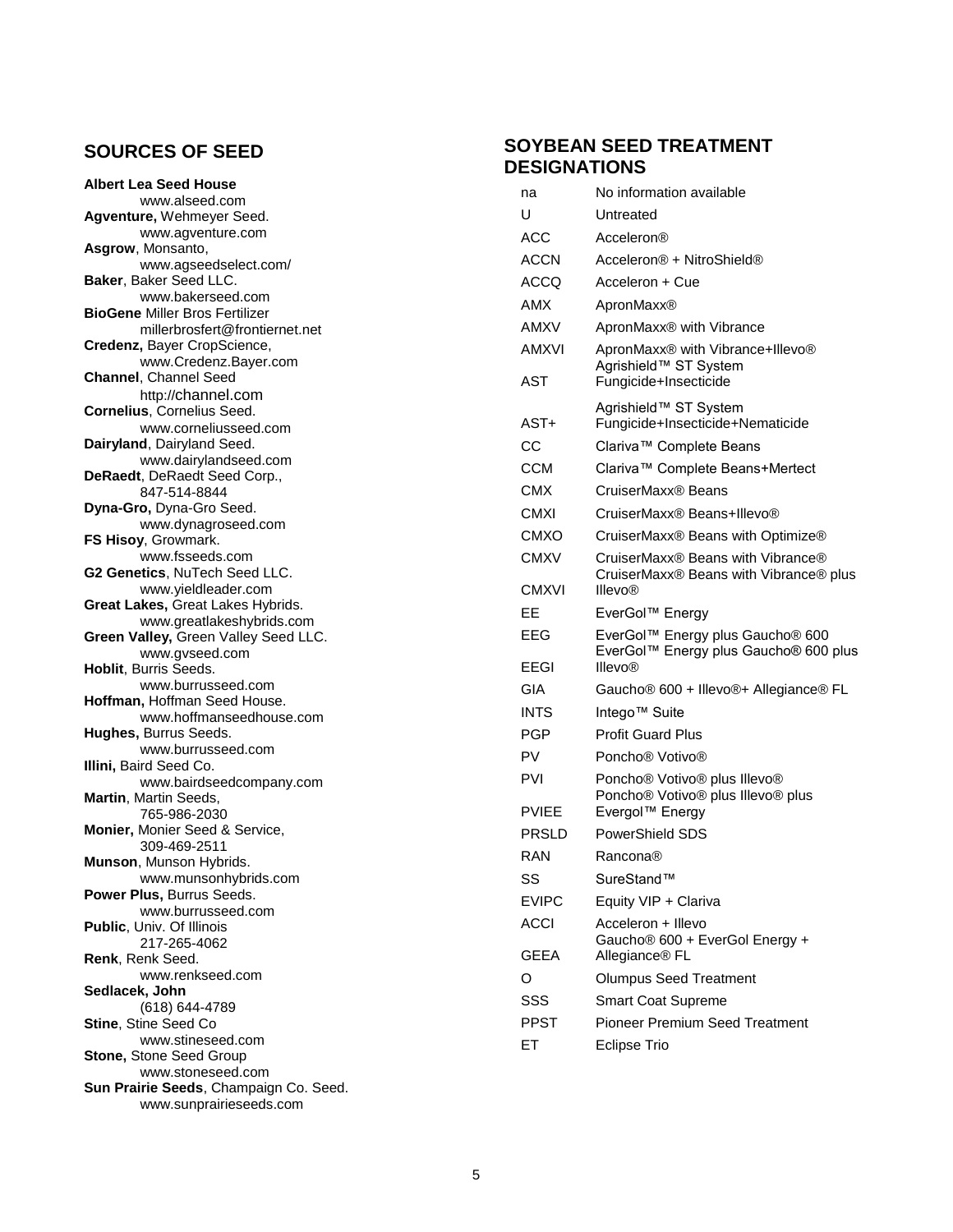**2017 Soybean Entries**

**2017 Soybean Entries**

|                        | ZUTT JUYU CATE ETILI IES         |      |                |                     |                                                    |                        |                              |          |                              | <b>Sugnediction</b>            |      |            |                                              |                                                    |         |                                          |
|------------------------|----------------------------------|------|----------------|---------------------|----------------------------------------------------|------------------------|------------------------------|----------|------------------------------|--------------------------------|------|------------|----------------------------------------------|----------------------------------------------------|---------|------------------------------------------|
| Co/Brand               | Var                              | Herb |                | Mg 1234 5 SN PRR ST |                                                    | <b>Regions Entered</b> | HC                           |          | Co/Brand                     | Var                            | Herb |            | <b>Regions Entered</b><br>Mg 12345 SN PRR ST |                                                    |         | нc                                       |
|                        |                                  |      |                |                     |                                                    |                        |                              |          |                              |                                |      |            |                                              |                                                    |         |                                          |
|                        |                                  |      |                |                     |                                                    |                        |                              |          |                              |                                |      |            |                                              |                                                    |         |                                          |
| Agventure<br>Agventure | 38E8LL LL<br>38H4R RR            |      | 3.8<br>3.8     | 45<br>45            | 2<br>0                                             | С<br>U                 | <b>CMXVI</b><br><b>CMXVI</b> | BL<br>BL | Dyna Gro<br>Dyna Gro         | S33XT07  RR<br>S34XT78  RR     |      | 3.3<br>3.4 | 23<br>23                                     | 2<br>$\overline{\mathbf{c}}$                       | С<br>С  | <b>EVIPC</b><br>Ib<br><b>EVIPC</b><br>Ib |
| Agventure              | 38W5XRR                          |      | 3.8            | 45                  | 0                                                  |                        | <b>CMXVI</b>                 | lb       | Dyna Gro                     | S35XT97  RR                    |      | 3.5        | 3                                            | $\mathbf 2$                                        | С       | <b>EVIPC</b><br>Ib                       |
| Agventure              | 41B5LL LL                        |      | 4.1            | 4                   | 0                                                  | 3                      | <b>CMXVI</b>                 | BL       | Dyna Gro                     | S37XT28  RR                    |      | 3.7        | 34                                           | 2                                                  | С       | <b>EVIPC</b><br>Ib                       |
| Agventure              | 41H1LLLL                         |      | 4.1            | 5                   | 0<br>0                                             | С                      | <b>CMXVI</b>                 | BL<br>Bu | Dyna Gro<br>Dyna Gro         | S3805N  CV<br>S39XT08  RR      |      | 3.8<br>3.9 | 4                                            | $\mathbf 2$<br>$\overline{\mathbf{c}}$             | С<br>С  | <b>EVIPC</b><br>Bı<br><b>EVIPC</b>       |
| Agventure<br>Agventure | 41W7XRR<br>43M4LLLL              |      | 4.1<br>4.3     | 45<br>4             | 0                                                  | Κ                      | <b>CMXVI</b><br><b>CMXVI</b> | BL       | Dyna Gro                     | S39XT68  RR                    |      | 3.9        | 345<br>45                                    | $\overline{\mathbf{c}}$                            | ΝG      | Ib<br><b>EVIPC</b><br>Ib                 |
| Agventure              | 44Z8RRSTS RR                     |      | 4.4            | 45                  | 0                                                  | U                      | <b>CMXVI</b>                 | BL       | Dyna Gro                     | S41XS98  RR                    |      | 4.1        | 45                                           | $\overline{\mathbf{c}}$                            | ΝG      | <b>EVIPC</b><br>Ib                       |
| Agventure              | 45W7RRR                          |      | 4.5            | 45                  | 0                                                  |                        | <b>CMXVI</b>                 | BI       | Dyna Gro                     | S43XS27  RR                    |      | 4.3        | 45                                           | $\overline{\mathbf{c}}$                            | С       | <b>EVIPC</b><br>в                        |
| Agventure<br>Agventure | 46M8LLLL<br>47W2XRR              |      | 4.6<br>4.7     | 45<br>45            | 0<br>0                                             | С                      | <b>CMXVI</b><br><b>CMXVI</b> | BL<br>Bu | Dyna Gro<br>Dyna Gro         | S46XS87  RR<br>SX17829XT  RR   |      | 4.6<br>2.9 | 5<br>12                                      | $\mathbf 2$<br>$\overline{\mathbf{c}}$             | С<br>С  | <b>EVIPC</b><br>Ib<br><b>EVIPC</b><br>Ib |
| Agventure              | 47W3LL LL                        |      | 4.7            | 45                  | 0                                                  |                        | <b>CMXVI</b>                 | BL       | Dyna-Gro                     | S36LL77 LL                     |      | 3.6        | 3                                            | $\mathbf 2$                                        | С       | CС<br>в                                  |
| Agventure              | 48H1LLLL                         |      | 4.8            | 5                   | 0                                                  | Α                      | <b>CMXVI</b>                 | IB       | Dyna-Gro                     | S45LL97LL                      |      | 4.5        | 5                                            | $\overline{\mathbf{c}}$                            | Κ       | CС<br>Βu                                 |
| Asgrow                 | A3253  CV                        |      | 3.2            | 23                  | 2                                                  | S                      | <b>ACCQ</b>                  | Br       | <b>Great Lakes</b>           | GL2673NRX  RR                  |      | 2.9        | 1                                            | $\overline{\mathbf{c}}$                            | С       | AST+<br>Ib                               |
| Asgrow<br>Asgrow       | AG24X7 RR                        |      | 3.9<br>2.4     | 34<br>1             | $\overline{c}$<br>$\overline{\mathbf{c}}$          | C<br>3                 | <b>ACCQ</b><br>ACCQ          | lb<br>Br | Great Lakes<br>Great Lakes   | GL2870NRX  RR<br>GL3267NRX  RR |      | 2.8<br>3.2 | 12<br>12                                     | $\overline{\mathbf{c}}$<br>$\overline{\mathbf{c}}$ | С<br>С  | AST+<br>Ib<br>AST+<br>Ib                 |
| Asgrow                 | AG26X8 RR                        |      | 2.6            | 1                   | $\overline{\mathbf{c}}$                            | С                      | ACCQ                         | IB       | Great Lakes                  | GL3571NRX  RR                  |      | 3.5        | 23                                           | 2                                                  | С       | AST+<br>Ib                               |
| Asgrow                 | AG27X7 RR                        |      | 2.7            | 1                   | $\overline{\mathbf{c}}$                            | С                      | ACCQ                         | BL       | <b>Great Lakes</b>           | GL3777NRXRR                    |      | 3.7        | 23                                           | $\overline{\mathbf{c}}$                            | С       | AST+<br>в                                |
| Asgrow                 | AG29X8 RR                        |      | 2.9            | 1                   | $\overline{\mathbf{c}}$                            | C                      | ACCQ                         | IB       | <b>Great Lakes</b>           | GL3979NRX  RR                  |      | 3.9        | 3                                            | $\overline{\mathbf{c}}$                            | ΝG      | AST+<br>lb                               |
| Asgrow<br>Asgrow       | AG30X8 RR<br>AG33X8 RR           |      | 3<br>3.3       | 2                   | $\overline{\mathbf{c}}$<br>$\overline{\mathbf{c}}$ | ЗC<br>С                | <b>ACCQ</b><br>ACCQ          | IB<br>IB | Green Valley<br>Green Valley | GV 34X7 RR<br>GV 36X7RR        |      | 3.4<br>3.6 | 3<br>3                                       | $\overline{\mathbf{c}}$<br>$\overline{\mathbf{c}}$ | S<br>S  | <b>CMXI</b><br>IB<br><b>CMXI</b><br>IB   |
| Asgrow                 | AG34X6 RR                        |      | 3.4            | 23                  | $\overline{c}$                                     | C                      | ACCQ                         | BL       | Green Valley                 | GV 37X6RR                      |      | 3.7        | 3                                            | $\mathbf 2$                                        | S       | <b>CMXI</b><br>IB                        |
| Asgrow                 | AG36X6 RR                        |      | 3.6            | 234                 | $\overline{c}$                                     | С                      | ACCQ                         | IB       | Green Valley                 | GV 38X8 RR                     |      | 3.8        | 3                                            | $\overline{\mathbf{c}}$                            | S       | IB<br><b>CMXI</b>                        |
| Asgrow                 | AG37X8 RR                        |      | 3.7            | 4                   | $\overline{\mathbf{c}}$                            | С                      | ACCQ                         | IB       | Green Valley                 | GV 39X7 RR                     |      | 3.9        | 3                                            | $\overline{\mathbf{c}}$                            |         | <b>CMXI</b>                              |
| Asgrow<br>Asgrow       | AG38X8 RR<br>AG39X7 RR           |      | 3.8<br>3.9     | 23 5<br>2345        | $\boldsymbol{2}$<br>$\overline{c}$                 | C<br>С                 | <b>ACCQ</b><br>ACCQ          | IB<br>BL | Hisoy<br>Hisoy               | HS 21X70RR<br>HS 22X70 RR      |      | 2.1<br>2.2 | -1<br>$\mathbf 1$                            | $\overline{\mathbf{c}}$<br>$\overline{\mathbf{c}}$ | 3<br>Κ  | <b>ACCI</b><br>Bı<br>ACCI<br>в           |
| Asgrow                 | AG42X6 RR                        |      | 4.2            | 345                 | $\boldsymbol{2}$                                   | С                      | ACCQ                         | IB       | Hisoy                        | HS 23L50 LL                    |      | 2.3        | $\overline{1}$                               | 2                                                  | κ       | <b>ACCI</b><br>Bı                        |
| Asgrow                 | AG44X6 RR                        |      | 4.4            | 45                  | $\boldsymbol{2}$                                   | С                      | ACCQ                         | BL       | Hisoy                        | HS 23X70 RR                    |      | 2.3        | 1                                            | 1                                                  | С       | <b>ACCI</b><br>Ib                        |
| Asgrow                 | AG46X6 RR                        |      | 4.6            | 45                  | $\overline{c}$                                     | Α                      | ACCQ                         | BL       | Hisoy                        | HS 24X70  RR                   |      | 2.4        | $\overline{1}$                               | $\overline{\mathbf{c}}$                            | ΝG      | В<br><b>ACCI</b>                         |
| Baker<br>Baker         | 3772NRX RR<br>3782NRXSTS  RR     |      | 3.7<br>3.7     | 4<br>4              | $\overline{\mathbf{c}}$<br>$\overline{\mathbf{c}}$ | C <sub>3</sub><br>С    | AMXV<br>AMXV                 | lb<br>BI | Hisoy<br>Hisoy               | HS 25X70RR<br>HS 26L60 LL      |      | 2.5<br>2.6 | 12<br>12                                     | $\overline{c}$<br>2                                | С<br>С  | <b>ACCI</b><br>Ib<br>ACCI<br>в           |
| Baker                  | 4472NRXSTS  RR                   |      | 4.4            | 45                  | $\overline{c}$                                     | С                      | AMXV                         | BI       | Hisoy                        | HS 27X60 RR                    |      | 2.7        | 12                                           | $\overline{\mathbf{c}}$                            | С       | <b>ACCI</b><br>Ib                        |
| Baker                  | 4862NRX RR                       |      | 4.8            | 5                   | $\overline{c}$                                     | Α                      | AMXV                         | BI       | Hisoy                        | HS 28C70 CV                    |      | 2.8        | 23                                           | $\overline{c}$                                     | ΝG      | <b>ACCI</b><br>в                         |
| Baker                  | 4882NRXSTS RR                    |      | 4.8            | 5                   | $\overline{c}$                                     | С<br>C                 | AMXV                         | lb       | Hisoy                        | HS 28L70 LL                    |      | 2.8        | 12                                           | 2                                                  | С       | <b>ACCI</b><br>Ib                        |
| Biogene<br>Biogene     | BG 37L17NLL<br>BG41L15NLL        |      | 3.7<br>4.1     | 4<br>4              | 0<br>$\overline{\mathbf{c}}$                       | C                      | AMX<br>U                     | lb<br>BI | Hisoy<br>Hisoy               | HS 28X70RR<br>HS 29X70 RR      |      | 2.8<br>2.9 | 12<br>12                                     | $\overline{\mathbf{c}}$<br>$\overline{c}$          | С<br>С  | <b>ACCI</b><br>Ib<br>ACCI<br>Ib          |
| Channel                | 2218R2XRR                        |      | 2.2            | 1                   | $\overline{\mathbf{c}}$                            | ΝG                     | <b>ACCB</b>                  | IB       | Hisoy                        | HS 30X70  RR                   |      | 3          | 12                                           | 2                                                  | С       | <b>ACCI</b><br>Ib                        |
| Channel                | 2418R2XRR                        |      | 2.4            | 1                   | 2                                                  | С                      | ACCB                         | IB       | Hisoy                        | HS 31X60 RR                    |      | 3.1        | 2                                            | $\overline{\mathbf{c}}$                            | С       | <b>ACCI</b><br>Ib                        |
| Channel                | 2617R2XRR                        |      | 2.6            | 1                   | $\overline{\mathbf{c}}$<br>$\overline{\mathbf{c}}$ | С<br>С                 | <b>ACCB</b>                  | В        | Hisoy                        | HS 32L60 LL                    |      | 3.2        | 2                                            | $\overline{\mathbf{c}}$                            | С       | <b>ACCI</b><br>Bu                        |
| Channel<br>Channel     | 2918R2XRR<br>3318R2XRR           |      | 2.9<br>3.3     | 12<br>23            | $\overline{\mathbf{c}}$                            | С                      | ACCB<br><b>ACCB</b>          | IB<br>IB | Hisoy<br>Hisoy               | HS 32X70 RR<br>HS 33X70 RR     |      | 3.2<br>3.3 | 23<br>23                                     | $\overline{\mathbf{c}}$<br>$\overline{c}$          | С<br>С  | <b>ACCI</b><br>Ib<br><b>ACCI</b><br>Ib   |
| Channel                | 3417R2XRR                        |      | 3.4            | 2345                | $\boldsymbol{2}$                                   | С                      | <b>ACCB</b>                  | IB       | Hisoy                        | HS 34C62 CV                    |      | 3.4        | 23                                           | $\mathbf 2$                                        | S       | В<br><b>ACCI</b>                         |
| Channel                | 3517R2XRR                        |      | 3.5            | 3                   | $\overline{\mathbf{c}}$                            | С                      | ACCB                         |          | Hisoy                        | HS 34X60 RR                    |      | 3.4        | 23                                           | $\overline{\mathbf{c}}$                            | С       | ACCI<br>Ib                               |
| Channel                | 3718R2XRR                        |      | 3.7            | 2345                | $\overline{\mathbf{c}}$<br>$\boldsymbol{2}$        | С<br>C                 | <b>ACCB</b>                  | IB       | Hisoy                        | HS 35L42 LL                    |      | 3.5<br>3.5 | 23                                           | $\overline{\mathbf{c}}$<br>$\overline{\mathbf{c}}$ | Κ<br>С  | <b>ACCI</b><br>В<br>Ib                   |
| Channel<br>Channel     | 3917R2XRR<br>4116R2XRR           |      | 3.9<br>4.1     | 345<br>45           | $\overline{c}$                                     | ΝG                     | ACCB<br><b>ACCB</b>          | IB<br>IB | Hisoy<br>Hisoy               | HS 35X70 RR<br>HS 37X70 RR     |      | 3.7        | 23<br>34                                     | $\overline{\mathbf{c}}$                            | С       | <b>ACCI</b><br>ACCI<br>Ib                |
| Cornelius              | CB24R82 RR                       |      | 2.4            | 1                   | $\overline{\mathbf{c}}$                            |                        | <b>PGP</b>                   |          | Hisoy                        | HS 38L32 LL                    |      | 3.8        | 3                                            | 2                                                  | Α       | <b>ACCI</b><br>В                         |
| Cornelius              | CB24X64 RR                       |      | 2.4            | 1                   | 0                                                  |                        | <b>PGP</b>                   |          | Hisoy                        | HS 38X70 RR                    |      | 3.8        | 34                                           | 2                                                  | С       | <b>ACCI</b><br>в                         |
| Cornelius              | CB26X70 RR                       |      | 2.6            | 1<br>1              | 2<br>$\overline{2}$                                |                        | <b>PGP</b><br><b>PGP</b>     |          | Hisoy                        | HS 39C42 CV                    |      | 3.9<br>3.9 | 2345                                         | $\overline{\mathbf{c}}$<br>$\mathbf 2$             | С       | <b>ACCI</b><br>Bı<br>Ib                  |
| Cornelius<br>Cornelius | CB27X81 RR<br>CB28R58 RR         |      | 2.7<br>2.8     | 1                   | 2                                                  |                        | <b>PGP</b>                   |          | Hisoy<br>Hisoy               | HS 39X70 RR<br>HS 41L42 LL     |      | 4.1        | 34<br>34                                     | $\overline{\mathbf{c}}$                            | ΝG<br>С | <b>ACCI</b><br>ACCI<br>в                 |
| Cornelius              | CB28X73 RR                       |      | 2.8            | 1                   | 2                                                  |                        | <b>PGP</b>                   |          | Hisoy                        | HS 41X70  RR                   |      | 4.1        | 345                                          | $\mathbf 2$                                        | ΝG      | <b>ACCI</b><br>Ib                        |
| Cornelius              | CB29R69 RR                       |      | 2.9            | 1                   | 2                                                  |                        | <b>PGP</b>                   |          | Hisoy                        | HS 42L70 LL                    |      | 4.2        | 34                                           | $\overline{\mathbf{c}}$                            | κ       | ACCI<br>в                                |
| Cornelius<br>Credenz   | CB31X13 RR<br>CZ 2101 LLLL       |      | 3.1<br>2.1     | 1<br>1              | $\overline{\mathbf{c}}$<br>$\overline{c}$          | С                      | <b>PGP</b><br><b>PVIEE</b>   | BI       | Hisoy                        | HS 42X50 RR                    |      | 4.2<br>4.3 | 345<br>345                                   | 2<br>$\overline{\mathbf{c}}$                       | ΝG<br>Α | <b>ACCI</b><br>Ib<br><b>ACCI</b><br>в    |
| Credenz                | CZ 2312 LLLL                     |      | 2.3            | 1                   | $\overline{\mathbf{c}}$                            | Κ                      | <b>PVIEE</b>                 | Br       | Hisoy<br>Hisoy               | HS 43C60 CV<br>HS 43X60  RR    |      | 4.3        | 345                                          | $\overline{\mathbf{c}}$                            | С       | ACCI<br>в                                |
| Credenz                | CZ 2510 LLLL                     |      | 2.5            | 1                   | 2                                                  | κ                      | PVIEE                        | Br       | Hisoy                        | HS 44L60 LL                    |      | 4.4        | 345                                          | $\mathbf 2$                                        | ΝG      | <b>ACCI</b><br>в                         |
| Credenz                | CZ 2601 LLLL                     |      | 2.6            | 2<br>10             | C                                                  | <b>PVIEE</b>           | BI                           |          | Hisoy                        | HS 44X60RR                     |      | 4.4        | 45                                           | $\overline{c}$                                     | С       | ACCI<br>в                                |
| Credenz<br>Credenz     | CZ 2810 LLLL<br>CZ 2915 LLLL     |      | 2.8<br>2.9     | 12<br>12            | $\overline{\mathbf{c}}$                            | κ<br>С                 | PVIEE<br><b>PVIEE</b>        | lb<br>Ib | Hisoy<br>Hisoy               | HS 46X60 RR<br>HS 47L50 LL     |      | 4.6<br>4.7 | 5<br>45                                      | 2<br>$\overline{\mathbf{c}}$                       | С<br>C  | ACCI<br>Ib<br><b>ACCI</b><br>В           |
| Credenz                | CZ 3118 LLLL                     |      | 3.1            | 12                  | $\boldsymbol{2}$                                   | С                      | <b>PVIEE</b>                 | Bu       | Hisoy                        | HS 48X70  RR                   |      | 4.8        | 5                                            |                                                    | С       | <b>ACCI</b><br>Ib                        |
| Credenz                | CZ 3233 LLLL                     |      | 3.2            | 123                 | $\boldsymbol{2}$                                   | Κ                      | <b>PVIEE</b>                 | lb       | Hisoy                        | HS 49L50 LL                    |      | 4.9        | 5                                            | $\frac{2}{2}$                                      | С       | <b>ACCI</b><br>Ib                        |
| Credenz                | CZ 3234 LLLL                     |      | 3.2            | 123                 | $\overline{2}$                                     | С                      | <b>PVIEE</b>                 | BI       | Hisoy                        | HS 49X60  RR                   |      | 4.9        | 5                                            | $\mathbf 2$                                        | С       | B<br>ACCI                                |
| Credenz<br>Credenz     | CZ 3538 LLLL<br>CZ 3601 LLLL     |      | 3.5<br>3.6     | 23<br>234           | 2<br>$\boldsymbol{2}$                              | Κ<br>С                 | PVIEE<br><b>PVIEE</b>        | BI<br>BI | Hoblit<br>Hoblit             | 298LL LL<br>368LL LL           |      | 2.9<br>3.6 | 12<br>23                                     | $\overline{\mathbf{c}}$<br>$\mathbf 2$             | С<br>С  | PRSLD® B<br>PRSLD® lb                    |
| Credenz                | CZ 3738 LLLL                     |      | 3.7            | 234                 | $\overline{2}$                                     | С                      | PVIEE                        | lb       | Hoblit                       | 384LL LL                       |      | 3.8        | 34                                           | $\mathbf 2$                                        | С       | PRSLD® B                                 |
| Credenz                | CZ 3841 LLLL                     |      | 3.8            | 3452                | 3                                                  |                        | PVIEE                        | BI       | Hoblit                       | 418LL LL                       |      | 4.1        | 45                                           | $\overline{\mathbf{c}}$                            | С       | PRSLD® B                                 |
| Credenz                | CZ 3945 LLLL                     |      | 3.9            | 3452                |                                                    | ΝG                     | <b>PVIEE</b>                 | Bu       | Hoblit                       | 457LL LL                       |      | 4.5        | 5                                            | $\mathbf 2$                                        | ΝG      | PRSLD® B                                 |
| Credenz<br>Credenz     | CZ 4105 LLLL<br>CZ 4168 EXPRR    |      | 4.1<br>4.1     | 3452                | C                                                  |                        | <b>PVIEE</b><br><b>PVIEE</b> | BI       | Hoffman<br>Hoffman           | H38L15LL<br>H393N  CV          |      | 3.7<br>3.9 | 45<br>45                                     | $\overline{\mathbf{c}}$<br>$\mathbf 2$             | С<br>C  | CС<br>Ib<br>CС<br>В                      |
| Credenz                | CZ 4222 LLLL                     |      | 4.2            | 345.<br>452         | Α                                                  |                        | <b>PVIEE</b>                 | BI       | Hoffman                      | H416N  CV                      |      | 4.1        | 45                                           | $\mathbf 2$                                        | С       | CС<br>B                                  |
| Credenz                | CZ 4308 LLLL                     |      | 4.3            | 452                 | Κ                                                  |                        | <b>PVIEE</b>                 | BI       | Hoffman                      | H41L16LL                       |      | 4.1        | 45                                           | $\overline{\mathbf{c}}$                            | С       | CC<br>В                                  |
| Credenz                | CZ 4548 LLLL                     |      | 4.5            | 452                 | κ                                                  |                        | <b>PVIEE</b>                 | BI       | Hoffman                      | H42X18  RR                     |      | 4.2        | 45                                           | $\mathbf 2$                                        | ΝG      | CС<br>Ib                                 |
| Credenz<br>Credenz     | CZ 4748 LLLL<br>CZ 4818 LLLL     |      | 4.7<br>4.8     | 452<br>52           | U<br>U                                             |                        | <b>PVIEE</b><br><b>PVIEE</b> | BI<br>Br | Hoffman<br>Hoffman           | H43L18LL<br>H44X18  RR         |      | 4.3<br>4.4 | 45<br>45                                     | $\overline{\mathbf{c}}$<br>$\mathbf 2$             | Κ<br>С  | CC<br>B<br>CС<br>В                       |
| Credenz                | CZ 4820 LLLL                     |      | 4.8            | 52                  | С                                                  |                        | <b>PVIEE</b>                 | BI       | Hoffman                      | H451N  CV                      |      | 4.5        | 45                                           | $\mathbf 2$                                        | С       | CС<br>В                                  |
| Credenz                | CZ 4918 LLLL                     |      | 4.9            | 5                   | $\boldsymbol{2}$                                   | Α                      | PVIEE                        | BI       | Hoffman                      | H45L17LL                       |      | 4.5        | 45                                           | $\overline{\mathbf{c}}$                            | ΝG      | CС<br>В                                  |
| Credenz                | CZ 4938 LLLL                     |      | 4.9            | 5                   | $\sqrt{2}$                                         | Κ                      | <b>PVIEE</b>                 | lb       | Hoffman                      | H47L16LL                       |      | 4.7        | 45                                           | $\mathbf 2$                                        | С       | CС<br>В                                  |
| DairyLand<br>DairyLand | DSR-3028/R2YRR                   |      | 3<br>3.2       | 1<br>12             | $\overline{2}$<br>$\boldsymbol{2}$                 | С<br>Κ                 | <b>CMX</b><br>CMX            | BL       | Hughes<br>Illini             | 266LL LL<br>2643N  CV          |      | 2.6        | 1                                            | $\overline{\mathbf{c}}$<br>$\mathbf 2$             | ΝG      | PRSLD® B<br>G                            |
| DairyLand              | DSR-3250/R2YRR<br>DSR-3555/R2YRR |      | 3.5            | 23                  | $\overline{2}$                                     | С                      | <b>CMX</b>                   | IB<br>IB | Illini                       | 2668Na CV                      |      | 2.6<br>2.6 | 123<br>123                                   | $\overline{\mathbf{c}}$                            | $\cdot$ | CMXV<br>CMXV<br>Bu                       |
| DairyLand              | DSR-4011/R2YRR                   |      | 4              | 345                 | $\boldsymbol{2}$                                   | C                      | <b>CMX</b>                   | BL       | Illini                       | 2880Na CV                      |      | 2.8        | 23                                           | $\mathbf 2$                                        | ×       | CMXV<br>Bu                               |
| DairyLand              | DSR-4225/R2YRR                   |      | 4.2            | 45                  | $\mathbf 2$                                        | C                      | CMX                          | BL       | Illini                       | 2904N  CV                      |      | 2.9        | 23                                           | $\mathbf 2$                                        |         | B<br>CMXV                                |
| DeReadt                | 2088NR2Y RR                      |      | $\overline{2}$ | 1<br>1              |                                                    | С<br>S                 | <b>CMXV</b>                  | Br       | Illini                       | 3025N  CV                      |      | 3          | 34                                           | $\overline{\mathbf{c}}$<br>$\mathbf 2$             |         | <b>CMXV</b><br>Bı                        |
| DeReadt<br>DeReadt     | 2523GTRR<br>2630XNR2YRR          |      | 2.5<br>2.6     | 1                   |                                                    | C <sub>3</sub>         | CMXV<br><b>CMXV</b>          | Br<br>lb | Illini<br>Illini             | 3264N  CV<br>3613N  CV         |      | 3.2<br>3.6 | 34<br>$\overline{4}$                         | $\overline{\mathbf{c}}$                            |         | CMXV<br>B<br>CMXV<br>в                   |
| DeReadt                | Dereadt2RR                       |      | 2.4            | 1                   |                                                    | κ                      | <b>CMXV</b>                  | BI       | Illini                       | 3822NSTS CV                    |      | 3.8        | 45                                           | 2                                                  |         | CMXV<br>В                                |
| Dyna Gro               | S26RY37 RR                       |      | 2.6            | 1                   | $\sqrt{2}$                                         | ΝG                     | <b>EVIPC</b>                 | BI       | Illini                       | 3849N  CV                      |      | 3.8        | 45                                           | 4                                                  |         | CMXV<br>Bu                               |
| Dyna Gro               | S28XT58RR                        |      | 2.8            | 12                  | $\overline{2}$                                     | С                      | <b>EVIPC</b>                 | Ib       | Illini                       | 3989N  CV                      |      | 3.9        | 5                                            | $\overline{\mathbf{c}}$                            |         | <b>CMXV</b><br>B                         |
| Dyna Gro<br>Dyna Gro   | S30XT68RR<br>S31XT48RR           |      | 3<br>3.1       | 12<br>123           | $\mathbf 2$<br>$\overline{2}$                      | C<br>С                 | <b>EVIPC</b><br><b>EVIPC</b> | Bu<br>lb | Illini<br>Illinois           | 6265N  CV<br>Triple Null  CV   |      | 2.6<br>3.5 | 123<br>3                                     | $\mathbf 2$<br>$\overline{\mathbf{c}}$             | U       | CMXV Bu<br>U<br>в                        |
| Dyna Gro               | S33RY76 RR                       |      | 3.3            | 2                   | $\mathbf 2$                                        | C                      | <b>EVIPC</b>                 | lb       | Martin                       | M28X  RR                       |      | 2.8        | 3                                            | $\mathbf 2$                                        | С       | U<br>Ib                                  |
|                        |                                  |      |                |                     |                                                    |                        |                              |          |                              |                                |      |            |                                              |                                                    |         |                                          |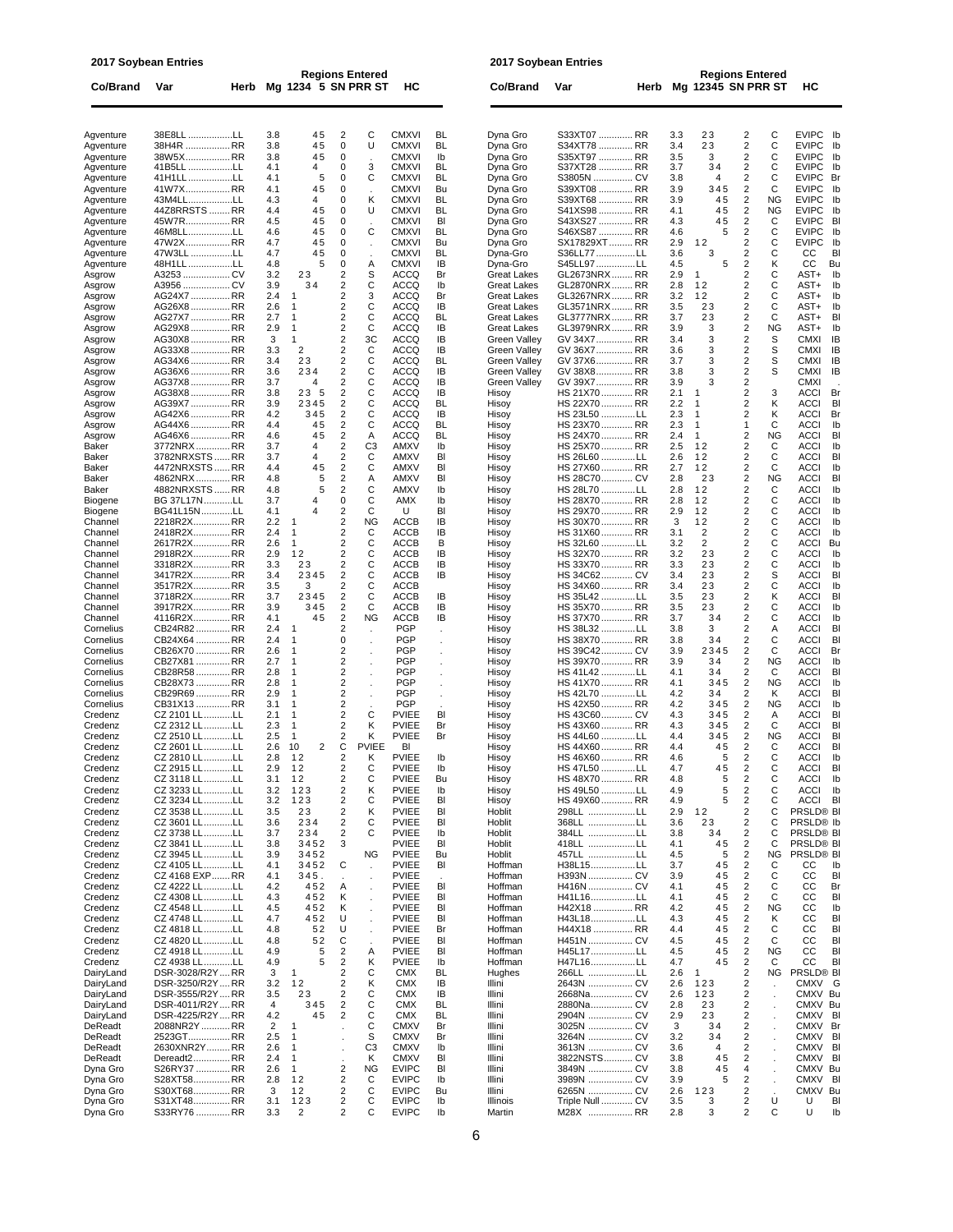|                    | 2017 Soybean Entries     |      |            | <b>Regions Entered</b> |                         |        |                          |           |
|--------------------|--------------------------|------|------------|------------------------|-------------------------|--------|--------------------------|-----------|
| Co/Brand           | Var                      | Herb |            | Mg 1234 5 SN PRR ST    |                         |        | нc                       |           |
| Martin             | M35C<br>RR               |      | 3.6        | 3                      | $\overline{\mathbf{c}}$ | ΝG     | O                        | BI        |
| Missouri           | S13-10590C  CV           |      | 4.3        | 5                      | 0                       |        | <b>CMX</b>               | BI        |
| Missouri           | S13-2743C CV             |      | 4.1        | 5                      | 0                       |        | <b>CMX</b>               |           |
| Missouri           | S13-3851C  CV            |      | 4.3        | 5                      | 0                       |        | <b>CMX</b>               | BI        |
| Missouri           | S14-9051R RR             |      | 4.5        | 5                      | 0                       |        | СМХ                      | lb        |
| Monier             | M2837R2RR                |      | 2.8        | 2                      | 2                       | A      | <b>RAN</b>               | BI        |
| Monier             | M2866RX RR               |      | 2.8        | 2                      | 2                       | С      | <b>RAN</b>               | lb        |
| Monier             | M2958RX RR               |      | 2.9        | 2                      | 2                       | С      | <b>RAN</b>               | lb        |
| Monier             | M3240RX RR<br>M3425R2RR  |      | 3.2        | 2                      | 2                       | С      | <b>RAN</b>               | lb        |
| Monier<br>Monier   | M3457RX RR               |      | 3.4<br>3.4 | $\overline{2}$<br>2    | 2<br>2                  | C<br>С | <b>RAN</b><br><b>RAN</b> | lb<br>lb  |
| Munson             | 8247R2Y RR               |      | 2.4        | 1                      | 2                       | Κ      | INTS                     | ВL        |
| Munson             | 8284R2Y RR               |      | 2.8        | 1                      | 2                       | Α      | <b>INTS</b>              | ΒL        |
| Munson             | 8306R2Y RR               |      | 3          | 2                      | 2                       | С      | <b>INTS</b>              | IB        |
| Munson             | 8345R2Y RR               |      | 3.4        | 2                      | 2                       | С      | INTS                     | IB        |
| Munson             | 8380<br>RR               |      | 3.8        | 3                      | 2                       | NG     | <b>INTS</b>              | BU        |
| Munson             | 8383LL RR                |      | 3.8        | 3                      | 2                       | С      | INTS                     | ΒL        |
| Munson             | 8397R2Y RR               |      | 3.9        | 3                      | 2                       | С      | <b>INTS</b>              | <b>BL</b> |
| Munson             | 9258RR2XRR               |      | 2.5        | 1                      | 2                       | С      | <b>INTS</b>              | IB        |
| Munson             | 9288RR2XRR               |      | 2.8        | 1                      | 2                       | С      | <b>INTS</b>              | IB        |
| Munson             | 9308RR2XRR               |      | 3          | 12                     | 2                       | С      | <b>INTS</b>              | IB        |
| Munson             | 9328RR2XRR               |      | 3.2        | 2                      | 2                       | С      | INTS                     | IB        |
| Munson             | 9348RR2XRR               |      | 3.4        | 2                      | 2                       | С      | <b>INTS</b>              | IB        |
| Munson             | 9388RR2XRR               |      | 3.8        | 3                      | 2                       | С      | <b>INTS</b>              | IB        |
| Munson             | 9408RR2XRR               |      | 4          | 3                      | 2                       | ΝG     | INTS                     | IB        |
| Nutech             | 3252L                    |      | 2.5        | 12                     | 0                       |        | SSS                      | ΒL        |
| Nutech             | 3309L                    |      | 3          | 12                     | 0                       | ï      | SSS                      | IB        |
| Nutech             | LL<br>3321L              |      | 3.2        | 23                     | 0                       |        | SSS                      | IB        |
| Nutech             | 3341L<br>LL              |      | 3.4        | 23                     | 0                       |        | SSS                      | <b>BL</b> |
| Nutech             | 3361L<br>LL              |      | 3.6        | 3                      | 0                       |        | SSS                      | BL        |
| Nutech             | 3386L                    |      | 3.8        | 3                      | 0                       |        | SSS                      | BL        |
| Nutech             | 7279<br>RR               |      | 2.7        | 12                     | 2                       | С      | SSS                      | BL        |
| Nutech             | 7317<br>RR               |      | 3.1        | 123                    | 2                       | κ      | SSS                      | <b>BR</b> |
| Nutech             | RR<br>7352X              |      | 3.5        | 23                     | 2                       | С      | SSS                      | BU        |
| Nutech             | 7365<br>RR               |      | 3.6        | 23                     | 2                       | Α      | SSS                      | BL        |
| Nutech             | 7387X<br>RR              |      | 3.8        | 3                      | 2                       | С      | SSS                      | IB        |
| Pioneer            | P28T08R RR               |      | 3.1        | 12                     | 0                       | ä,     | PPST                     | ä,        |
| Pioneer<br>Pioneer | P34T07R2RR<br>P36T36X RR |      | 3.4        | 234<br>2345            | 0                       |        | PPST<br><b>PPST</b>      |           |
| Pioneer            | P37T09LLL                |      | 3.6<br>3.7 | 345                    | 0<br>0                  |        | PPST                     |           |
| Pioneer            | P38T42R RR               |      | 3.8        | 345                    | 0                       |        | PPST                     |           |
| Pioneer            | P40T84X RR               |      | 4          | 345                    | 0                       |        | PPST                     |           |
| Pioneer            | P41T79LLL                |      | 4.1        | 45                     | 0                       | ï      | PPST                     |           |
| Power Plus         | TM* RR<br>24F8           |      | 2.4        | 1                      | 2                       | Κ      | <b>PRSLD®</b>            | Br        |
| Power Plus         | TM*RR<br>25G8            |      | 2.5        | 1                      | 2                       | Κ      | <b>PRSLD®</b>            | Br        |
| Power Plus         | 26Z5 TM*RR               |      | 2.6        | 1                      | 2                       | Κ      | <b>PRSLD®</b>            | Br        |
| Power Plus         | TM*RR<br>28Q8            |      | 2.8        | 12                     | 2                       | Κ      | <b>PRSLD®</b>            | Br        |
| Power Plus         | TM*RR<br>30M8            |      | 3          | 2                      | 2                       | κ      | <b>PRSLD®</b>            | Br        |
| Power Plus         | 36A1X TM* RR             |      | 3.6        | 345                    | 2                       | A      | <b>PRSLD®</b>            | BI        |
| Power Plus         | <b>TM*</b> RR<br>36R8    |      | 3.6        | 34                     | 2                       | ΝG     | <b>PRSLD®</b>            | BI        |
| Power Plus         | 38K6 TM* RR              |      | 3.8        | 345                    | 2                       | κ      | <b>PRSLD®</b>            | BI        |
| Power Plus         | TM* RR<br>41B8           |      | 4.1        | 345                    | 2                       | Κ      | <b>PRSLD®</b>            | BI        |
| Power Plus         | TM*RR<br>45L8            |      | 4.5        | 5                      | 2                       | С      | <b>PRSLD®</b>            | Bu        |
| Public             | CV<br>Dwight             |      | 2.9        | 23                     | 0                       |        | <b>CMXV</b>              |           |
| Public             | Jack<br>CV               |      | 2.9        | 23                     | 0                       |        | CMXV                     |           |
| Public             | Williams 82 CV           |      | 2.9        | 34                     | 0                       |        | <b>CMXV</b>              |           |
| Renk               | RS268NX RR               |      | 2.6        | 1                      | 2                       | С      | AMXVI                    | IB        |
| Renk               | RS288NX RR               |      | 2.8        | 1                      | 2                       | С      | AMXVI                    | IB        |
| Renk               | RS317NX RR               |      | 3.1        | 1                      | 2                       | С      | AMXVI                    | IB        |
| Renk               | RS328NX RR               |      | 3.2        | 12<br>12               | 2<br>$\overline{c}$     | С      | AMXVI                    | IB        |
| Renk               | RS348NX RR<br>RS357NX RR |      | 3.4        |                        |                         | С      | AMXVI                    | IB        |
| Renk               | RS398NX RR               |      | 3.5<br>3.9 | 2<br>3                 | 2<br>2                  | С<br>S | EТ<br>AMXVI              | IB<br>IB  |
| Renk<br>Sedlacek   | Clermont CV              |      | 3.9        | $\overline{4}$         | 0                       | c3     | U                        | bl        |
| Stine              | 29HO02CV                 |      | 2.9        | 23                     | 0                       | с      | U                        | Bu        |
| Stine              | 34BA02 RR                |      | 3.2        | 23                     | 0                       | с      | U                        | lb        |
| Stine              | 36LE32 LL                |      | 3.6        | 23                     | 0                       | с      | U                        | BI        |
| Stine              | 3822-2 CV                |      | 3.8        | 23                     | 0                       | с      | U                        | Br        |
| Stine              | 38LE02 LL                |      | 3.8        | 23                     | 0                       | с      | <b>RAN</b>               | BI        |
| Stine              | 41BA20 RR                |      | 4.1        | 23                     | 0                       | с      | U                        | lb        |

**2017 Soybean Entries**

|            |                      |         |    |                |                         | <b>Regions Entered</b>  |           |            |           |
|------------|----------------------|---------|----|----------------|-------------------------|-------------------------|-----------|------------|-----------|
| Co/Brand   | Var                  | Herb    | Mg |                |                         | 1234 5 SN PRR ST        |           | НC         |           |
|            |                      |         |    |                |                         |                         |           |            |           |
| Stone      | 2RX2218RR  2.2       |         |    | 1              |                         | $\overline{2}$          | S         | <b>ACC</b> | IB        |
| Stone      | 2RX2418RR  2.4       |         |    | 1              |                         | $\overline{2}$          | С         | <b>ACC</b> | IB        |
| Stone      | 2RX2627 RR  2.6      |         |    | 12             |                         | $\overline{\mathbf{c}}$ | C         | <b>ACC</b> | <b>BL</b> |
| Stone      | 2RX2918RR  2.9       |         |    | 12             |                         | $\overline{c}$          | C         | <b>ACC</b> | <b>IB</b> |
| Stone      | 2RX3116RR  3.1       |         |    | 12             |                         | $\overline{2}$          | C         | <b>ACC</b> | IB        |
| Stone      | 2RX3337 RR  3.3      |         |    | $\overline{2}$ |                         | $\overline{c}$          | С         | <b>ACC</b> | IB        |
| Stone      | 2RX3426RR  3.4       |         |    | 3              |                         | $\overline{c}$          | С         | ACC        | IB        |
| Stone      | 2RX3527 RR  3.5      |         |    | 23             |                         | $\overline{2}$          | C         | <b>ACC</b> | IB        |
| Stone      | 2RX3628RR  3.6       |         |    | 3              | 4                       | $\overline{c}$          | C         | <b>ACC</b> | <b>IB</b> |
| Stone      | 2RX3827 RR  3.8      |         |    | 3              | 4                       | $\overline{c}$          | C         | ACC        | <b>IB</b> |
| Stone      | 2RX3928 RR  3.9      |         |    | 3              | $\overline{\mathbf{A}}$ | $\overline{2}$          | C         | <b>ACC</b> | IB        |
| Stone      | 2RX4228-SR RR  4.2   |         |    |                | 45                      | $\overline{\mathbf{c}}$ | C         | ACC        | <b>BL</b> |
| Stone      | 2RX4327-SRRR  4.3    |         |    |                | 45                      | $\overline{2}$          | C         | <b>ACC</b> | <b>BL</b> |
| Stone      | 2RX4438RR  4.4       |         |    |                | 5                       | $\overline{c}$          | C         | <b>ACC</b> | <b>BL</b> |
| Stone      | 2RX4818-SR  RR  4.8  |         |    |                | 5                       | $\overline{c}$          | C         | ACC        | <b>BL</b> |
| Stone      | 2RX4927-SRRR  4.9    |         |    |                | 5                       | $\overline{2}$          | C         | <b>ACC</b> | IB        |
| Sun Praire | SP28RX7 RR  2.8      |         |    | 2              |                         | $\overline{\mathbf{c}}$ | C         | PV         | IB        |
| Sun Praire | SP29RX7 RR  2.9      |         |    | $\overline{2}$ |                         | $\overline{c}$          | C         | PV         | IB        |
| Sun Praire | SP34RX7 RR  3.4      |         |    | $\overline{a}$ |                         | $\overline{c}$          | C         | PV         | <b>IB</b> |
| Sun Praire | SP35RX6 RR  3.5      |         |    |                | 3                       | $\overline{c}$          | C         | PV         | <b>IB</b> |
| Sun Praire | SP36RX7 RR  3.6      |         |    |                | 3                       | $\overline{2}$          | C         | PV         | <b>IB</b> |
| Sun Praire | SP38RX7 RR  3.8      |         |    |                | 34                      | $\overline{c}$          | C         | PV         | <b>BL</b> |
| Sun Praire | SP42RX7 RR  4.2      |         |    |                | 4                       | $\overline{c}$          | s         | PV         | IB        |
| Viking     | O.2188AT12NCV2.5     |         |    | 1              |                         | $\overline{2}$          | <b>NG</b> | U          | Υ         |
| Viking     | O.2399AT12N  CV  2.6 |         |    | 1              |                         | $\overline{2}$          | <b>NG</b> | U          | Υ         |
| Viking     | 0.2446               | CV  2.5 |    | 12             |                         | $\Omega$                |           | U          | BI        |
| Viking     | 0.3018NCV3           |         |    | 12             |                         | 0                       |           | U          | BI        |

Regions

1 = Region 1: Fenton, Mt. Morris & DeKalb

2 = Region 2: Monmouth, Goodfield & Dwight

3 = Region 3: Perry, New Berlin & Urbana

4 = Region 4: Belleville & St. Peter

5 = Region 5: Harrisburg & Elkville

\*\*\*\*SCN Source of Soybean Cyst Nematode Resistance

1 = PI 548402 (Peking), 2 = PI 88788, 3 = PI 90763, 4 = PI 437654,

S = Susceptible, U = source unknown.

PRR = Phythophthora Root Rot

A = Rps1a, C = Rps1c, K = Rps1k, 3 = Rps3a, S = Susceptible, U = Unknown, NG = No Gene

HC = Hilum Color

Bl black, IB imperfect black, BU buff, BR Brown, Y Yellow, G Gray, M Mixed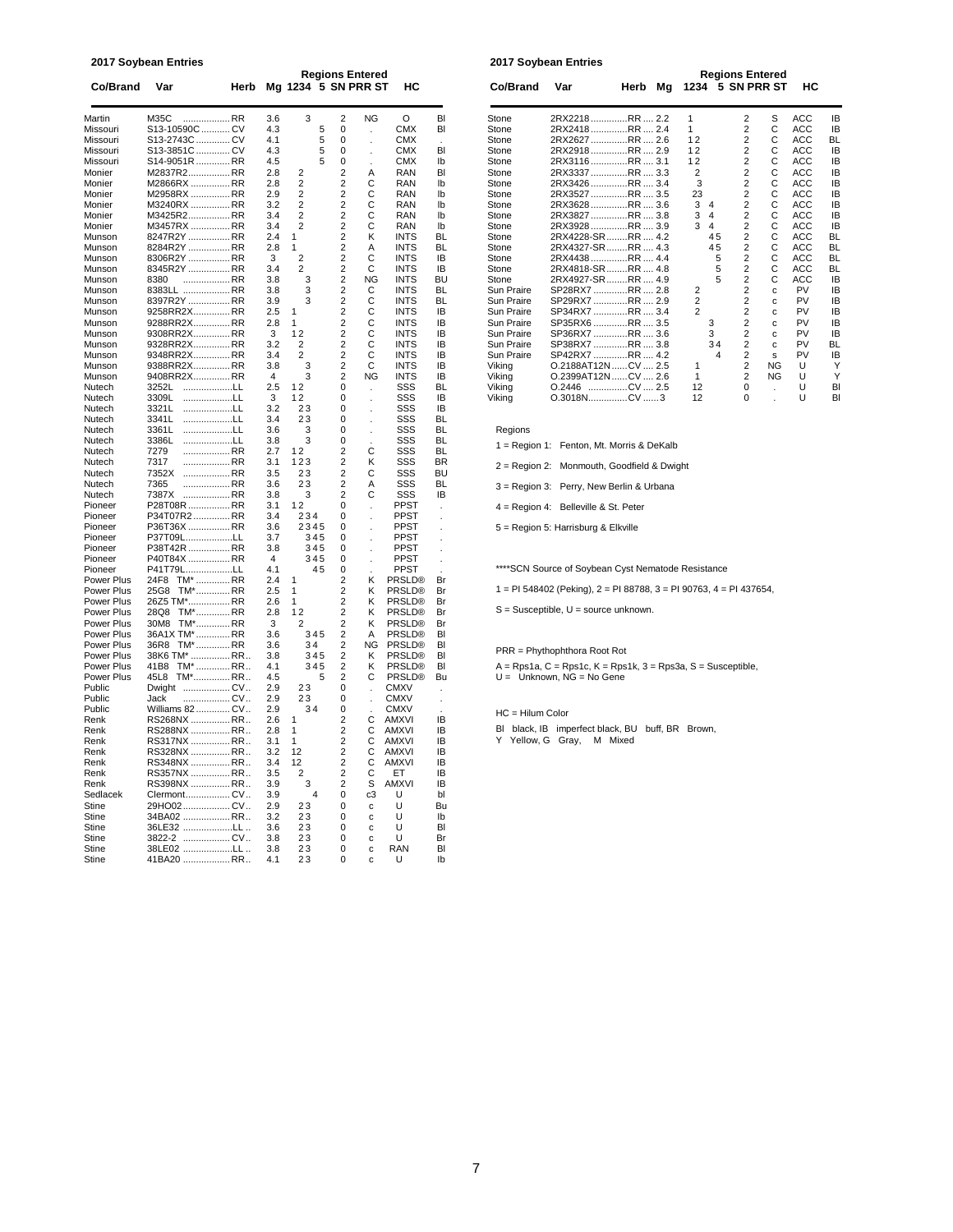#### **2017 Soybean Test Results Region 1 Early**

| Region i Early     |                        |                        |                              |              |              |                         |              |              |               |              |             |       |
|--------------------|------------------------|------------------------|------------------------------|--------------|--------------|-------------------------|--------------|--------------|---------------|--------------|-------------|-------|
|                    |                        |                        |                              |              |              | <b>Regional Results</b> | Fenton       | Mt. Morris   | <b>DeKalb</b> | 2 yr<br>Avg  | 3 yr<br>Avg |       |
|                    |                        |                        |                              | Yield        |              | <b>Maturity Lodging</b> | Height       | Yield        | Yield         | Yield        | Yield       | Yield |
| <b>COMPANY</b>     | <b>NAME</b>            | <b>Herbicide Trait</b> | $ST^1$                       | bu/a         | Date         | $1 - 5$                 | <u>in</u>    | bu/a         | bu/a          | bu/a         | bu/a        | bu/a  |
| Early MG: 2.0-2.7  |                        |                        |                              |              |              |                         |              |              |               |              |             |       |
| Asgrow             | <b>AG24X7</b>          | <b>RR</b>              | <b>ACCQ</b>                  | 73.9         | 9/23         | 1.3                     | 30.2         | 80.2         | 59.4          | 82.1         | 77.2        |       |
| Asgrow             | AG26X8                 | <b>RR</b>              | <b>ACCQ</b>                  | 72.3         | 9/23         | 1.1                     | 36.0         | 80.7         | 54.6          | 81.6         |             |       |
| Asgrow             | <b>AG27X7</b>          | <b>RR</b>              | <b>ACCQ</b>                  | 72.5         | 9/24         | 1.0                     | 39.5         | 79.5         | 60.2          | 77.9         | 75.2        |       |
| Channel            | 2218R2X                | <b>RR</b>              | <b>ACCB</b>                  | 72.3         | 9/21         | 1.0                     | 33.5         | 78.5         | 53.5          | 84.8         |             |       |
| Channel            | 2418R2X                | <b>RR</b>              | <b>ACCB</b>                  | 71.4         | 9/21         | 1.1                     | 33.5         | 82.4         | 49.9          | 81.8         |             |       |
| Channel            | 2617R2X                | <b>RR</b>              | <b>ACCB</b>                  | 71.0         | 9/21         | 1.7                     | 37.0         | 80.4         | 55.3          | 77.2         | 74.0        |       |
| Cornelius          | CB24R82                | <b>RR</b>              | <b>PGP</b>                   | 77.1         | 9/21         | 1.3                     | 36.4         | 80.9         | 64.8          | 85.6         | 79.8        | 77.6  |
| Cornelius          | CB24X64                | <b>RR</b>              | <b>PGP</b>                   | 72.9         | 9/19         | 1.1                     | 35.2         | 80.1         | 55.7          | 82.9         |             |       |
| Cornelius          | CB26X70                | <b>RR</b>              | <b>PGP</b>                   | 74.4         | 9/21         | 1.0                     | 35.5         | 85.3         | 57.9          | 79.9         |             |       |
| Cornelius          | CB27X81                | <b>RR</b>              | <b>PGP</b>                   | 73.7         | 9/24         | 1.0                     | 37.5         | 82.6         | 58.7          | 79.8         |             |       |
| Credenz            | <b>CZ 2101 LL</b>      | LL                     | <b>PVIEE</b>                 | 72.3         | 9/19         | 1.0                     | 32.4         | 75.2         | 59.4          | 82.2         |             |       |
| Credenz            | <b>CZ 2312 LL</b>      | LL                     | <b>PVIEE</b>                 | 75.6         | 9/21         | 1.1                     | 35.2         | 80.7         | 66.6          | 79.5         | 76.1        | 74.6  |
| Credenz            | CZ 2510 LL             | LL                     | <b>PVIEE</b>                 | 74.9         | 9/20         | 1.3                     | 35.6         | 81.0         | 65.4          | 78.3         | 76.1        | 72.6  |
| Credenz<br>DeReadt | CZ 2601 LL<br>2088NR2Y | LL<br><b>RR</b>        | <b>PVIEE</b><br><b>CMXV</b>  | 74.1<br>71.4 | 9/20<br>9/22 | 1.0<br>1.0              | 34.4<br>30.5 | 81.2<br>82.9 | 62.1<br>53.0  | 79.0<br>78.3 |             |       |
| Dereadt            | 2416NR2Y               | <b>RR</b>              | <b>CMXV</b>                  | 78.5         | 9/21         | 1.1                     | 37.2         | 85.2         | 67.1          | 83.1         | 75.3        | 73.2  |
| <b>DeReadt</b>     | 2523GT                 | <b>RR</b>              | <b>CMXV</b>                  | 73.5         | 9/22         | 1.5                     | 38.5         | 81.6         | 60.6          | 78.3         |             |       |
| Dereadt            | 2600 BGT               | <b>RR</b>              | <b>CMXV</b>                  | 77.7         | 9/21         | 1.3                     | 33.0         | 87.5         | 66.0          | 79.7         |             |       |
| <b>DeReadt</b>     | 2630XNR2Y              | <b>RR</b>              | <b>CMXV</b>                  | 72.4         | 9/22         | 1.7                     | 39.6         | 82.4         | 56.5          | 78.1         |             |       |
| Dyna Gro           | S26RY37                | <b>RR</b>              | <b>EVIPC</b>                 | 75.2         | 9/21         | 1.2                     | 34.4         | 81.6         | 62.6          | 81.4         |             |       |
| Hisoy              | <b>HS 21X70</b>        | <b>RR</b>              | <b>ACCI</b>                  | 72.1         | 9/23         | 1.0                     | 35.0         | 78.2         | 57.0          | 81.1         |             |       |
| Hisoy              | <b>HS 22X70</b>        | <b>RR</b>              | <b>ACCI</b>                  | 71.4         | 9/20         | 1.2                     | 33.1         | 79.0         | 55.1          | 80.0         |             |       |
| Hisoy              | <b>HS 23L50</b>        | LL                     | <b>ACCI</b>                  | 74.0         | 9/21         | 1.1                     | 34.8         | 82.9         | 60.3          | 78.8         | 71.3        |       |
| Hisoy              | <b>HS 23X70</b>        | <b>RR</b>              | <b>ACCI</b>                  | 74.6         | 9/21         | 1.0                     | 38.7         | 81.9         | 61.2          | 80.5         |             |       |
| Hisoy              | <b>HS 24X70</b>        | <b>RR</b>              | <b>ACCI</b>                  | 71.0         | 9/22         | 1.4                     | 34.0         | 78.9         | 54.8          | 79.4         |             |       |
| Hisoy              | <b>HS 25X70</b>        | <b>RR</b>              | <b>ACCI</b>                  | 70.6         | 9/22         | 1.0                     | 32.6         | 80.7         | 57.4          | 73.6         |             |       |
| Hisoy              | <b>HS 26L60</b>        | LL                     | <b>ACCI</b>                  | 76.8         | 9/22         | 1.0                     | 34.1         | 84.2         | 61.5          | 84.7         | 79.0        |       |
| Hisoy              | <b>HS 27X60</b>        | <b>RR</b>              | <b>ACCI</b>                  | 69.8         | 9/25         | 1.0                     | 35.2         | 82.3         | 49.8          | 77.4         | 72.5        |       |
| Hughes             | 266LL                  | LL                     | PRSLD®                       | 76.2         | 9/23         | 1.1                     | 35.8         | 80.7         | 67.6          | 80.4         |             |       |
| Illini             | 2643N                  | CV                     | <b>CMXV</b>                  | 77.6         | 9/21         | 1.1                     | 37.2         | 83.3         | 67.0          | 82.6         | 73.5        | 71.1  |
| Illini             | 2668Na                 | CV                     | <b>CMXV</b>                  | 68.0         | 9/21         | 1.7                     | 34.3         | 80.4         | 48.6          | 74.8         | 72.4        | 70.8  |
| Illini             | 6265N                  | CV                     | <b>CMXV</b>                  | 70.0         | 9/23         | 2.4                     | 37.0         | 76.4         | 53.5          | 80.2         | 72.2        | 68.1  |
| Munson             | 8247R2Y                | <b>RR</b>              | <b>INTS</b>                  | 75.4         | 9/21         | 1.1                     | 36.0         | 82.3         | 61.1          | 82.8         | 78.1        |       |
| Munson             | 9258RR2X               | <b>RR</b>              | <b>INTS</b>                  | 71.3         | 9/23         | 1.1                     | 34.8         | 82.9         | 61.4          | 69.6         |             |       |
| <b>Nutech</b>      | 3252L                  | LL                     | SSS                          | 79.4         | 9/22         | 1.3                     | 37.0         | 86.2         | 68.7          | 83.3         | 81.9        |       |
| <b>Nutech</b>      | 7279                   | <b>RR</b>              | SSS                          | 74.2         | 9/23         | 1.0                     | 36.4         | 84.4         | 58.7          | 79.5         | 76.3        |       |
| Power Plus         | 24F8 TM*               | <b>RR</b>              | PRSLD <sup>®</sup>           | 73.9         | 9/21         | 1.0                     | 36.7         | 84.1         | 56.7          | 80.9         |             |       |
| Power Plus         | 25G8 TM*               | <b>RR</b>              | $\mathsf{PRSLD}^{\circledR}$ | 79.6         | 9/24         | 1.0                     | 34.3         | 83.8         | 71.1          | 84.0         |             |       |
| Power Plus         | 26Z5 TM*               | <b>RR</b>              | PRSLD®                       | 71.0         | 9/21         | 1.0                     | 37.6         | 78.5         | 59.8          | 74.8         | 73.6        | 73.4  |
| Renk               | <b>RS268NX</b>         | <b>RR</b>              | <b>AMXVI</b>                 | 70.8         | 9/22         | 1.0                     | 33.1         | 80.5         | 60.1          | 71.8         |             |       |
| <b>Stone</b>       | 2RX2218                | <b>RR</b>              | <b>ACC</b>                   | 69.6         | 9/19         | 1.0                     | 32.0         | 77.4         | 49.6          | 81.8         |             |       |
| <b>Stone</b>       | 2RX2418                | <b>RR</b>              | <b>ACC</b>                   | 73.5         | 9/22         | 1.2                     | 34.9         | 82.4         | 56.2          | 81.8         |             |       |
| <b>Stone</b>       | 2RX2627                | <b>RR</b>              | <b>ACC</b>                   | 69.4         | 9/20         | 1.4                     | 34.9         | 77.7         | 53.0          | 77.3         | 76.5        |       |
| Viking             | O.2188AT12N            | <b>CV</b>              | U                            | 74.4         | 9/24         | 3.3                     | 35.3         | 82.7         | 58.6          | 81.9         |             |       |
| Viking             | O.2399AT12N            | CV                     | U                            | 70.9         | 9/23         | 2.5                     | 34.9         | 75.6         | 57.0          | 80.0         |             |       |
| Viking             | O.2446                 | CV                     | U                            | 69.6         | 9/21         | 2.0                     | 36.9         | 76.8         | 55.4          | 76.8         |             |       |
|                    | AVERAGE                |                        |                              | 73.3         |              | 1.3                     | 35.2         | 81.3         | 59.1          | 79.6         |             |       |
|                    | L.S.D. 25% LEVEL       |                        |                              | 3.4          |              | 0.4                     | 1.3          | 3.2          | 4.0           | 3.0          |             |       |
|                    | COEFF. OF VAR. (%)     |                        |                              | 8.2          |              | 51.6                    | 6.5          | 4.1          | 7.0           | 3.9          |             |       |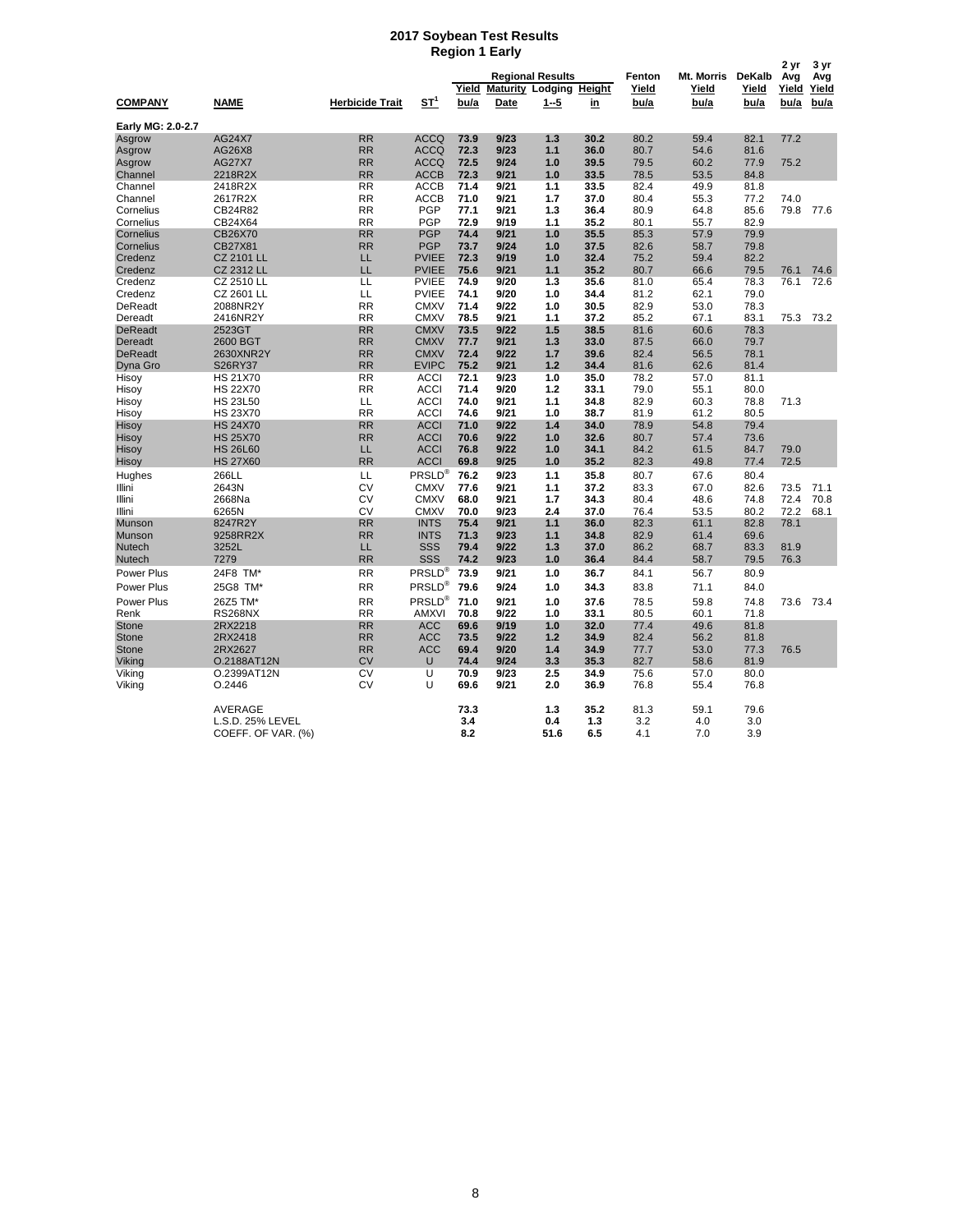#### **2017 Soybean Test Results Region 1 Late**

|                         |                    |                        |                    |      |      |                               |      |        |            |        | 2 yr | 3 yr        |
|-------------------------|--------------------|------------------------|--------------------|------|------|-------------------------------|------|--------|------------|--------|------|-------------|
|                         |                    |                        |                    |      |      | <b>Regional Results</b>       |      | Fenton | Mt. Morris | DeKalb | Avg  | Avg         |
|                         |                    |                        |                    |      |      | Yield Maturity Lodging Height |      | Yield  | Yield      | Yield  |      | Yield Yield |
| <b>COMPANY</b>          | NAME               | <b>Herbicide Trait</b> | ST <sup>1</sup>    | bu/a | Date | $1 - 5$                       | in   | bu/a   | bu/a       | bu/a   | bu/a | bu/a        |
| <b>Late MG: 2.8-4.3</b> |                    |                        |                    |      |      |                               |      |        |            |        |      |             |
| Asgrow                  | AG29X8             | <b>RR</b>              | <b>ACCQ</b>        | 65.2 | 9/28 | 1.0                           | 36.5 | 77.8   | 45.2       | 72.5   |      |             |
| Asgrow                  | AG30X8             | <b>RR</b>              | <b>ACCQ</b>        | 71.0 | 9/30 | 2.3                           | 40.5 | 81.6   | 56.3       | 75.1   |      |             |
| Channel                 | 2918R2X            | <b>RR</b>              | <b>ACCB</b>        | 66.9 | 9/28 | 1.3                           | 37.1 | 82.8   | 47.1       | 70.8   |      |             |
| Cornelius               | <b>CB28R58</b>     | <b>RR</b>              | <b>PGP</b>         | 71.1 | 9/26 | 1.2                           | 36.5 | 80.5   | 56.3       | 76.5   | 73.4 | 73.6        |
| Cornelius               | CB28X73            | <b>RR</b>              | PGP                | 66.2 | 9/26 | 1.3                           | 35.6 | 76.2   | 44.2       | 78.1   | 71.1 |             |
| Cornelius               | CB29R69            | <b>RR</b>              | <b>PGP</b>         | 68.3 | 9/28 | 1.1                           | 36.2 | 80.2   | 49.8       | 74.9   | 72.6 | 71.9        |
| Cornelius               | CB31X13            | <b>RR</b>              | PGP                | 68.6 | 9/29 | 1.0                           | 36.2 | 80.6   | 50.3       | 74.8   | 73.9 |             |
| Credenz                 | CZ 2810 LL         | LL                     | <b>PVIEE</b>       | 69.3 | 9/27 | 2.0                           | 38.5 | 81.2   | 55.9       | 70.9   | 74.1 | 72.7        |
| Credenz                 | CZ 2915 LL         | LL                     | <b>PVIEE</b>       | 66.7 | 9/27 | 2.0                           | 37.4 | 79.5   | 47.2       | 73.5   | 74.2 | 72.7        |
| Credenz                 | CZ 3118 LL         | LL                     | <b>PVIEE</b>       | 64.8 | 9/30 | 1.0                           | 32.9 | 76.7   | 45.1       | 72.8   |      |             |
| Credenz                 | CZ 3233 LL         | LL                     | <b>PVIEE</b>       | 66.8 | 9/27 | 3.1                           | 37.9 | 78.7   | 47.8       | 74.0   | 75.9 | 73.4        |
| Credenz                 | <b>CZ 3234 LL</b>  | LL                     | <b>PVIEE</b>       | 63.1 | 10/1 | 1.0                           | 32.3 | 72.4   | 47.2       | 69.9   |      |             |
| DairyLand               | DSR-3028/R2Y       | RR                     | <b>CMX</b>         | 69.8 | 9/27 | 1.9                           | 40.8 | 81.8   | 50.7       | 77.1   |      |             |
| DairyLand               | DSR-3250/R2Y       | <b>RR</b>              | <b>CMX</b>         | 73.0 | 9/30 | 1.5                           | 38.9 | 84.6   | 61.6       | 72.7   | 73.7 |             |
| Dyna Gro                | S28XT58            | RR                     | <b>EVIPC</b>       | 67.6 | 9/28 | 1.0                           | 36.3 | 86.2   | 45.9       | 70.9   |      |             |
| Dyna Gro                | S30XT68            | RR                     | <b>EVIPC</b>       | 71.6 | 9/28 | 1.5                           | 32.6 | 86.1   | 49.7       | 78.9   |      |             |
| Dyna Gro                | S31XT48            | RR                     | <b>EVIPC</b>       | 65.8 | 9/29 | 1.6                           | 38.6 | 75.6   | 55.5       | 66.3   |      |             |
| Dyna Gro                | <b>SX17829XT</b>   | <b>RR</b>              | <b>EVIPC</b>       | 65.4 | 9/28 | 1.1                           | 38.1 | 77.9   | 46.8       | 71.5   |      |             |
| Great Lakes             | GL2673NRX          | <b>RR</b>              | AST+               | 70.1 | 9/27 | 1.3                           | 33.6 | 83.5   | 52.4       | 74.3   |      |             |
| Great Lakes             | GL2870NRX          | <b>RR</b>              | AST+               | 67.4 | 9/28 | 1.0                           | 36.5 | 80.7   | 47.1       | 74.4   |      |             |
| Great Lakes             | <b>GL3267NRX</b>   | <b>RR</b>              | AST+               | 68.3 | 9/29 | 1.1                           | 36.1 | 81.8   | 48.3       | 74.9   |      |             |
| Hisov                   | <b>HS 28L70</b>    | LL                     | <b>ACCI</b>        | 69.8 | 9/27 | 2.4                           | 37.7 | 78.4   | 56.5       | 74.4   |      |             |
| Hisov                   | <b>HS 28X70</b>    | <b>RR</b>              | <b>ACCI</b>        | 69.5 | 9/27 | 1.3                           | 37.0 | 82.9   | 47.1       | 78.5   |      |             |
| Hisoy                   | <b>HS 29X70</b>    | <b>RR</b>              | <b>ACCI</b>        | 65.9 | 9/29 | 1.2                           | 35.8 | 77.4   | 48.2       | 72.0   |      |             |
| Hisoy                   | <b>HS 30X70</b>    | <b>RR</b>              | <b>ACCI</b>        | 66.5 | 9/28 | $1.2$                         | 38.1 | 78.4   | 50.2       | 70.9   |      |             |
| <b>Hoblit</b>           | 298LL              | LL                     | PRSLD®             | 72.9 | 9/26 | 2.5                           | 38.0 | 79.6   | 60.6       | 78.5   |      |             |
| Munson                  | 8284R2Y            | <b>RR</b>              | <b>INTS</b>        | 70.2 | 9/29 | 1.0                           | 35.1 | 79.9   | 54.6       | 76.0   |      | 74.7 74.2   |
| Munson                  | 9288RR2X           | RR                     | <b>INTS</b>        | 70.2 | 9/27 | 1.0                           | 36.2 | 83.5   | 51.2       | 75.8   |      |             |
| Munson                  | 9308RR2X           | <b>RR</b>              | <b>INTS</b>        | 69.4 | 9/30 | 1.3                           | 37.0 | 79.5   | 52.5       | 76.3   |      |             |
| Nutech                  | 3309L              | LL                     | SSS                | 69.7 | 9/28 | 2.2                           | 38.9 | 78.2   | 56.4       | 74.6   | 76.0 |             |
| Nutech                  | 7317               | RR                     | SSS                | 71.2 | 9/28 | 1.0                           | 36.0 | 79.9   | 57.1       | 76.6   |      |             |
| Pioneer                 | P28T08R            | RR                     | PPST               | 70.7 | 9/27 | $1.2$                         | 34.2 | 82.5   | 55.3       | 74.4   |      |             |
| <b>Power Plus</b>       | 28Q8 TM*           | <b>RR</b>              | PRSLD <sup>®</sup> | 73.2 | 9/25 | 1.0                           | 35.3 | 82.8   | 57.2       | 79.7   |      |             |
| Renk                    | <b>RS288NX</b>     | <b>RR</b>              | <b>AMXVI</b>       | 66.3 | 9/28 | 1.0                           | 36.5 | 85.4   | 42.6       | 71.0   |      |             |
| Renk                    | <b>RS317NX</b>     | <b>RR</b>              | <b>AMXVI</b>       | 69.9 | 9/27 | 1.0                           | 35.3 | 82.8   | 51.3       | 75.7   |      |             |
| Renk                    | <b>RS328NX</b>     | <b>RR</b>              | <b>AMXVI</b>       | 63.8 | 9/29 | 1.3                           | 38.6 | 69.9   | 54.1       | 67.3   |      |             |
| Renk                    | <b>RS348NX</b>     | <b>RR</b>              | <b>AMXVI</b>       | 63.2 | 10/1 | 1.3                           | 35.5 | 79.1   | 37.3       | 73.2   |      |             |
| Stone                   | 2RX2918            | <b>RR</b>              | <b>ACC</b>         | 69.4 | 9/28 | 1.5                           | 37.9 | 79.8   | 56.0       | 72.5   |      |             |
| Stone                   | 2RX3116            | <b>RR</b>              | <b>ACC</b>         | 70.5 | 9/28 | 1.4                           | 40.5 | 80.8   | 58.4       | 72.4   |      |             |
| Viking                  | O.3018N            | CV                     | U                  | 68.5 | 9/28 | 2.8                           | 35.6 | 83.0   | 49.6       | 72.8   |      |             |
|                         | AVERAGE            |                        |                    | 68.5 |      | 1.4                           | 36.5 | 80.4   | 51.1       | 74.1   |      |             |
|                         | L.S.D. 25% LEVEL   |                        |                    | 3.5  |      | 0.3                           | 1.5  | 3.0    | 4.5        | 3.2    |      |             |
|                         | COEFF. OF VAR. (%) |                        |                    | 9.2  |      | 33.4                          | 7.4  | 3.9    | 9.2        | 4.5    |      |             |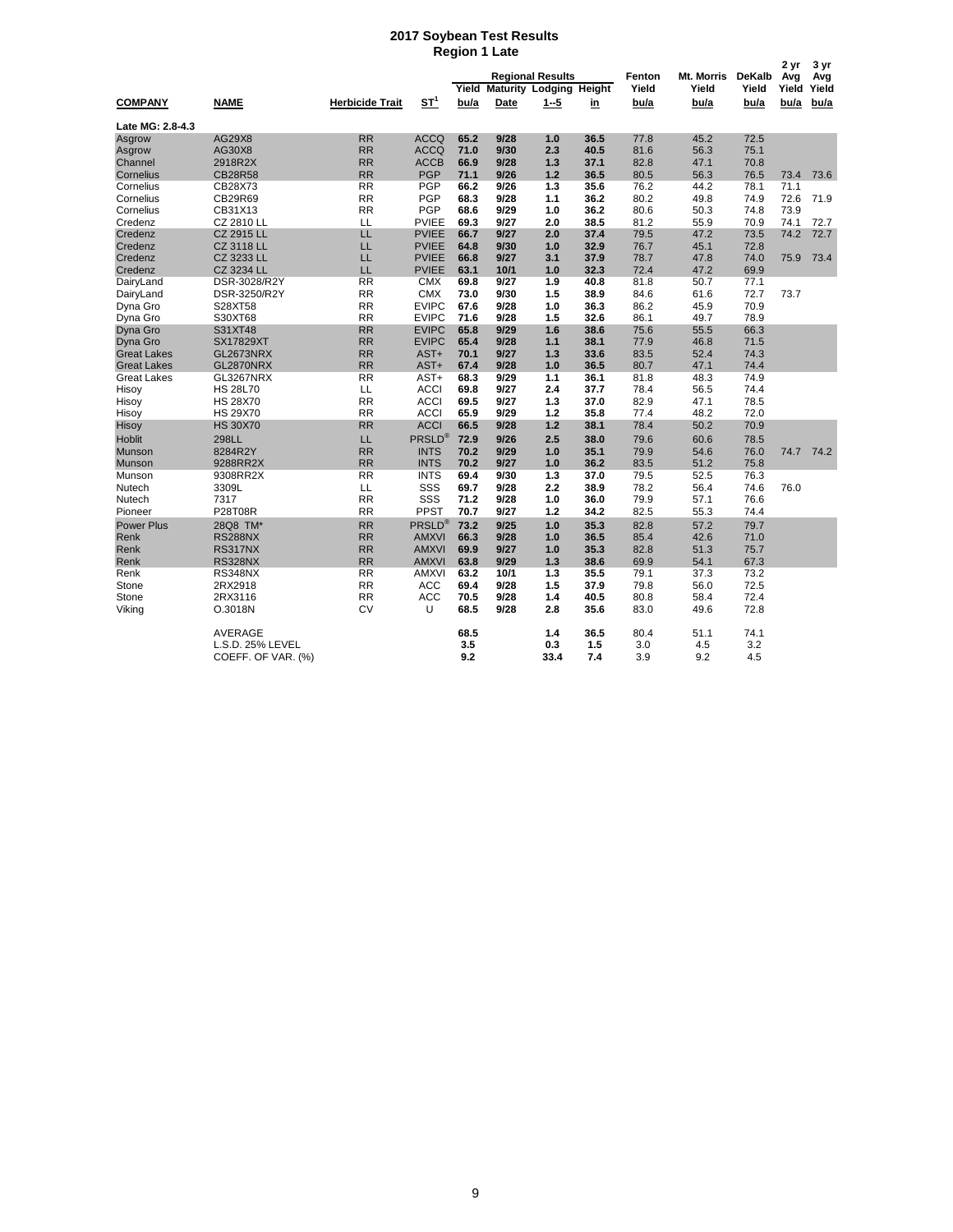#### **2017 Soybean Test Results Region 2 Early**

|                                 |                                    |                        |                            |              |              |                                                           |              |                             |              |                 | 2 yr         | 3 yr         |
|---------------------------------|------------------------------------|------------------------|----------------------------|--------------|--------------|-----------------------------------------------------------|--------------|-----------------------------|--------------|-----------------|--------------|--------------|
|                                 |                                    |                        |                            | Yield        |              | <b>Regional Results</b><br><b>Maturity Lodging Height</b> |              | Monmouth Goodfield<br>Yield | Yield        | Dwight<br>Yield | Avg<br>Yield | Avg<br>Yield |
| <b>COMPANY</b>                  | <b>NAME</b>                        | <b>Herbicide Trait</b> | ST <sup>1</sup>            | bu/a         | Date         | $1 - 5$                                                   | in           | bu/a                        | bu/a         | bu/a            | bu/a         | bu/a         |
| Early MG: 2.5-3.1               |                                    |                        |                            |              |              |                                                           |              |                             |              |                 |              |              |
| Channel                         | 2918R2X                            | <b>RR</b>              | <b>ACCB</b>                | 75.5         | 9/22         | 1.1                                                       | 37.1         | 87.5                        | 68.5         | 70.4            |              |              |
| Credenz                         | CZ 2601 LL                         | LL.                    | <b>PVIEE</b>               | 79.3         | 9/19         | 1.2                                                       | 35.2         | 84.9                        | 76.6         | 76.5            |              |              |
| Credenz                         | <b>CZ 2810 LL</b>                  | LL                     | <b>PVIEE</b>               | 82.7         | 9/22         | 1.3                                                       | 39.0         | 91.2                        | 79.5         | 77.5            | 76.7         | 77.5         |
| Credenz                         | <b>CZ 2915 LL</b>                  | LL                     | <b>PVIEE</b>               | 78.7         | 9/21         | 1.7                                                       | 38.3         | 88.8                        | 73.7         | 73.4            |              | 78.0 77.3    |
| Credenz                         | CZ 3118 LL                         | LL                     | <b>PVIEE</b>               | 74.6         | 9/24         | 1.1                                                       | 34.2         | 84.9                        | 65.1         | 74.0            |              |              |
| Dyna Gro                        | S28XT58                            | <b>RR</b>              | <b>EVIPC</b>               | 80.7         | 9/22         | 1.0                                                       | 37.7         | 87.7                        | 75.2         | 79.2            |              |              |
| Dyna Gro                        | S30XT68                            | <b>RR</b>              | <b>EVIPC</b>               | 82.6         | 9/20         | 1.5                                                       | 33.4         | 97.8                        | 72.2         | 77.8            |              |              |
| Dyna Gro                        | S31XT48                            | <b>RR</b>              | <b>EVIPC</b>               | 77.7         | 9/24         | 1.1                                                       | 39.2         | 87.4                        | 74.0         | 71.6            |              |              |
| Dyna Gro                        | <b>SX17829XT</b>                   | <b>RR</b>              | <b>EVIPC</b>               | 78.1         | 9/22         | 1.3                                                       | 39.3         | 88.2                        | 72.4         | 73.6            |              |              |
| <b>Great Lakes</b>              | GL2870NRX                          | <b>RR</b>              | AST+                       | 79.8         | 9/23         | 1.0                                                       | 38.8         | 92.2                        | 71.7         | 75.4            |              |              |
| Hisoy                           | <b>HS 25X70</b>                    | <b>RR</b>              | <b>ACCI</b>                | 75.3         | 9/19         | 1.0                                                       | 33.0         | 87.2                        | 69.4         | 69.1            |              |              |
| Hisoy                           | <b>HS 26L60</b><br><b>HS 27X60</b> | LL<br><b>RR</b>        | <b>ACCI</b><br><b>ACCI</b> | 80.0<br>72.4 | 9/17<br>9/22 | 1.3<br>1.1                                                | 35.0<br>35.1 | 86.1<br>85.7                | 74.4<br>57.0 | 79.4<br>74.5    | 79.0<br>76.9 |              |
| Hisoy<br>Hisoy                  | <b>HS 28C70</b>                    | <b>CV</b>              | <b>ACCI</b>                | 81.9         | 9/25         | 1.5                                                       | 38.7         | 91.0                        | 76.6         | 78.2            |              |              |
| Hisoy                           | <b>HS 28L70</b>                    | LL                     | <b>ACCI</b>                | 80.4         | 9/19         | 1.3                                                       | 37.5         | 89.4                        | 74.7         | 77.1            |              |              |
| Hisoy                           | <b>HS 28X70</b>                    | <b>RR</b>              | <b>ACCI</b>                | 79.1         | 9/20         | 1.0                                                       | 38.4         | 89.6                        | 71.6         | 76.2            |              |              |
| Hisoy                           | <b>HS 29X70</b>                    | <b>RR</b>              | <b>ACCI</b>                | 74.6         | 9/24         | 1.0                                                       | 37.6         | 86.1                        | 67.7         | 70.0            |              |              |
| Hisoy                           | <b>HS 30X70</b>                    | <b>RR</b>              | <b>ACCI</b>                | 72.2         | 9/22         | 1.0                                                       | 39.5         | 84.9                        | 60.4         | 71.4            |              |              |
| Hisoy                           | <b>HS 31X60</b>                    | <b>RR</b>              | <b>ACCI</b>                | 73.8         | 9/9          | 1.0                                                       | 36.6         | 83.2                        | 65.0         | 73.3            | 78.3         |              |
| Hoblit                          | 298LL                              | LL                     | PRSLD <sup>®</sup>         | 82.8         | 9/20         | 1.7                                                       | 36.9         | 97.3                        | 76.5         | 74.6            |              |              |
| Illini                          | 2643N                              | <b>CV</b>              | <b>CMXV</b>                | 79.5         | 9/19         | 1.3                                                       | 36.7         | 89.4                        | 73.6         | 75.3            | 78.9         | 77.6         |
| Illini                          | 2668Na                             | CV                     | <b>CMXV</b>                | 79.6         | 9/19         | 1.7                                                       | 35.9         | 87.3                        | 72.7         | 78.8            | 78.6         | 76.6         |
| Illini                          | 2880Na                             | <b>CV</b>              | <b>CMXV</b>                | 75.8         | 9/21         | 2.1                                                       | 35.6         | 85.9                        | 71.2         | 70.3            | 74.8         | 75.0         |
| Illini                          | 2904N                              | <b>CV</b>              | <b>CMXV</b>                | 79.6         | 9/22         | 1.9                                                       | 34.5         | 89.2                        | 70.3         | 79.3            | 81.1         |              |
| Illini                          | 6265N                              | <b>CV</b>              | <b>CMXV</b>                | 79.9         | 9/21         | 2.5                                                       | 35.9         | 85.7                        | 74.3         | 79.5            | 76.3         | 75.1         |
| Monier                          | M2837R2                            | <b>RR</b>              | <b>RAN</b>                 | 78.1         | 9/20         | 1.0                                                       | 36.4         | 88.1                        | 73.9         | 72.4            | 79.9         | 78.8         |
| Monier                          | M2866RX                            | <b>RR</b>              | <b>RAN</b>                 | 80.4         | 9/23         | 1.0                                                       | 37.7         | 91.0                        | 74.9         | 75.3            |              |              |
| Monier                          | M2958RX                            | <b>RR</b>              | <b>RAN</b>                 | 74.9         | 9/22         | 1.1                                                       | 39.3         | 84.0                        | 66.5         | 74.3            |              |              |
| Munson                          | 8306R2Y                            | <b>RR</b><br><b>RR</b> | <b>INTS</b><br><b>INTS</b> | 78.0<br>77.6 | 9/21<br>9/25 | 1.0<br>1.0                                                | 35.9<br>37.5 | 86.2<br>86.0                | 75.2<br>73.6 | 72.8<br>73.4    | 77.3         | 75.7         |
| Munson<br>Nutech                | 9308RR2X<br>3252L                  | LL                     | SSS                        | 76.6         | 9/19         | 1.1                                                       | 36.0         | 90.2                        | 71.7         | 73.0            | 78.7         |              |
| Nutech                          | 3309L                              | LL                     | SSS                        | 79.6         | 9/22         | 1.2                                                       | 37.4         | 90.8                        | 73.8         | 76.4            | 78.5         |              |
| <b>Nutech</b>                   | 7279                               | <b>RR</b>              | SSS                        | 78.6         | 9/19         | 1.6                                                       | 36.9         | 87.0                        | 69.9         | 74.1            | 77.5         |              |
| <b>Nutech</b>                   | 7317                               | <b>RR</b>              | <b>SSS</b>                 | 79.3         | 9/22         | 1.5                                                       | 38.6         | 86.4                        | 76.1         | 73.3            |              |              |
| Pioneer                         | <b>P28T08R</b>                     | <b>RR</b>              | <b>PPST</b>                | 81.3         | 9/19         | 1.0                                                       | 35.7         | 92.6                        | 76.3         | 74.9            |              |              |
| <b>Power Plus</b>               | 28Q8 TM*                           | <b>RR</b>              | PRSLD®                     | 80.7         | 9/19         | 1.0                                                       | 35.3         | 91.3                        | 75.5         | 75.4            |              |              |
| Power Plus                      | 30M8 TM*                           | <b>RR</b>              | PRSLD <sup>®</sup>         | 80.4         | 9/21         | 1.0                                                       | 37.8         | 91.1                        | 76.8         | 73.3            |              |              |
| Public                          | Dwight                             | <b>CV</b>              | <b>CMXV</b>                | 69.7         | 9/19         | 2.5                                                       | 36.2         | 79.8                        | 66.0         | 63.2            | 67.0         | 65.2         |
| Public                          | Jack                               | CV                     | <b>CMXV</b>                | 66.0         | 9/21         | 3.6                                                       | 43.5         | 75.7                        | 64.2         | 58.1            | 64.6         | 64.1         |
| <b>Stine</b>                    | 29HO02                             | CV                     | U                          | 80.3         | 9/23         | 1.2                                                       | 37.7         | 91.4                        | 75.7         | 73.7            |              |              |
| <b>Stone</b>                    | 2RX2627                            | <b>RR</b>              | <b>ACC</b>                 | 71.4         | 9/16         | 2.0                                                       | 35.7         | 81.1                        | 62.5         | 70.8            | 75.8         |              |
| <b>Stone</b>                    | 2RX2918                            | <b>RR</b>              | <b>ACC</b>                 | 75.9         | 9/21         | 1.0                                                       | 37.6         | 86.7                        | 68.5         | 72.4            |              |              |
| <b>Stone</b>                    | 2RX3116                            | <b>RR</b>              | <b>ACC</b>                 | 77.9         | 9/23         | 1.1                                                       | 41.3         | 88.8                        | 70.2         | 74.8            | 74.7         |              |
| <b>Sun Praire</b><br>Sun Praire | SP28RX7<br>SP29RX7                 | <b>RR</b><br><b>RR</b> | <b>PV</b><br>PV            | 77.1<br>78.9 | 9/21<br>9/23 | 1.0<br>1.0                                                | 37.7<br>39.4 | 84.8                        | 70.5<br>71.2 | 76.1<br>75.9    |              |              |
| Viking                          | O.2446                             | CV                     | U                          | 69.6         | 9/15         | 1.6                                                       | 34.5         | 89.5<br>88.0                | 61.5         | 59.4            |              |              |
| Viking                          | O.3018N                            | <b>CV</b>              | U                          | 79.0         | 9/23         | 2.0                                                       | 36.5         | 92.4                        | 70.0         | 74.6            |              |              |
|                                 |                                    |                        |                            |              |              |                                                           |              |                             |              |                 |              |              |
|                                 | <b>AVERAGE</b>                     |                        |                            | 77.6         |              | 1.4                                                       | 37.0         | 87.9                        | 71.3         | 73.7            |              |              |
|                                 | L.S.D. 25% LEVEL                   |                        |                            | 1.9          |              | 0.2                                                       | 1.0          | 3.1                         | 3.5          | 3.4             |              |              |
|                                 | COEFF. OF VAR. (%)                 |                        |                            | 4.5          |              | 29.6                                                      | 4.8          | 3.7                         | 5.1          | 4.8             |              |              |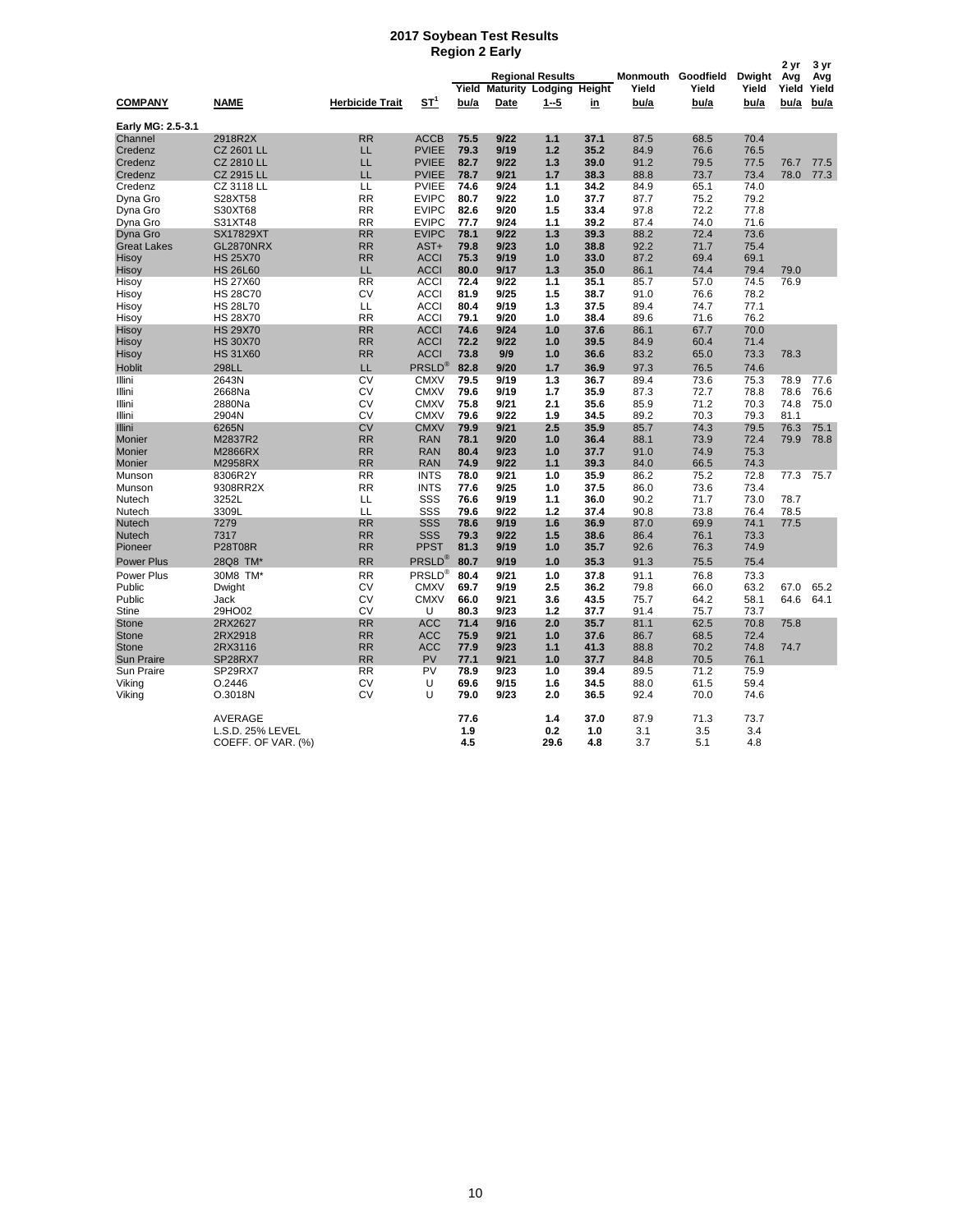#### **2017 Soybean Test Results Region 2 Late**

|                                |                    |                        |                              |               |                                        |                         |              |               |               |               | 2 yr          | 3 yr          |
|--------------------------------|--------------------|------------------------|------------------------------|---------------|----------------------------------------|-------------------------|--------------|---------------|---------------|---------------|---------------|---------------|
|                                |                    |                        |                              |               |                                        | <b>Regional Results</b> |              | Monmouth      | Goodfield     | Dwight        | Avg           | Avg           |
| <b>COMPANY</b>                 | <b>NAME</b>        | <b>Herbicide Trait</b> | $ST^1$                       | Yield<br>bu/a | <b>Maturity Lodging Height</b><br>Date | $1 - 5$                 | in           | Yield<br>bu/a | Yield<br>bu/a | Yield<br>bu/a | Yield<br>bu/a | Yield<br>bu/a |
| Late MG: 3.2-4.1               |                    |                        |                              |               |                                        |                         |              |               |               |               |               |               |
| Asgrow                         | A3253              | <b>CV</b>              | <b>ACCQ</b>                  | 77.2          | 9/24                                   | 1.6                     | 41.0         | 81.4          | 77.7          | 72.3          | 76.7          | 74.7          |
| Asgrow                         | AG33X8             | <b>RR</b>              | <b>ACCQ</b>                  | 78.8          | 9/26                                   | 1.0                     | 41.2         | 85.6          | 74.9          | 75.9          |               |               |
| Asgrow                         | AG34X6             | <b>RR</b>              | <b>ACCQ</b>                  | 78.6          | 9/27                                   | 1.0                     | 42.3         | 86.9          | 73.3          | 75.4          |               |               |
| Asgrow                         | AG36X6             | <b>RR</b>              | <b>ACCQ</b>                  | 79.1          | 9/28                                   | 1.1                     | 37.8         | 85.4          | 77.6          | 74.3          | 79.1          |               |
| Asgrow                         | AG38X8             | <b>RR</b>              | <b>ACCQ</b>                  | 80.3          | 9/28                                   | 1.1                     | 40.0         | 85.0          | 79.1          | 76.9          |               |               |
| Asgrow                         | AG39X7             | <b>RR</b>              | <b>ACCQ</b>                  | 80.5          | 9/29                                   | 1.4                     | 42.7         | 90.2          | 75.0          | 76.4          |               |               |
| Channel                        | 3318R2X            | <b>RR</b>              | <b>ACCB</b>                  | 80.1          | 9/26                                   | 1.0                     | 39.1         | 84.4          | 78.4          | 77.5          |               |               |
| Channel                        | 3417R2X            | <b>RR</b>              | <b>ACCB</b>                  | 76.7          | 9/26                                   | 1.0                     | 40.6         | 86.3          | 71.6          | 72.3          | 75.5          |               |
| Channel                        | 3718R2X            | <b>RR</b>              | <b>ACCB</b>                  | 82.7          | 9/27                                   | 1.0                     | 36.8         | 86.4          | 81.8          | 79.8          |               |               |
| Credenz                        | CZ 3233 LL         | LL                     | <b>PVIEE</b>                 | 82.5          | 9/22                                   | 2.0                     | 38.2         | 93.0          | 80.6          | 73.8          | 81.8          | 79.9          |
| Credenz                        | CZ 3234 LL         | LL                     | <b>PVIEE</b>                 | 73.4          | 9/25                                   | 1.0                     | 33.9         | 81.1          | 69.5          | 69.7          |               |               |
| Credenz                        | CZ 3538 LL         | LL                     | <b>PVIEE</b>                 | 81.8          | 9/24                                   | 1.4                     | 36.8         | 88.2          | 83.3          | 73.9          |               |               |
| Credenz                        | CZ 3601 LL         | LL                     | <b>PVIEE</b>                 | 77.7          | 9/26                                   | 1.0                     | 36.7         | 82.9          | 76.6          | 73.6          |               |               |
| Credenz                        | CZ 3738 LL         | LL                     | <b>PVIEE</b>                 | 77.1          | 9/24                                   | 1.1                     | 38.9         | 86.6          | 75.8          | 68.8          |               |               |
| Credenz                        | CZ 3841 LL         | LL                     | <b>PVIEE</b>                 | 78.0          | 9/26                                   | 1.7                     | 39.6         | 80.4          | 76.5          | 77.2          | 79.1          | 79.7          |
| DairyLand                      | DSR-3250/R2Y       | <b>RR</b>              | <b>CMX</b>                   | 82.8          | 9/25                                   | 1.9                     | 40.2         | 90.6          | 80.9          | 76.9          | 78.3          | 78.4          |
| DairyLand                      | DSR-3555/R2Y       | <b>RR</b>              | <b>CMX</b>                   | 79.5          | 9/27                                   | 1.6                     | 38.7         | 85.5          | 79.3          | 73.8          |               |               |
| Dyna Gro                       | S33RY76            | <b>RR</b>              | <b>EVIPC</b><br><b>EVIPC</b> | 83.4<br>79.3  | 9/25<br>9/24                           | 1.3<br>1.3              | 37.6<br>40.3 | 88.7<br>84.7  | 82.4          | 79.1          | 81.4          | 80.3          |
| Dyna Gro                       | S33XT07<br>S34XT78 | <b>RR</b><br><b>RR</b> | <b>EVIPC</b>                 | 81.6          | 9/26                                   | 1.0                     | 36.6         | 91.5          | 78.5<br>77.0  | 74.6<br>76.2  | 78.8          |               |
| Dyna Gro<br><b>Great Lakes</b> | GL3267NRX          | <b>RR</b>              | AST+                         | 81.0          | 9/24                                   | 1.0                     | 38.0         | 87.9          | 76.8          | 78.2          | 76.0          |               |
| <b>Great Lakes</b>             | GL3571NRX          | <b>RR</b>              | AST+                         | 77.6          | 9/27                                   | 1.0                     | 36.5         | 82.7          | 74.0          | 76.2          |               |               |
| <b>Great Lakes</b>             | GL3777NRX          | <b>RR</b>              | AST+                         | 81.3          | 9/29                                   | 1.3                     | 43.4         | 88.5          | 80.5          | 75.0          |               |               |
| Hisoy                          | <b>HS 32L60</b>    | LL                     | <b>ACCI</b>                  | 77.3          | 9/26                                   | 1.0                     | 34.2         | 88.5          | 70.5          | 73.0          | 74.1          |               |
| Hisoy                          | <b>HS 32X70</b>    | <b>RR</b>              | <b>ACCI</b>                  | 77.7          | 9/25                                   | 1.3                     | 40.7         | 82.7          | 77.2          | 73.4          |               |               |
| Hisoy                          | <b>HS 33X70</b>    | <b>RR</b>              | <b>ACCI</b>                  | 77.8          | 9/28                                   | 1.3                     | 42.2         | 87.4          | 72.7          | 73.3          |               |               |
| Hisoy                          | <b>HS 34C62</b>    | <b>CV</b>              | <b>ACCI</b>                  | 72.9          | 9/29                                   | 1.3                     | 36.9         | 79.4          | 69.8          | 69.6          | 69.8          |               |
| Hisoy                          | <b>HS 34X60</b>    | <b>RR</b>              | <b>ACCI</b>                  | 79.1          | 9/25                                   | 1.2                     | 37.5         | 85.4          | 75.2          | 76.6          | 77.1          |               |
| Hisoy                          | <b>HS 35L42</b>    | LL                     | <b>ACCI</b>                  | 77.9          | 9/26                                   | 1.1                     | 36.5         | 87.1          | 74.4          | 72.1          | 75.7          | 77.1          |
| Hisoy                          | <b>HS 35X70</b>    | <b>RR</b>              | <b>ACCI</b>                  | 78.0          | 9/26                                   | 1.0                     | 35.0         | 88.3          | 70.0          | 75.6          |               |               |
| Hisoy                          | <b>HS 39C42</b>    | CV                     | <b>ACCI</b>                  | 79.5          | 9/30                                   | 1.5                     | 39.4         | 90.5          | 75.4          | 72.6          | 78.2          | 76.5          |
| Hoblit                         | 368LL              | LL                     | PRSLD <sup>®</sup>           | 78.6          | 9/27                                   | $1.2$                   | 37.7         | 86.2          | 73.5          | 76.0          |               |               |
| Monier                         | M3240RX            | <b>RR</b>              | <b>RAN</b>                   | 76.8          | 9/23                                   | 1.1                     | 41.2         | 81.8          | 75.1          | 73.5          |               |               |
| Monier                         | M3425R2            | <b>RR</b>              | <b>RAN</b>                   | 80.1          | 9/27                                   | 1.6                     | 40.6         | 87.3          | 78.6          | 74.4          | 74.7          | 76.0          |
| Monier                         | M3457RX            | <b>RR</b>              | <b>RAN</b>                   | 79.8          | 9/25                                   | 1.0                     | 37.2         | 87.3          | 74.7          | 77.3          |               |               |
| Munson                         | 8345R2Y            | <b>RR</b>              | <b>INTS</b>                  | 78.7          | 9/26                                   | 1.2                     | 41.0         | 85.7          | 78.0          | 72.4          | 77.4          | 76.9          |
| Munson                         | 9328RR2X           | <b>RR</b>              | <b>INTS</b>                  | 77.5          | 9/26                                   | 1.8                     | 40.5         | 83.2          | 77.4          | 71.9          |               |               |
| Munson                         | 9348RR2X           | <b>RR</b>              | <b>INTS</b>                  | 79.4          | 9/27                                   | 1.0                     | 36.8         | 83.3          | 79.7          | 75.4          |               |               |
| Nutech                         | 3321L              | LL                     | SSS                          | 79.0          | 9/29                                   | 1.1                     | 39.7         | 88.3          | 77.0          | 73.7          |               | 78.9          |
| Nutech                         | 3341L              | LL                     | SSS                          | 80.3          | 9/22                                   | 2.0                     | 38.7         | 82.5          | 79.3          | 75.6          | 76.8          |               |
| <b>Nutech</b>                  | 7352X              | <b>RR</b>              | SSS                          | 79.9          | 9/24                                   | 1.2                     | 37.6         | 81.7          | 73.0          | 77.8          |               |               |
| <b>Nutech</b>                  | 7365               | <b>RR</b>              | SSS                          | 76.5          | 9/28                                   | 1.0                     | 42.3         | 83.9          | 79.5          | 74.9          |               |               |
| Pioneer                        | P34T07R2           | <b>RR</b>              | <b>PPST</b>                  | 82.5          | 9/27                                   | 1.3                     | 32.8         | 89.5          | 79.9          | 78.0          |               |               |
| Pioneer                        | P36T36X            | <b>RR</b>              | <b>PPST</b>                  | 78.8          | 9/27                                   | 1.9                     | 44.3         | 86.1          | 75.4          | 74.9          |               |               |
| Renk                           | <b>RS328NX</b>     | <b>RR</b>              | <b>AMXVI</b>                 | 77.1          | 9/25                                   | 1.4                     | 39.8         | 84.6          | 73.7          | 73.1          |               |               |
| Renk                           | <b>RS348NX</b>     | <b>RR</b>              | AMXVI                        | 77.0          | 9/26                                   | 1.0                     | 34.5         | 84.7          | 68.7          | 77.8          |               |               |
| Renk                           | RS357NX            | <b>RR</b>              | ET                           | 81.5          | 9/26                                   | 1.0                     | 37.2         | 91.5          | 77.5          | 75.3          | 82.2          |               |
| Stine                          | 34BA02             | <b>RR</b>              | U<br>U                       | 82.7          | 9/27                                   | 2.0<br>1.2              | 36.3         | 93.2          | 84.8          | 70.0          |               |               |
| <b>Stine</b>                   | 36LE32             | LL<br><b>CV</b>        | U                            | 77.9          | 9/26<br>9/28                           | 1.4                     | 37.3         | 80.5          | 80.4          | 72.6          | 75.6          |               |
| <b>Stine</b><br><b>Stine</b>   | 3822-2<br>38LE02   | LL                     | <b>RAN</b>                   | 77.9<br>78.4  | 9/26                                   | 1.0                     | 38.3<br>36.6 | 86.0<br>84.7  | 79.1<br>78.2  | 68.6<br>72.3  | 76.2          |               |
|                                | 41BA20             | <b>RR</b>              | U                            | 77.5          | 9/29                                   | $1.1$                   | 40.0         | 83.2          | 77.3          | 72.1          |               |               |
| <b>Stine</b><br>Stone          | 2RX3337            | <b>RR</b>              | <b>ACC</b>                   | 77.8          | 9/24                                   | 1.7                     | 41.2         | 86.2          | 74.0          | 73.2          | 78.0          |               |
| Stone                          | 2RX3527            | <b>RR</b>              | <b>ACC</b>                   | 81.3          | 9/26                                   | 1.0                     | 38.0         | 86.2          | 78.5          | 79.3          |               |               |
| Sun Praire                     | SP34RX7            | <b>RR</b>              | PV                           | 79.3          | 9/26                                   | 1.1                     | 36.7         | 85.0          | 76.6          | 76.3          |               |               |
|                                |                    |                        |                              |               |                                        |                         |              |               |               |               |               |               |
|                                | AVERAGE            |                        |                              | 78.9          |                                        | 1.3                     | 38.3         | 85.8          | 76.5          | 74.4          |               |               |
|                                | L.S.D. 25% LEVEL   |                        |                              | 1.9           |                                        | 0.2                     | 1.4          | 4.2           | 3.0           | 2.8           |               |               |
|                                | COEFF. OF VAR. (%) |                        |                              | 4.5           |                                        | 27.5                    | 6.6          | 5.1           | 4.1           | 3.9           |               |               |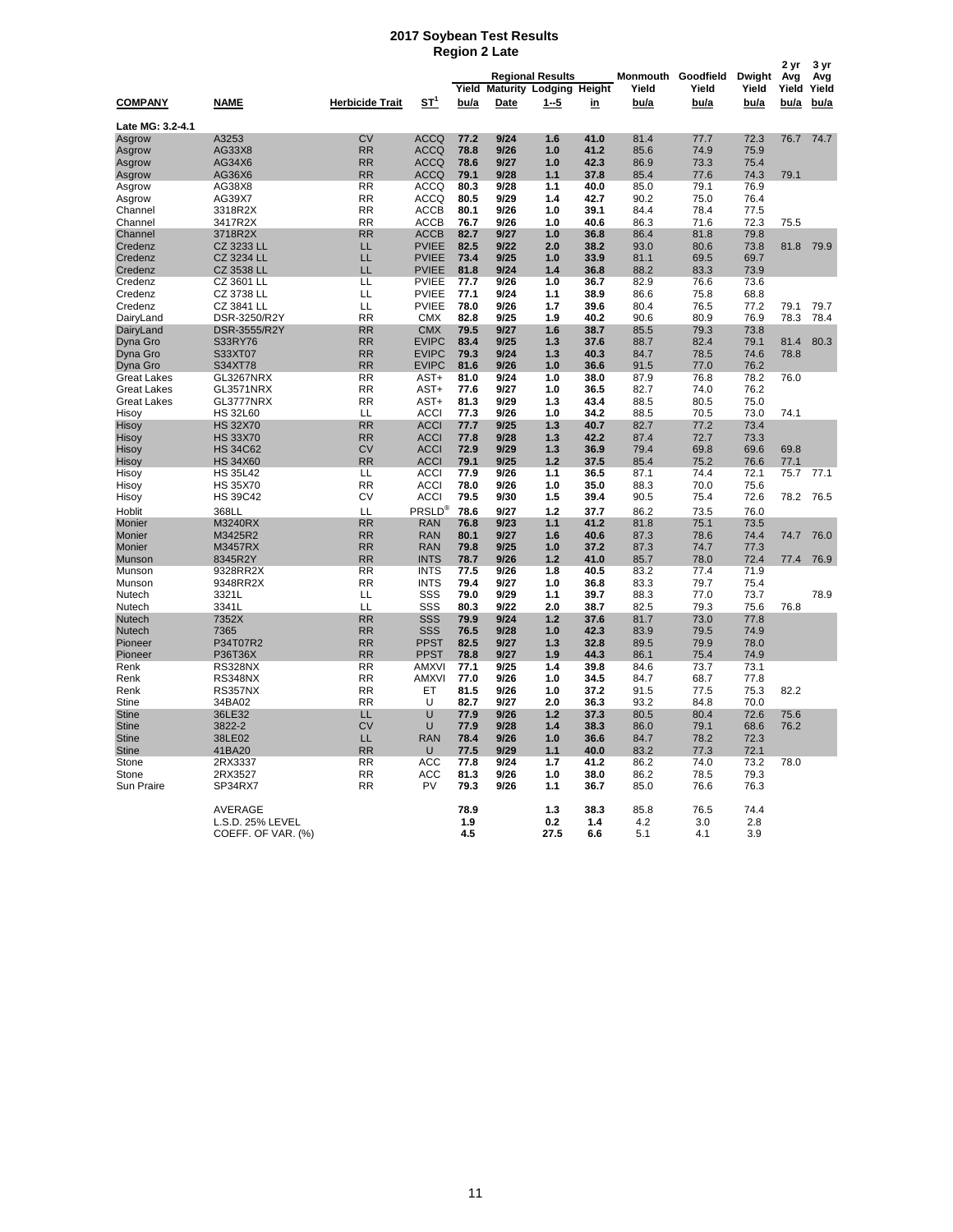#### **2017 Soybean Test Results Region 3 Early**

|                          | אוז c בariy                        |                        |                            |              |              |                         |              |              |                   |              |             |              |
|--------------------------|------------------------------------|------------------------|----------------------------|--------------|--------------|-------------------------|--------------|--------------|-------------------|--------------|-------------|--------------|
|                          | <b>Regional Results</b>            |                        |                            |              |              |                         |              | Perry        | New Berlin Urbana |              | 2 yr<br>Avg | 3 yr<br>Avg  |
|                          |                                    |                        |                            | Yield        |              | <b>Maturity Lodging</b> | Height       | Yield        | Yield             | Yield        | Yield       | Yield        |
| <b>COMPANY</b>           | <b>NAME</b>                        | <b>Herbicide Trait</b> | ST <sup>1</sup>            | bu/a         | Date         | $1 - 5$                 | <u>in</u>    | bu/a         | bu/a              | bu/a         | bu/a        | bu/a         |
|                          |                                    |                        |                            |              |              |                         |              |              |                   |              |             |              |
| Early MG: 2.6-3.6        |                                    |                        |                            |              |              |                         |              |              |                   |              |             |              |
| Asgrow                   | A3253                              | <b>CV</b>              | <b>ACCQ</b>                | 73.4         | 9/19         | 1.4                     | 36.1         | 86.7         | 65.6              | 68.0         | 75.8        | 77.3         |
| Asgrow                   | AG34X6                             | <b>RR</b>              | <b>ACCQ</b>                | 75.6         | 9/23         | 1.1                     | 38.3         | 89.3         | 67.6              | 70.0         |             |              |
| Asgrow                   | AG36X6                             | <b>RR</b>              | <b>ACCQ</b>                | 79.3         | 9/22         | 1.0                     | 33.7         | 90.1         | 71.7              | 76.3         | 81.1        |              |
| Channel                  | 3318R2X                            | <b>RR</b><br><b>RR</b> | <b>ACCB</b><br><b>ACCB</b> | 77.5<br>76.8 | 9/20<br>9/21 | 1.0<br>1.0              | 36.0<br>36.5 | 87.4<br>90.4 | 76.6              | 68.5<br>70.2 | 77.8        |              |
| Channel<br>Credenz       | 3417R2X<br>CZ 3233 LL              | LL                     | <b>PVIEE</b>               | 80.1         | 9/17         | 2.1                     | 37.2         | 94.1         | 69.9<br>71.0      | 75.1         | 80.6        | 79.4         |
| Credenz                  | CZ 3234 LL                         | LL                     | <b>PVIEE</b>               | 72.7         | 9/21         | 1.2                     | 32.3         | 81.7         | 68.8              | 67.6         |             |              |
| Credenz                  | CZ 3548 LL                         | LL                     | <b>PVIEE</b>               | 81.4         | 9/21         | 1.1                     | 34.4         | 93.5         | 74.2              | 76.7         |             |              |
| Credenz                  | CZ 3601 LL                         | LL                     | <b>PVIEE</b>               | 77.0         | 9/21         | 1.4                     | 35.4         | 87.6         | 72.4              | 71.1         |             |              |
| DairyLand                | DSR-3555/R2Y                       | <b>RR</b>              | <b>CMX</b>                 | 78.2         | 9/22         | 1.0                     | 37.1         | 94.2         | 71.1              | 69.5         |             |              |
| Dyna Gro                 | S31XT48                            | <b>RR</b>              | <b>EVIPC</b>               | 75.6         | 9/18         | 1.3                     | 37.4         | 86.5         | 71.2              | 69.0         |             |              |
| Dyna Gro                 | S33XT07                            | <b>RR</b>              | <b>EVIPC</b>               | 74.4         | 9/20         | 1.3                     | 35.5         | 86.0         | 69.3              | 68.0         | 75.7        |              |
| Dyna Gro                 | S34XT78                            | RR                     | <b>EVIPC</b>               | 76.4         | 9/21         | 1.0                     | 34.0         | 89.2         | 69.0              | 71.0         |             |              |
| Dyna Gro                 | S35XT97                            | <b>RR</b>              | <b>EVIPC</b>               | 82.1         | 9/21         | 1.0                     | 33.8         | 92.3         | 77.9              | 76.0         | 81.6        |              |
| Dyna-Gro                 | S36LL77                            | LL                     | CС                         | 78.0         | 9/21         | 1.3                     | 36.7         | 89.2         | 71.4              | 73.4         |             |              |
| <b>Great Lakes</b>       | GL3571NRX                          | <b>RR</b>              | AST+                       | 78.2         | 9/21         | 1.0                     | 33.7         | 87.3         | 71.0              | 76.2         |             |              |
| <b>Green Valley Seed</b> | <b>GV 34X7</b>                     | <b>RR</b>              | <b>CMXI</b>                | 76.5         | 9/22         | 1.0                     | 33.5         | 86.0         | 68.1              | 75.6         | 79.3        |              |
| <b>Green Valley Seed</b> | <b>GV 36X7</b>                     | <b>RR</b>              | <b>CMXI</b>                | 76.0         | 9/21         | 1.1                     | 35.1         | 82.5         | 73.6              | 71.9         | 79.8        |              |
| Hisoy                    | <b>HS 28C70</b><br><b>HS 32X70</b> | <b>CV</b><br><b>RR</b> | <b>ACCI</b><br><b>ACCI</b> | 77.8<br>72.4 | 9/19<br>9/20 | 2.0<br>1.1              | 36.0<br>36.8 | 87.4<br>83.0 | 72.3<br>63.7      | 73.7<br>70.6 |             |              |
| Hisoy<br>Hisoy           | <b>HS 33X70</b>                    | <b>RR</b>              | <b>ACCI</b>                | 73.1         | 9/21         | 1.0                     | 37.2         | 88.4         | 65.5              | 65.4         |             |              |
| Hisoy                    | <b>HS 34C62</b>                    | CV                     | <b>ACCI</b>                | 74.1         | 9/23         | 1.4                     | 34.7         | 80.4         | 70.5              | 71.4         | 78.7        |              |
| Hisoy                    | <b>HS 34X60</b>                    | <b>RR</b>              | <b>ACCI</b>                | 74.9         | 9/22         | 1.0                     | 33.1         | 79.6         | 72.8              | 72.3         | 78.7        |              |
| Hisoy                    | <b>HS 35L42</b>                    | LL                     | <b>ACCI</b>                | 78.6         | 9/21         | 1.2                     | 34.6         | 88.1         | 73.6              | 74.0         | 76.0        |              |
| Hisoy                    | <b>HS 35X70</b>                    | <b>RR</b>              | <b>ACCI</b>                | 72.9         | 9/21         | 1.0                     | 33.2         | 82.7         | 66.6              | 69.5         |             |              |
| Hoblit                   | 368LL                              | LL                     | PRSLD®                     | 77.3         | 9/21         | 1.1                     | 35.0         | 93.0         | 67.0              | 71.9         |             |              |
| Illini                   | 2643N                              | <b>CV</b>              | <b>CMXV</b>                | 76.3         | 9/13         | 1.7                     | 34.9         | 84.5         | 68.8              | 75.4         | 76.6        | 76.4         |
| Illini                   | 2668Na                             | <b>CV</b>              | <b>CMXV</b>                | 74.1         | 9/11         | 2.0                     | 33.1         | 84.1         | 68.2              | 70.2         |             |              |
| Illini                   | 2880Na                             | CV                     | <b>CMXV</b>                | 73.4         | 9/16         | 2.7                     | 32.7         | 79.6         | 68.2              | 72.4         | 72.8        | 74.5         |
| Illini                   | 2904N                              | CV                     | <b>CMXV</b>                | 79.9         | 9/16         | 1.4                     | 32.2         | 88.5         | 73.8              | 77.5         | 80.5        |              |
| Illini                   | 3025N                              | CV                     | <b>CMXV</b>                | 82.6         | 9/18         | 1.0                     | 34.0         | 94.2         | 77.9              | 75.8         | 82.0        | 81.8         |
| Illini                   | 3264N                              | CV                     | <b>CMXV</b>                | 75.1         | 9/15         | 1.1                     | 31.2         | 84.3         | 68.3              | 72.8         | 77.8        | 78.4         |
| Illini                   | 6265N                              | <b>CV</b>              | <b>CMXV</b>                | 73.2         | 9/11         | 3.1                     | 34.2         | 81.2         | 68.0              | 70.3         | 72.0        | 72.1         |
| <b>Illinois</b>          | <b>Triple Null</b>                 | <b>CV</b>              | U                          | 57.9         | 9/24         | 4.4                     | 44.8         | 74.0         | 53.6              | 46.1         |             |              |
| Martin                   | <b>M28X</b>                        | <b>RR</b>              | U                          | 72.6         | 9/16         | 1.0                     | 35.1         | 85.0         | 66.8              | 65.9         |             |              |
| Martin                   | <b>M35C</b><br>3321L               | <b>RR</b><br>LL        | O<br>SSS                   | 79.5<br>78.4 | 9/22<br>9/17 | 1.4<br>2.1              | 36.6<br>36.6 | 87.2<br>86.0 | 76.8<br>70.4      | 74.5<br>78.7 |             | 80.5<br>77.9 |
| Nutech<br>Nutech         | 3341L                              | LL                     | SSS                        | 81.5         | 9/23         | 1.0                     | 35.3         | 91.0         | 77.3              | 76.2         | 77.6        |              |
| Nutech                   | 3361L                              | LL                     | SSS                        | 77.5         | 9/22         | 1.2                     | 35.9         | 90.4         | 73.1              | 69.1         |             |              |
| Nutech                   | 7317                               | <b>RR</b>              | SSS                        | 77.7         | 9/19         | 1.3                     | 35.8         | 84.8         | 72.3              | 76.0         |             |              |
| Nutech                   | 7352X                              | <b>RR</b>              | SSS                        | 77.2         | 9/24         | 1.0                     | 38.4         | 88.3         | 68.0              | 75.4         |             |              |
| Nutech                   | 7365                               | <b>RR</b>              | <b>SSS</b>                 | 77.3         | 9/22         | 1.1                     | 37.4         | 86.4         | 73.2              | 72.2         |             |              |
| Pioneer                  | P34T07R2                           | <b>RR</b>              | <b>PPST</b>                | 83.8         | 9/21         | 1.0                     | 36.6         | 93.6         | 79.7              | 78.0         |             |              |
| Pioneer                  | P36T36X                            | <b>RR</b>              | <b>PPST</b>                | 76.7         | 9/22         | 1.1                     | 40.3         | 89.4         | 73.4              | 67.4         |             |              |
| Power Plus               | 36A1X TM*                          | <b>RR</b>              | PRSLD <sup>®</sup>         | 76.9         | 9/23         | 1.1                     | 38.4         | 86.3         | 68.1              | 76.3         | 79.7        |              |
| Power Plus               | 36R8 TM*                           | <b>RR</b>              | PRSLD <sup>®</sup>         | 77.8         | 9/21         | 1.1                     | 36.9         | 89.9         | 70.6              | 72.9         |             |              |
| Public                   | Dwight                             | CV                     | <b>CMXV</b>                | 66.4         | 9/11         | 1.8                     | 33.7         | 78.7         | 58.9              | 61.5         | 65.0        | 64.2         |
| Public                   | Jack                               | CV                     | <b>CMXV</b>                | 67.4         | 9/15         | 4.1                     | 43.1         | 73.2         | 61.9              | 67.0         | 65.7        | 64.7         |
| Public                   | Williams 82                        | <b>CV</b>              | <b>CMXV</b>                | 62.1         | 9/21         | 3.0                     | 43.5         | 71.0         | 58.5              | 56.8         | 55.8        | 57.1         |
| <b>Stine</b>             | 29HO02                             | <b>CV</b>              | U                          | 78.1         | 9/17         | 1.8                     | 36.2         | 88.3         | 71.6              | 74.4         |             |              |
| <b>Stine</b>             | 34BA02                             | <b>RR</b>              | U                          | 78.2         | 9/21         | 2.1                     | 34.3         | 86.3         | 73.2              | 75.0         |             |              |
| Stine                    | 36LE32                             | LL                     | U                          | 76.7         | 9/21         | 1.4                     | 35.5         | 90.7         | 72.0              | 67.4         | 75.0        |              |
| Stone                    | 2RX3426                            | RR                     | <b>ACC</b>                 | 71.8         | 9/20         | 1.0                     | 38.1         | 82.3         | 68.3              | 64.9         | 73.2        |              |
| Stone                    | 2RX3527                            | RR                     | ACC                        | 77.1         | 9/21         | 1.0                     | 33.6         | 86.1         | 70.9              | 74.3         | 78.7        |              |
| Stone                    | 2RX3628                            | RR                     | <b>ACC</b>                 | 79.9         | 9/21         | 1.0                     | 34.9         | 89.2         | 75.7              | 74.8         |             |              |
| Sun Praire               | SP35RX6                            | <b>RR</b>              | PV                         | 77.0         | 9/21         | 1.0                     | 32.7         | 89.3         | 68.8              | 72.8         | 78.5        |              |
| Sun Praire               | SP36RX7                            | <b>RR</b>              | PV                         | 78.0         | 9/21         | 1.9                     | 38.9         | 91.7         | 72.5              | 69.9         |             |              |
|                          | AVERAGE                            |                        |                            | 76.1         |              | 1.4                     | 35.8         | 86.7         | 70.3              | 71.2         |             |              |
|                          | L.S.D. 25% LEVEL                   |                        |                            | 2.8          |              | 0.4                     | $1.2$        | 3.6          | 3.2               | 3.3          |             |              |
|                          | COEFF. OF VAR. (%)                 |                        |                            | 6.7          |              | 54.3                    | 6.1          | 4.4          | 4.9               | 4.8          |             |              |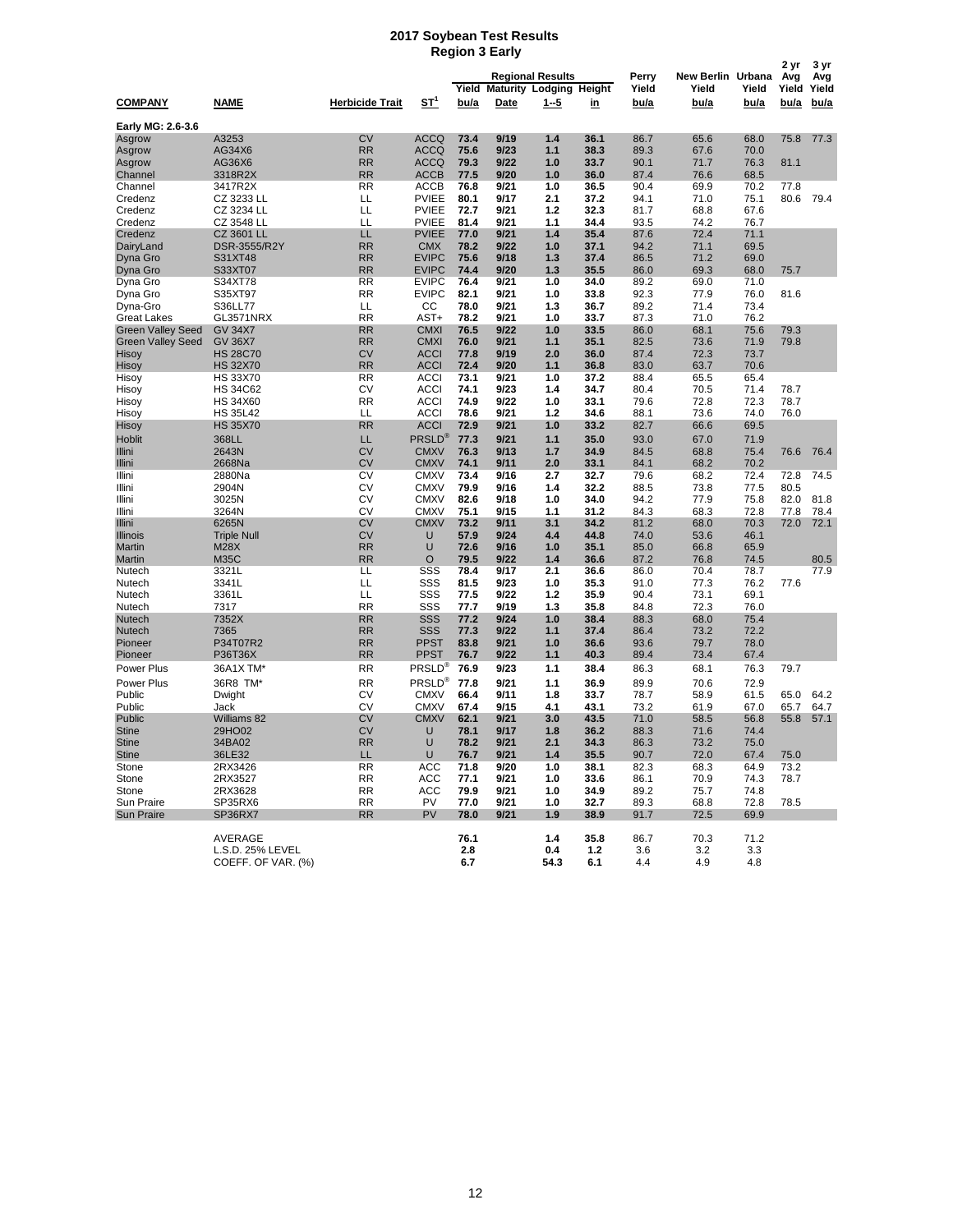#### **2017 Soybean Test Results Region 3 Late**

|                                   | Region 3 Late                      |                        |                            |              |              |                                                           |              |                |                            |              |                      |                      |
|-----------------------------------|------------------------------------|------------------------|----------------------------|--------------|--------------|-----------------------------------------------------------|--------------|----------------|----------------------------|--------------|----------------------|----------------------|
|                                   |                                    |                        |                            | Yield        |              | <b>Regional Results</b><br><b>Maturity Lodging Height</b> |              | Perry<br>Yield | New Berlin Urbana<br>Yield | Yield        | 2 yr<br>Avg<br>Yield | 3 yr<br>Avg<br>Yield |
| <b>COMPANY</b>                    | NAME                               | <b>Herbicide Trait</b> | $ST^1$                     | bu/a         | Date         | $1 - 5$                                                   | in           | bu/a           | bu/a                       | bu/a         | bu/a                 | bu/a                 |
| Late MG: 3.7-4.4                  |                                    |                        |                            |              |              |                                                           |              |                |                            |              |                      |                      |
| Asgrow                            | A3956                              | <b>CV</b>              | <b>ACCQ</b>                | 81.1         | 9/23         | 1.7                                                       | 39.6         | 90.8           | 79.6                       | 72.8         | 77.4                 |                      |
| Asgrow                            | AG38X8                             | <b>RR</b>              | <b>ACCQ</b>                | 79.2         | 9/24         | 1.0                                                       | 36.6         | 84.8           | 81.7                       | 71.0         |                      |                      |
| Asgrow                            | <b>AG39X7</b>                      | <b>RR</b>              | <b>ACCQ</b>                | 77.6         | 9/24         | 1.0                                                       | 38.7         | 86.5           | 74.3                       | 71.9         | 76.6                 |                      |
| Asgrow                            | AG42X6                             | <b>RR</b>              | <b>ACCQ</b>                | 77.1         | 9/27         | 1.5                                                       | 41.1         | 83.7           | 74.6                       | 73.1         |                      |                      |
| Channel<br>Channel                | 3517R2X<br>3718R2X                 | <b>RR</b><br><b>RR</b> | <b>ACCB</b><br><b>ACCB</b> | 78.5<br>81.7 | 9/20<br>9/21 | 1.0<br>1.0                                                | 40.0<br>32.7 | 88.0<br>92.4   | 76.2<br>78.9               | 71.3<br>73.7 |                      |                      |
| Channel                           | 3917R2X                            | <b>RR</b>              | <b>ACCB</b>                | 78.6         | 9/24         | 1.2                                                       | 39.4         | 85.6           | 75.2                       | 74.9         | 77.4                 |                      |
| Credenz                           | CZ 3738 LL                         | LL                     | <b>PVIEE</b>               | 74.6         | 9/24         | 1.0                                                       | 36.5         | 82.6           | 72.4                       | 68.9         |                      |                      |
| Credenz                           | CZ 3841 LL                         | LL                     | <b>PVIEE</b>               | 77.1         | 9/23         | 1.7                                                       | 39.3         | 85.5           | 74.2                       | 71.7         | 76.3                 | 78.3                 |
| Credenz                           | CZ 3945 LL                         | LL                     | <b>PVIEE</b>               | 74.8         | 9/24         | 1.2                                                       | 36.8         | 81.8           | 73.7                       | 69.1         | 75.0                 | 74.0                 |
| Credenz                           | <b>CZ 4105 LL</b>                  | LL                     | <b>PVIEE</b>               | 78.4         | 9/26         | 1.0                                                       | 37.4         | 84.3           | 78.7                       | 72.0         | 77.3                 |                      |
| Credenz<br>DairyLand              | <b>CZ 4168 EXP</b><br>DSR-4011/R2Y | <b>RR</b><br><b>RR</b> | <b>PVIEE</b><br><b>CMX</b> | 76.2<br>81.6 | 9/22<br>9/25 | 1.0<br>1.5                                                | 34.9<br>42.0 | 84.5<br>87.5   | 71.6<br>84.9               | 72.3<br>72.3 | 78.9                 |                      |
| Dyna Gro                          | S37XT28                            | <b>RR</b>              | <b>EVIPC</b>               | 77.6         | 9/23         | 1.0                                                       | 37.4         | 89.6           | 71.9                       | 71.3         |                      |                      |
| Dyna Gro                          | S39XT08                            | <b>RR</b>              | <b>EVIPC</b>               | 77.1         | 9/25         | 1.4                                                       | 42.4         | 83.2           | 77.5                       | 70.8         |                      |                      |
| Great Lakes                       | GL3777NRX                          | <b>RR</b>              | AST+                       | 79.5         | 9/23         | 1.0                                                       | 39.2         | 89.0           | 76.2                       | 73.2         |                      |                      |
| <b>Great Lakes</b>                | GL3979NRX                          | <b>RR</b>              | AST+                       | 79.7         | 9/25         | 1.3                                                       | 38.9         | 89.0           | 75.2                       | 74.8         |                      |                      |
| <b>Green Valley Seed</b>          | <b>GV 39X7</b>                     | <b>RR</b>              | <b>CMXI</b>                | 77.2         | 9/25         | 1.2                                                       | 39.8         | 83.3           | 73.4                       | 74.8         |                      |                      |
| <b>Green Valley Seed</b>          | <b>GV 37X6</b>                     | <b>RR</b>              | <b>CMXI</b>                | 78.7         | 9/24         | 1.0                                                       | 35.9         | 85.8           | 76.8                       | 73.7         | 76.8                 |                      |
| <b>Green Valley Seed</b><br>Hisoy | <b>GV 38X8</b><br><b>HS 37X70</b>  | <b>RR</b><br><b>RR</b> | <b>CMXI</b><br><b>ACCI</b> | 76.0<br>75.6 | 9/23<br>9/24 | 1.0<br>1.0                                                | 36.3<br>35.8 | 86.2<br>83.0   | 69.7<br>72.6               | 72.2<br>71.0 |                      |                      |
| Hisoy                             | <b>HS 38L32</b>                    | LL                     | <b>ACCI</b>                | 75.3         | 9/24         | 1.0                                                       | 34.8         | 86.6           | 71.1                       | 68.2         | 75.6                 | 77.5                 |
| Hisoy                             | <b>HS 38X70</b>                    | <b>RR</b>              | <b>ACCI</b>                | 79.0         | 9/23         | 1.1                                                       | 39.7         | 91.4           | 74.1                       | 71.5         |                      |                      |
| Hisoy                             | <b>HS 39C42</b>                    | CV                     | <b>ACCI</b>                | 76.9         | 9/25         | 1.2                                                       | 36.6         | 90.7           | 69.5                       | 70.5         | 75.5                 | 76.5                 |
| <b>Hisoy</b>                      | <b>HS 39X70</b>                    | <b>RR</b>              | <b>ACCI</b>                | 78.4         | 9/25         | 1.3                                                       | 37.7         | 89.0           | 73.0                       | 73.1         |                      |                      |
| Hisoy                             | <b>HS 41L42</b>                    | LL                     | <b>ACCI</b>                | 78.5         | 9/26         | 1.0                                                       | 38.4         | 83.4           | 76.2                       | 75.8         | 77.8                 | 78.8                 |
| Hisoy                             | <b>HS 41X70</b>                    | <b>RR</b><br>LL        | <b>ACCI</b>                | 78.5         | 9/26         | 1.2                                                       | 38.9         | 88.7           | 76.5                       | 70.4         |                      |                      |
| Hisoy<br>Hisoy                    | <b>HS 42L70</b><br><b>HS 42X50</b> | <b>RR</b>              | <b>ACCI</b><br><b>ACCI</b> | 71.0<br>75.1 | 9/27<br>9/27 | 2.6<br>1.0                                                | 39.9<br>41.2 | 79.3<br>80.0   | 68.7<br>72.6               | 65.0<br>72.5 | 74.6                 |                      |
| Hisoy                             | <b>HS 43C60</b>                    | <b>CV</b>              | ACCI                       | 71.9         | 9/26         | 1.9                                                       | 39.2         | 79.4           | 67.9                       | 68.4         | 69.2                 |                      |
| Hisoy                             | <b>HS 43X60</b>                    | <b>RR</b>              | <b>ACCI</b>                | 77.4         | 9/28         | 1.8                                                       | 42.0         | 84.5           | 73.8                       | 74.0         |                      |                      |
| Hisoy                             | <b>HS 44L60</b>                    | LL                     | <b>ACCI</b>                | 76.1         | 9/28         | 1.1                                                       | 35.4         | 85.3           | 70.7                       | 72.3         | 73.2                 |                      |
| Hoblit                            | 384LL                              | LL                     | <b>PRSLD®</b>              | 78.1         | 9/23         | 1.1                                                       | 36.3         | 88.7           | 74.7                       | 70.9         | 78.7                 |                      |
| Munson                            | 8380                               | <b>RR</b>              | <b>INTS</b>                | 75.1         | 9/24         | 1.2                                                       | 36.0         | 84.6           | 75.8                       | 64.8         |                      |                      |
| Munson                            | 8383LL                             | <b>RR</b>              | <b>INTS</b>                | 75.4         | 9/23         | 1.1                                                       | 34.5         | 87.5           | 74.5                       | 64.3         |                      |                      |
| Munson                            | 8397R2Y                            | <b>RR</b>              | <b>INTS</b>                | 76.6         | 9/25         | 1.9                                                       | 41.1         | 80.7           | 74.3                       | 74.9         | 73.6                 |                      |
| Munson<br>Munson                  | 9388RR2X<br>9408RR2X               | <b>RR</b><br><b>RR</b> | <b>INTS</b><br><b>INTS</b> | 78.7<br>80.1 | 9/24<br>9/25 | 1.0<br>1.2                                                | 36.5<br>39.4 | 88.8<br>90.4   | 72.8<br>75.1               | 74.5<br>74.8 |                      |                      |
| Nutech                            | 3386L                              | LL                     | SSS                        | 78.6         | 9/22         | 1.0                                                       | 35.8         | 87.6           | 79.0                       | 69.2         | 78.7                 | 80.5                 |
| Nutech                            | 7387X                              | <b>RR</b>              | SSS                        | 77.8         | 9/24         | 1.1                                                       | 37.6         | 84.8           | 78.7                       | 69.9         |                      |                      |
| Pioneer                           | P37T09L                            | LL.                    | <b>PPST</b>                | 75.8         | 9/23         | 1.1                                                       | 35.3         | 86.9           | 72.5                       | 68.0         |                      |                      |
| Pioneer                           | P38T42R                            | <b>RR</b>              | <b>PPST</b>                | 81.1         | 9/24         | 1.6                                                       | 39.9         | 86.7           | 81.6                       | 75.0         |                      |                      |
| Pioneer                           | P40T84X                            | <b>RR</b>              | <b>PPST</b>                | 75.5         | 9/25         | 1.0                                                       | 34.5         | 80.6           | 75.3                       | 70.7         |                      |                      |
| Power Plus                        | 38K6 TM*                           | <b>RR</b>              | PRSLD®                     | 76.3         | 9/24         | 1.9                                                       | 42.9         | 81.7           | 74.9                       | 72.3         |                      | 77.2 79.3            |
| Power Plus                        | 41B8 TM'                           | <b>RR</b>              | PRSLD®                     | 76.7         | 9/27         | 1.8                                                       | 43.4         | 84.8           | 74.2                       | 71.1         |                      |                      |
| Renk                              | <b>RS398NX</b>                     | <b>RR</b>              | AMXVI<br>U                 | 76.5         | 9/25<br>9/23 | 1.2                                                       | 36.9         | 87.7           | 75.1                       | 66.8         |                      |                      |
| Stine<br><b>Stine</b>             | 3822-2<br>38LE02                   | CV<br>LL               | <b>RAN</b>                 | 73.9<br>75.7 | 9/22         | 1.4<br>1.0                                                | 36.0<br>36.0 | 80.9<br>84.5   | 70.8<br>76.0               | 70.1<br>66.6 | 74.4                 |                      |
| <b>Stine</b>                      | 41BA20                             | <b>RR</b>              | U                          | 77.7         | 9/26         | 1.1                                                       | 38.1         | 82.8           | 78.1                       | 72.0         |                      |                      |
| <b>Stone</b>                      | 2RX3827                            | <b>RR</b>              | <b>ACC</b>                 | 79.4         | 9/23         | 1.0                                                       | 39.6         | 89.6           | 74.7                       | 73.8         | 76.8                 |                      |
| Stone                             | 2RX3928                            | <b>RR</b>              | <b>ACC</b>                 | 76.8         | 9/24         | 1.0                                                       | 36.5         | 87.0           | 72.7                       | 70.6         |                      |                      |
| Sun Praire                        | SP38RX7                            | <b>RR</b>              | PV                         | 82.3         | 9/23         | 1.1                                                       | 40.4         | 90.0           | 83.8                       | 73.0         |                      |                      |
|                                   |                                    |                        |                            | 77.3         |              | 1.2                                                       | 38.0         | 85.8           | 74.9                       | 71.3         |                      |                      |
|                                   | AVERAGE<br>L.S.D. 25% LEVEL        |                        |                            | 2.6          |              | 0.3                                                       | 0.9          | 3.9            | 2.8                        | 2.9          |                      |                      |
|                                   | COEFF. OF VAR. (%)                 |                        |                            | 6.3          |              | 43.4                                                      | 4.5          | 4.8            | 3.9                        | 4.3          |                      |                      |
|                                   |                                    |                        |                            |              |              |                                                           |              |                |                            |              |                      |                      |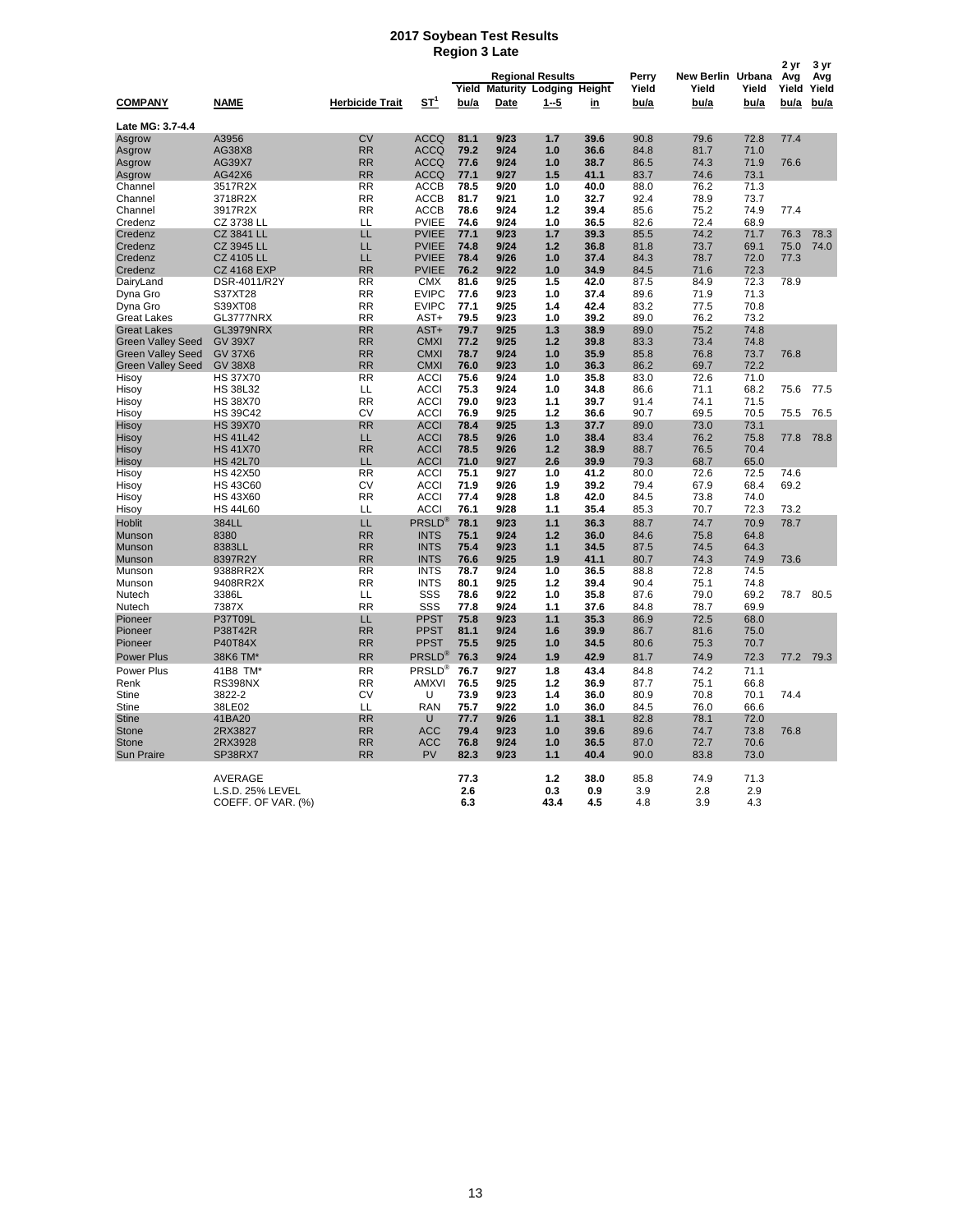#### **2017 Soybean Test Results Region 4 Early**

|                   | .                  |                        |                            |       |      |                                |                   |           |             |             |       |  |
|-------------------|--------------------|------------------------|----------------------------|-------|------|--------------------------------|-------------------|-----------|-------------|-------------|-------|--|
|                   |                    |                        |                            |       |      | <b>Regional Results</b>        | <b>Belleville</b> | St. Peter | 2 yr<br>Avg | 3 yr<br>Avg |       |  |
|                   |                    |                        |                            | Yield |      | <b>Maturity Lodging Height</b> |                   | Yield     | Yield       | Yield       | Yield |  |
| <b>COMPANY</b>    | <b>NAME</b>        | <b>Herbicide Trait</b> | $ST^1$                     | bu/a  | Date | $1 - 5$                        | <u>in</u>         | bu/a      | bu/a        | bu/a        | bu/a  |  |
|                   |                    |                        |                            |       |      |                                |                   |           |             |             |       |  |
| Early MG: 2.9-4.0 |                    |                        |                            |       |      |                                |                   |           |             |             |       |  |
| Agventure         | 38E8LL             | LL                     | <b>CMXVI</b>               | 67.6  | 9/20 | 1.4                            | 34.8              | 77.2      | 58.0        | 68.9        | 69.0  |  |
| Agventure         | 38H4R              | <b>RR</b>              | <b>CMXVI</b>               | 66.8  | 9/23 | 1.9                            | 39.0              | 72.5      | 61.2        | 70.3        | 72.5  |  |
| Agventure         | 38W5X              | <b>RR</b>              | <b>CMXVI</b>               | 68.3  | 9/25 | 1.1                            | 34.9              | 76.8      | 59.7        |             |       |  |
| Asgrow            | A3956              | <b>CV</b>              | <b>ACCQ</b>                | 68.3  | 9/26 | 2.7                            | 41.7              | 73.5      | 63.1        | 66.8        |       |  |
| Asgrow            | AG36X6             | <b>RR</b>              | <b>ACCQ</b>                | 67.5  | 9/23 | 0.9                            | 31.0              | 77.9      | 57.0        | 72.2        |       |  |
| Asgrow            | AG37X8             | <b>RR</b>              | <b>ACCQ</b>                | 67.4  | 9/24 | 1.5                            | 35.2              | 73.3      | 61.5        |             |       |  |
| Asgrow            | AG39X7             | <b>RR</b>              | <b>ACCQ</b>                | 68.9  | 9/27 | 1.1                            | 36.1              | 77.6      | 60.3        | 71.3        |       |  |
| Baker             | 3772NRX            | <b>RR</b>              | AMXV                       | 66.1  | 9/23 | 1.1                            | 34.9              | 75.7      | 56.4        | 67.6        |       |  |
| <b>Baker</b>      | 3782NRXSTS         | <b>RR</b>              | <b>AMXV</b>                | 68.0  | 9/25 | 1.6                            | 37.5              | 74.3      | 61.7        |             |       |  |
| <b>Biogene</b>    | <b>BG 37L17N</b>   | LL                     | AMX                        | 63.0  | 9/24 | 1.0                            | 32.7              | 71.5      | 54.4        |             |       |  |
| Channel           | 3417R2X            | <b>RR</b>              | <b>ACCB</b>                | 63.1  | 9/20 | 1.8                            | 35.0              | 73.6      | 52.6        |             |       |  |
| Channel           | 3718R2X            | <b>RR</b>              | <b>ACCB</b>                | 71.8  | 9/23 | 1.2                            | 32.3              | 79.4      | 64.2        |             |       |  |
| Channel           | 3917R2X            | <b>RR</b>              | <b>ACCB</b>                | 68.1  | 9/26 | 2.0                            | 37.5              | 76.1      | 60.1        | 68.4        |       |  |
| Credenz           | CZ 3601 LL         | LL                     | <b>PVIEE</b>               | 66.3  | 9/22 | 1.3                            | 33.9              | 76.5      | 56.1        |             |       |  |
| Credenz           | CZ 3738 LL         | LL                     | <b>PVIEE</b>               | 68.2  | 9/23 | 1.2                            | 34.8              | 76.1      | 60.3        |             |       |  |
| Credenz           | CZ 3841 LL         | LL                     | <b>PVIEE</b>               | 66.0  | 9/21 | 2.7                            | 37.1              | 74.7      | 57.4        | 67.5        | 69.5  |  |
| Credenz           | CZ 3945 LL         | LL                     | <b>PVIEE</b>               | 64.6  | 9/25 | 1.1                            | 36.4              | 71.9      | 57.4        | 63.7        | 65.9  |  |
| DairyLand         | DSR-4011/R2Y       | <b>RR</b>              | <b>CMX</b>                 | 69.9  | 9/29 | 1.1                            | 37.2              | 78.0      | 61.7        | 70.9        |       |  |
| Dyna Gro          | S37XT28            | <b>RR</b>              | <b>EVIPC</b>               | 68.5  | 9/25 | 2.3                            | 35.1              | 76.1      | 60.9        |             |       |  |
| Dyna Gro          | S3805N             | <b>CV</b>              | <b>EVIPC</b>               | 65.2  | 9/25 | 2.4                            | 34.9              | 72.4      | 58.0        | 65.3        | 66.7  |  |
| Dyna Gro          | S39XT08            | <b>RR</b>              | <b>EVIPC</b>               | 67.9  | 9/29 | 2.7                            | 39.4              | 74.8      | 60.9        |             |       |  |
| Dyna Gro          | S39XT68            | <b>RR</b>              | <b>EVIPC</b>               | 69.4  | 9/26 | 1.7                            | 36.1              | 77.4      | 61.5        |             |       |  |
| Hisoy             | <b>HS 37X70</b>    | <b>RR</b>              | <b>ACCI</b>                | 68.2  | 9/26 | 2.1                            | 34.8              | 76.7      | 59.6        |             |       |  |
| Hisoy             | <b>HS 38X70</b>    | <b>RR</b>              | <b>ACCI</b>                | 70.9  | 9/25 | 2.4                            | 39.0              | 77.9      | 64.0        |             |       |  |
| Hisoy             | <b>HS 39C42</b>    | <b>CV</b>              | <b>ACCI</b><br><b>ACCI</b> | 64.3  | 9/27 | 1.3                            | 33.2              | 73.7      | 54.9        |             |       |  |
| Hisoy             | <b>HS 39X70</b>    | <b>RR</b>              |                            | 68.2  | 9/25 | 1.3                            | 36.5              | 75.1      | 61.4        |             |       |  |
| Hoblit            | 384LL              | LL                     | PRSLD®                     | 69.0  | 9/22 | 0.9                            | 35.5              | 77.6      | 60.4        | 70.9        |       |  |
| Hoffman           | H38L15             | LL                     | <b>CMX</b>                 | 66.4  | 9/25 | 1.3                            | 35.1              | 76.7      | 56.2        | 65.4        | 67.8  |  |
| Hoffman           | H393N              | <b>CV</b>              | cc                         | 66.1  | 9/24 | 2.3                            | 35.3              | 73.1      | 59.1        | 63.5        | 64.2  |  |
| Illini            | 3025N              | <b>CV</b>              | <b>CMXV</b>                | 68.8  | 9/18 | 2.0                            | 30.9              | 74.6      | 63.0        |             |       |  |
| Illini            | 3264N              | <b>CV</b>              | <b>CMXV</b>                | 63.9  | 9/17 | 1.0                            | 28.1              | 73.6      | 54.1        | 60.9        | 61.9  |  |
| Illini            | 3613N              | CV                     | <b>CMXV</b>                | 61.8  | 9/19 | 3.0                            | 32.8              | 69.8      | 53.8        | 60.8        | 64.8  |  |
| Illini            | <b>3822NSTS</b>    | <b>CV</b>              | <b>CMXV</b>                | 64.1  | 9/18 | 4.1                            | 33.5              | 67.9      | 60.4        | 62.7        |       |  |
| Illini            | 3849N              | <b>CV</b>              | <b>CMXV</b>                | 65.9  | 9/25 | 3.7                            | 30.2              | 73.8      | 58.1        | 63.9        | 65.4  |  |
| Pioneer           | P34T07R2           | <b>RR</b>              | <b>PPST</b>                | 69.9  | 9/20 | 2.3                            | 33.4              | 76.9      | 62.8        |             |       |  |
| Pioneer           | P36T36X            | <b>RR</b>              | <b>PPST</b>                | 65.8  | 9/23 | 1.4                            | 36.0              | 75.9      | 55.7        |             |       |  |
| Pioneer           | P37T09L            | LL                     | <b>PPST</b>                | 67.8  | 9/23 | 1.1                            | 34.3              | 75.8      | 59.9        |             |       |  |
| Pioneer           | P38T42R            | <b>RR</b>              | <b>PPST</b>                | 65.7  | 9/23 | 2.6                            | 37.3              | 73.1      | 58.3        |             |       |  |
| Pioneer           | P40T84X            | <b>RR</b>              | <b>PPST</b>                | 67.5  | 9/29 | 1.0                            | 33.3              | 76.0      | 59.1        |             |       |  |
| Power Plus        | 36A1X TM*          | <b>RR</b>              | $PRSLD^{\circledR}$        | 69.2  | 9/25 | 1.0                            | 36.2              | 77.4      | 61.0        | 69.2        |       |  |
| <b>Power Plus</b> | 36R8 TM*           | <b>RR</b>              | $PRSLD^{\circledast}$      | 68.4  | 9/25 | 0.9                            | 36.5              | 76.2      | 60.6        |             |       |  |
| <b>Power Plus</b> | 38K6 TM*           | <b>RR</b>              | PRSLD®                     | 70.4  | 9/28 | 2.3                            | 39.5              | 78.3      | 62.4        | 71.2        | 74.0  |  |
| Public            | Williams 82        | <b>CV</b>              | <b>CMXV</b>                | 53.4  | 9/22 | 3.4                            | 39.3              | 58.0      | 48.8        | 51.8        | 53.6  |  |
| Sedlacek          | Clermont           | <b>CV</b>              | U                          | 62.4  | 9/18 | 4.0                            | 36.3              | 67.2      | 57.5        | 58.1        |       |  |
| Stone             | 2RX3628            | <b>RR</b>              | ACC                        | 73.6  | 9/21 | 1.2                            | 31.9              | 78.6      | 68.5        |             |       |  |
| Stone             | 2RX3827            | <b>RR</b>              | <b>ACC</b>                 | 68.2  | 9/25 | 1.6                            | 37.6              | 77.6      | 58.8        | 69.7        |       |  |
| Stone             | 2RX3928            | <b>RR</b>              | <b>ACC</b>                 | 70.0  | 9/25 | 2.0                            | 35.4              | 78.8      | 61.2        |             |       |  |
| Sun Praire        | SP38RX7            | <b>RR</b>              | PV                         | 73.0  | 9/24 | 2.0                            | 39.6              | 78.7      | 67.4        |             |       |  |
|                   |                    |                        |                            |       |      |                                |                   |           |             |             |       |  |
|                   | AVERAGE            |                        |                            | 67.2  |      | 1.8                            | 35.4              | 74.9      | 59.4        |             |       |  |
|                   | L.S.D. 25% LEVEL   |                        |                            | 2.2   |      | 0.4                            | 1.2               | 2.1       | 4.3         |             |       |  |
|                   | COEFF. OF VAR. (%) |                        |                            | 6.0   |      | 24.8                           | 5.9               | 2.9       | 7.6         |             |       |  |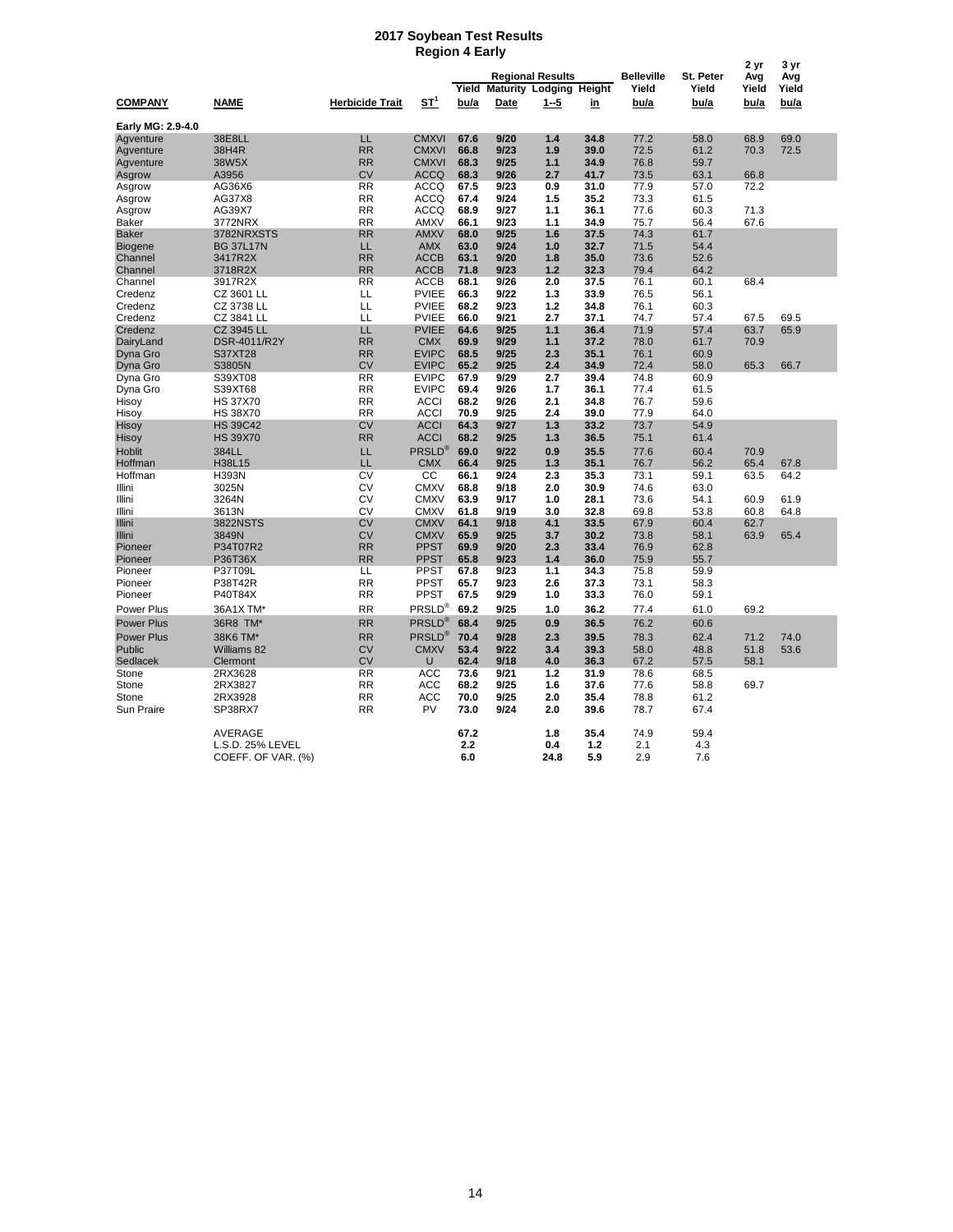#### **2017 Soybean Test Results Region 4 Late**

|                               |                                                                                                                  |                        | Region 4 Late              |              |                                |                               |              |                   |             |             |             |
|-------------------------------|------------------------------------------------------------------------------------------------------------------|------------------------|----------------------------|--------------|--------------------------------|-------------------------------|--------------|-------------------|-------------|-------------|-------------|
|                               |                                                                                                                  |                        |                            |              |                                |                               |              |                   |             | 2 yr        | 3 yr        |
|                               |                                                                                                                  |                        |                            |              |                                | Regional Results <sup>2</sup> |              | <b>Belleville</b> | St. Peter   | Avg         | Avg         |
|                               |                                                                                                                  |                        |                            | Yield        | <b>Maturity Lodging Height</b> |                               |              | Yield             | Yield       | Yield       | Yield       |
| <b>COMPANY</b>                | <b>NAME</b>                                                                                                      | <b>Herbicide Trait</b> | $ST^1$                     | <u>bu/a</u>  | Date                           | <u>1 - 5</u>                  | <u>in</u>    | <u>bu/a</u>       | <u>bu/a</u> | <u>bu/a</u> | <u>bu/a</u> |
| Late MG: 4.1-4.7              |                                                                                                                  |                        |                            |              |                                |                               |              |                   |             |             | 2 yr        |
| Agventure                     | 41B5LL                                                                                                           | LL                     | <b>CMXVI</b>               | 78.6         | 9/28                           | 2.8                           | 35.9         | 78.6              |             |             |             |
| Agventure                     | 41W7X                                                                                                            | <b>RR</b>              | <b>CMXVI</b>               | 76.4         | 9/26                           | 3.4                           | 34.0         | 76.4              |             |             |             |
| Agventure                     | 43M4LL                                                                                                           | LL                     | <b>CMXVI</b>               | 76.4         | 9/28                           | 3.0                           | 36.2         | 76.4              |             |             |             |
| Agventure                     | 44Z8RRSTS                                                                                                        | <b>RR</b>              | <b>CMXVI</b>               | 76.4         | 9/30                           | 1.2                           | 33.5         | 76.4              |             | 66.8        | 71.0        |
| Agventure                     | 45W7R                                                                                                            | <b>RR</b>              | <b>CMXVI</b>               | 80.3         | 9/30                           | 1.1                           | 32.9         | 80.3              |             |             |             |
| Agventure                     | 46M8LL                                                                                                           | LL                     | <b>CMXVI</b>               | 78.3         | 9/29                           | 1.5                           | 37.3         | 78.3              |             | 66.4        |             |
| Agventure                     | 47W2X                                                                                                            | <b>RR</b>              | <b>CMXVI</b>               | 73.1         | 9/30                           | 2.5                           | 38.5         | 73.1              |             |             |             |
| Agventure                     | 47W3LL                                                                                                           | LL                     | <b>CMXVI</b>               | 75.2         | 9/28                           | 1.2                           | 37.8         | 75.2              |             |             |             |
| Asgrow                        | AG42X6                                                                                                           | <b>RR</b>              | <b>ACCQ</b>                | 78.9         | 9/28                           | 3.0                           | 37.9         | 78.9              |             | 68.2        |             |
| Asgrow                        | AG44X6                                                                                                           | <b>RR</b>              | <b>ACCQ</b>                | 75.2         | 10/2                           | 1.7                           | 36.7         | 75.2              |             | 69.2        |             |
| Asgrow                        | AG46X6                                                                                                           | RR                     | <b>ACCQ</b>                | 78.6         | 10/2                           | 1.2                           | 34.7         | 78.6              |             |             |             |
| <b>Baker</b>                  | 4472NRXSTS                                                                                                       | <b>RR</b>              | <b>AMXV</b>                | 68.4         | 10/6                           | 2.8                           | 32.9         | 68.4              |             | 67.2        |             |
| Biogene                       | <b>BG41L15N</b>                                                                                                  | LL                     | U                          | 77.3         | 9/28                           | 2.4                           | 35.7         | 77.3              |             | 64.9        |             |
| Channel                       | 4116R2X                                                                                                          | <b>RR</b>              | <b>ACCB</b>                | 77.1         | 9/30                           | 1.9                           | 39.2         | 77.1              |             | 69.8        |             |
| Credenz                       | CZ 4105 LL                                                                                                       | LL                     | <b>PVIEE</b>               | 80.1         | 9/29                           | 0.7                           | 33.2         | 80.1              |             | 67.0        | 68.1        |
| Credenz                       | <b>CZ 4168 EXP</b>                                                                                               | <b>RR</b>              | <b>PVIEE</b>               | 79.0         | 9/28                           | 1.2                           | 34.8         | 79.0              |             |             |             |
| Credenz                       | <b>CZ 4222 LL</b>                                                                                                | LL                     | <b>PVIEE</b>               | 78.0         | 9/27                           | 1.0                           | 31.0         | 78.0              |             | 62.9        |             |
| Credenz                       | <b>CZ 4308 LL</b>                                                                                                | LL                     | <b>PVIEE</b>               | 77.7         | 9/29                           | 3.7                           | 36.9         | 77.7              |             |             |             |
| Credenz                       | <b>CZ 4548 LL</b>                                                                                                | LL                     | <b>PVIEE</b>               | 75.2         | 9/30                           | 1.8                           | 34.6         | 75.2              |             |             |             |
| Credenz                       | <b>CZ 4748 LL</b>                                                                                                | LL                     | <b>PVIEE</b>               | 77.4         | 10/2                           | 1.4                           | 36.6         | 77.4              |             |             |             |
| DairyLand                     | DSR-4225/R2Y                                                                                                     | <b>RR</b>              | <b>CMX</b>                 | 78.6         | 10/1                           | 1.2                           | 31.7         | 78.6              |             | 68.2        |             |
| Dyna Gro                      | S41XS98                                                                                                          | <b>RR</b>              | <b>EVIPC</b>               | 79.0         | 9/27                           | 1.1                           | 35.1         | 79.0              |             |             |             |
| Dyna Gro                      | S43XS27                                                                                                          | <b>RR</b>              | <b>EVIPC</b>               | 80.8<br>78.1 | 10/1                           | 3.0                           | 37.0         | 80.8              |             | 69.7        |             |
| Hisoy                         | <b>HS 41L42</b>                                                                                                  | LL                     | <b>ACCI</b>                |              | 9/29                           | 1.1                           | 33.6         | 78.1              |             | 66.6        | 68.1        |
| Hisoy                         | <b>HS 41X70</b><br><b>HS 42L70</b>                                                                               | <b>RR</b><br>LL        | <b>ACCI</b><br><b>ACCI</b> | 80.8<br>75.3 | 9/28<br>9/29                   | 1.0<br>2.8                    | 34.1<br>37.2 | 80.8<br>75.3      |             |             |             |
| Hisoy                         | <b>HS 42X50</b>                                                                                                  | <b>RR</b>              | <b>ACCI</b>                | 75.0         | 9/28                           | 1.3                           | 34.7         | 75.0              |             | 67.9        |             |
| Hisoy<br>Hisoy                | <b>HS 43C60</b>                                                                                                  | <b>CV</b>              | <b>ACCI</b>                | 72.4         | 9/30                           | 3.2                           | 33.5         | 72.4              |             | 58.2        |             |
| Hisoy                         | <b>HS 43X60</b>                                                                                                  | <b>RR</b>              | <b>ACCI</b>                | 79.3         | 10/2                           | 1.7                           | 36.9         | 79.3              |             | 70.3        |             |
| Hisoy                         | <b>HS 44L60</b>                                                                                                  | LL                     | <b>ACCI</b>                | 77.0         | 9/29                           | 0.9                           | 31.9         | 77.0              |             | 63.5        |             |
| Hisoy                         | <b>HS 44X60</b>                                                                                                  | <b>RR</b>              | <b>ACCI</b>                | 75.8         | 9/30                           | 1.8                           | 39.9         | 75.8              |             |             |             |
| Hisoy                         | <b>HS 47L50</b>                                                                                                  | LL                     | <b>ACCI</b>                | 76.8         | 10/1                           | 1.7                           | 36.4         | 76.8              |             | 62.9        |             |
| Hoblit                        | 418LL                                                                                                            | LL                     | PRSLD <sup>®</sup>         | 79.1         | 9/28                           | 0.9                           | 34.2         | 79.1              |             |             |             |
| Hoffman                       | <b>H416N</b>                                                                                                     | <b>CV</b>              | cc                         | 77.1         | 9/27                           | 1.9                           | 33.3         | 77.1              |             | 62.1        | 64.2        |
| Hoffman                       | H41L16                                                                                                           | LL                     | CC                         | 78.6         | 9/30                           | 0.8                           | 34.0         | 78.6              |             | 65.1        | 66.8        |
| Hoffman                       | H42X18                                                                                                           | <b>RR</b>              | CC                         | 81.8         | 9/27                           | 0.9                           | 34.1         | 81.8              |             |             |             |
| Hoffman                       | H43L18                                                                                                           | LL                     | $\overline{cc}$            | 74.8         | 9/28                           | 3.0                           | 37.1         | 74.8              |             |             |             |
| Hoffman                       | H44X18                                                                                                           | <b>RR</b>              | CС                         | 78.5         | 10/4                           | 3.2                           | 37.9         | 78.5              |             |             |             |
| Hoffman                       | H451N                                                                                                            | CV                     | CC                         | 70.6         | 9/29                           | 1.9                           | 36.1         | 70.6              |             | 56.6        | 58.7        |
| Hoffman                       | H45L17                                                                                                           | LL                     | CC                         | 77.1         | 9/30                           | 1.0                           | 31.2         | 77.1              |             | 65.9        |             |
| Hoffman                       | H47L16                                                                                                           | LL                     | <b>CC</b>                  | 79.2         | 10/1                           | 1.3                           | 37.7         | 79.2              |             |             |             |
| Pioneer                       | P41T79L                                                                                                          | LL                     | <b>PPST</b>                | 77.9         | 9/26                           | 0.9                           | 33.3         | 77.9              |             |             |             |
| <b>Power Plus</b>             | 41B8 TM*                                                                                                         | <b>RR</b>              | PRSLD®                     | 74.5         | 9/29                           | 3.0                           | 35.6         | 74.5              |             |             |             |
| <b>Stone</b>                  | 2RX4228-SR                                                                                                       | <b>RR</b>              | <b>ACC</b>                 | 80.5         | 9/28                           | 0.8                           | 36.6         | 80.5              |             |             |             |
| Stone                         | 2RX4327-SR                                                                                                       | <b>RR</b>              | <b>ACC</b>                 | 79.7         | 10/1                           | 2.3                           | 38.4         | 79.7              |             | 71.0        |             |
| Sun Praire                    | SP42RX7                                                                                                          | <b>RR</b>              | PV                         | 81.8         | 9/27                           | 0.9                           | 34.3         | 81.8              |             |             |             |
|                               | <b>AVERAGE</b>                                                                                                   |                        |                            | 77.4         |                                | 1.8                           | 35.1         | 77.4              |             |             |             |
|                               | L.S.D. 25% LEVEL                                                                                                 |                        |                            | 2.1          |                                | 0.5                           | 1.4          | 2.1               |             |             |             |
|                               | COEFF. OF VAR. (%)                                                                                               |                        |                            | 2.8          |                                | 28.5                          | 7.5          | 2.8               |             |             |             |
|                               |                                                                                                                  |                        |                            |              |                                |                               |              |                   |             |             |             |
| <sup>2</sup> Regional Results | Regional results for Late MG trial are from Belleville only. St. Peter location lost due to droughty conditions. |                        |                            |              |                                |                               |              |                   |             |             |             |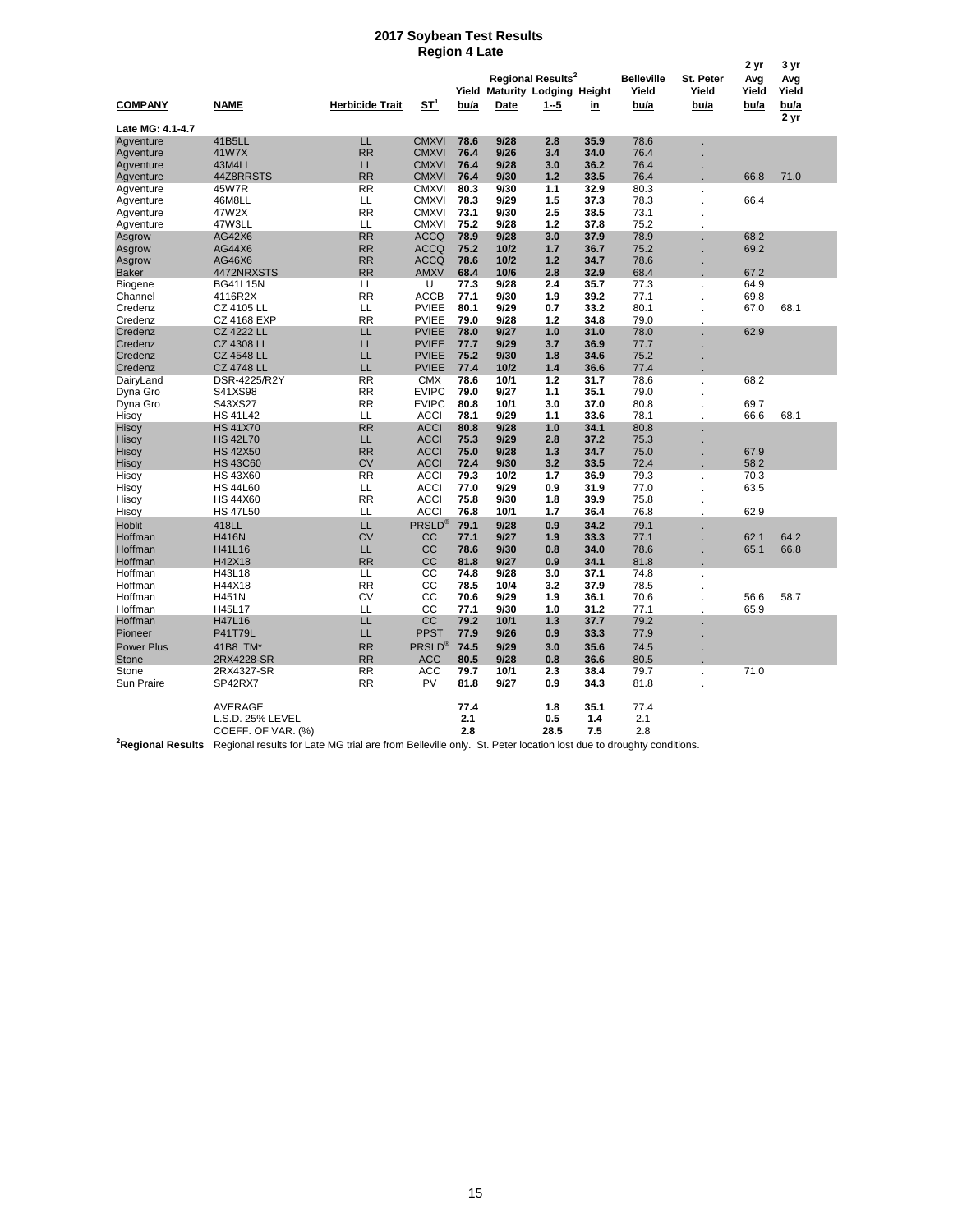#### **2017 Soybean Test Results Region 5 Early**

|                   |                    |                        | Region o Eariy      |       |                                |                         |                 |            |             |             |       |
|-------------------|--------------------|------------------------|---------------------|-------|--------------------------------|-------------------------|-----------------|------------|-------------|-------------|-------|
|                   |                    |                        |                     |       |                                | <b>Regional Results</b> | <b>Elkville</b> | Harrisburg | 2 yr<br>Avg | 3 yr<br>Avg |       |
|                   |                    |                        |                     | Yield | <b>Maturity Lodging Height</b> |                         |                 | Yield      | Yield       | Yield       | Yield |
| <b>COMPANY</b>    | <b>NAME</b>        | <b>Herbicide Trait</b> | ST <sup>1</sup>     | bu/a  | Date                           | $1 - 5$                 | in              | bu/a       | bu/a        | bu/a        | bu/a  |
| Early MG: 3.4-4.2 |                    |                        |                     |       |                                |                         |                 |            |             |             |       |
| Agventure         | 38E8LL             | LL                     | <b>CMXVI</b>        | 75.4  | 9/15                           | 1.5                     | 37.6            | 63.1       | 87.8        | 70.3        | 70.2  |
| Agventure         | 38H4R              | <b>RR</b>              | <b>CMXVI</b>        | 78.8  | 9/16                           | 2.0                     | 43.3            | 68.2       | 89.4        | 73.5        | 73.2  |
| Agventure         | 38W5X              | <b>RR</b>              | <b>CMXVI</b>        | 74.8  | 9/16                           | 1.5                     | 40.8            | 63.8       | 85.8        |             |       |
| Agventure         | 41B5LL             | LL                     | <b>CMXVI</b>        | 74.1  | 9/21                           | 2.5                     | 40.6            | 64.1       | 84.0        |             |       |
| Agventure         | 41H1LL             | LL                     | <b>CMXVI</b>        | 77.5  | 9/17                           | 1.5                     | 40.1            | 68.9       | 86.1        | 71.5        | 71.5  |
| Agventure         | 41W7X              | <b>RR</b>              | <b>CMXVI</b>        | 74.1  | 9/20                           | 2.5                     | 40.3            | 63.6       | 84.5        |             |       |
| Asgrow            | AG38X8             | <b>RR</b>              | <b>ACCQ</b>         | 76.5  | 9/16                           | 1.7                     | 40.1            | 65.7       | 87.4        |             |       |
| Asgrow            | AG39X7             | <b>RR</b>              | <b>ACCQ</b>         | 78.7  | 9/18                           | 2.0                     | 42.3            | 68.3       | 89.2        | 71.6        |       |
| Asgrow            | AG42X6             | <b>RR</b>              | <b>ACCQ</b>         | 78.6  | 9/21                           | 2.3                     | 44.7            | 70.9       | 86.3        | 73.4        |       |
| Channel           | 3417R2X            | <b>RR</b>              | <b>ACCB</b>         | 74.5  | 9/13                           | 1.8                     | 38.9            | 63.4       | 85.6        |             |       |
| Channel           | 3718R2X            | <b>RR</b>              | <b>ACCB</b>         | 81.4  | 9/15                           | 1.7                     | 35.9            | 68.6       | 94.1        |             |       |
| Channel           | 3917R2X            | <b>RR</b>              | <b>ACCB</b>         | 69.9  | 9/16                           | 1.8                     | 41.3            | 60.0       | 79.9        | 63.8        |       |
| Channel           | 4116R2X            | <b>RR</b>              | <b>ACCB</b>         | 73.4  | 9/19                           | 2.3                     | 43.5            | 67.1       | 79.7        | 70.3        |       |
| Credenz           | CZ 3841 LL         | LL                     | <b>PVIEE</b>        | 75.8  | 9/16                           | 2.2                     | 40.5            | 62.0       | 89.6        | 71.1        |       |
| Credenz           | CZ 3945 LL         | LL                     | <b>PVIEE</b>        | 75.6  | 9/19                           | 2.0                     | 39.9            | 66.0       | 85.1        | 70.2        | 68.7  |
| Credenz           | CZ 4105 LL         | LL                     | <b>PVIEE</b>        | 76.5  | 9/17                           | 1.7                     | 38.6            | 66.0       | 87.0        | 69.7        | 65.2  |
| Credenz           | <b>CZ 4168 EXP</b> | <b>RR</b>              | <b>PVIEE</b>        | 75.3  | 9/19                           | 2.3                     | 41.2            | 60.6       | 90.1        |             |       |
| Credenz           | <b>CZ 4222 LL</b>  | LL                     | <b>PVIEE</b>        | 65.9  | 9/18                           | 2.0                     | 38.4            | 52.9       | 78.9        | 60.0        |       |
| DairyLand         | DSR-4011/R2Y       | <b>RR</b>              | <b>CMX</b>          | 78.5  | 9/18                           | 1.8                     | 41.6            | 67.7       | 89.3        | 72.7        |       |
| DairyLand         | DSR-4225/R2Y       | <b>RR</b>              | <b>CMX</b>          | 75.6  | 9/22                           | 1.5                     | 39.2            | 67.2       | 84.0        | 69.9        |       |
| Dyna Gro          | S39XT08            | <b>RR</b>              | <b>EVIPC</b>        | 66.9  | 9/20                           | 2.0                     | 44.6            | 58.2       | 75.7        |             |       |
| Dyna Gro          | S39XT68            | <b>RR</b>              | <b>EVIPC</b>        | 73.4  | 9/16                           | 2.0                     | 41.5            | 63.3       | 83.6        |             |       |
| Dyna Gro          | S41XS98            | <b>RR</b>              | <b>EVIPC</b>        | 78.0  | 9/18                           | 1.8                     | 41.4            | 68.8       | 87.1        |             |       |
| Hisoy             | <b>HS 39C42</b>    | <b>CV</b>              | <b>ACCI</b>         | 72.7  | 9/19                           | 2.3                     | 39.5            | 63.0       | 82.5        |             |       |
| Hisoy             | <b>HS 41X70</b>    | <b>RR</b>              | <b>ACCI</b>         | 76.8  | 9/19                           | 1.7                     | 41.3            | 63.6       | 90.0        |             |       |
| Hisoy             | <b>HS 42X50</b>    | <b>RR</b>              | <b>ACCI</b>         | 72.0  | 9/21                           | 2.0                     | 42.4            | 65.2       | 78.8        | 70.2        |       |
| Hoblit            | 418LL              | LL                     | PRSLD®              | 78.1  | 9/17                           | 1.7                     | 38.9            | 69.3       | 87.0        |             |       |
| Hoffman           | H37L15             | LL                     | cc                  | 76.6  | 9/15                           | 2.3                     | 38.7            | 71.4       | 81.8        |             |       |
| Hoffman           | H393N              | CV                     | CС                  | 74.0  | 9/19                           | 2.0                     | 40.4            | 65.9       | 82.1        | 71.3        |       |
| Hoffman           | <b>H416N</b>       | <b>CV</b>              | CС                  | 70.8  | 9/20                           | 2.5                     | 38.8            | 59.7       | 81.9        | 69.0        |       |
| Hoffman           | H41L16             | LL                     | CС                  | 76.5  | 3/19                           | 1.7                     | 39.3            | 67.5       | 85.6        | 70.7        | 68.7  |
| Hoffman           | H42X18             | <b>RR</b>              | CC                  | 72.9  | 9/18                           | 1.5                     | 39.9            | 56.9       | 88.9        |             |       |
| Illini            | <b>3822NSTS</b>    | <b>CV</b>              | <b>CMXV</b>         | 65.6  | 9/15                           | 2.5                     | 38.3            | 56.5       | 74.7        | 61.3        |       |
| Illini            | 3849N              | <b>CV</b>              | <b>CMXV</b>         | 66.1  | 9/15                           | 2.8                     | 34.6            | 57.2       | 75.0        | 64.6        |       |
| Illini            | 3989N              | <b>CV</b>              | <b>CMXV</b>         | 71.7  | 9/17                           | 2.5                     | 36.8            | 58.5       | 85.0        | 69.1        |       |
| <b>Missouri</b>   | S13-2743C          | <b>CV</b>              | <b>CMX</b>          | 69.6  | 9/21                           | 1.7                     | 43.7            | 63.3       | 75.8        |             |       |
| Pioneer           | P36T36X            | <b>RR</b>              | PPST                | 72.6  | 9/15                           | 1.8                     | 42.6            | 62.6       | 82.7        |             |       |
| Pioneer           | P37T09L            | LL                     | <b>PPST</b>         | 74.5  | 9/15                           | 1.5                     | 38.4            | 58.1       | 91.0        |             |       |
| Pioneer           | P38T42R            | <b>RR</b>              | <b>PPST</b>         | 73.1  | 9/16                           | 2.2                     | 41.4            | 61.9       | 84.3        |             |       |
| Pioneer           | P40T84X            | <b>RR</b>              | PPST                | 75.6  | 9/17                           | 1.5                     | 39.6            | 66.3       | 85.0        |             |       |
| Pioneer           | P41T79L            | LL                     | <b>PPST</b>         | 76.3  | 9/17                           | 1.7                     | 38.5            | 69.2       | 83.5        |             |       |
| <b>Power Plus</b> | 36A1X TM*          | <b>RR</b>              | PRSLD®              | 80.1  | 9/15                           | 1.7                     | 42.2            | 70.7       | 89.5        |             |       |
| <b>Power Plus</b> | 38K6 TM*           | <b>RR</b>              | $PRSLD^{\circledR}$ | 77.2  | 9/17                           | 2.0                     | 43.1            | 66.1       | 88.3        | 72.4        | 72.0  |
| <b>Power Plus</b> | 41B8 TM*           | <b>RR</b>              | PRSLD <sup>®</sup>  | 72.7  | 9/19                           | 2.3                     | 43.0            | 65.6       | 79.8        |             |       |
| Stone             | 2RX4228-SR         | <b>RR</b>              | <b>ACC</b>          | 71.6  | 9/22                           | 1.5                     | 42.7            | 61.0       | 82.2        |             |       |
|                   | AVERAGE            |                        |                     | 74.4  |                                | 1.9                     | 40.3            | 64.2       | 84.6        |             |       |
|                   | L.S.D. 25% LEVEL   |                        |                     | 3.9   |                                | 0.6                     | 1.7             | 3.6        | 2.8         |             |       |
|                   | COEFF. OF VAR. (%) |                        |                     | 7.9   |                                | 45.4                    | 6.4             | 5.8        | 3.4         |             |       |